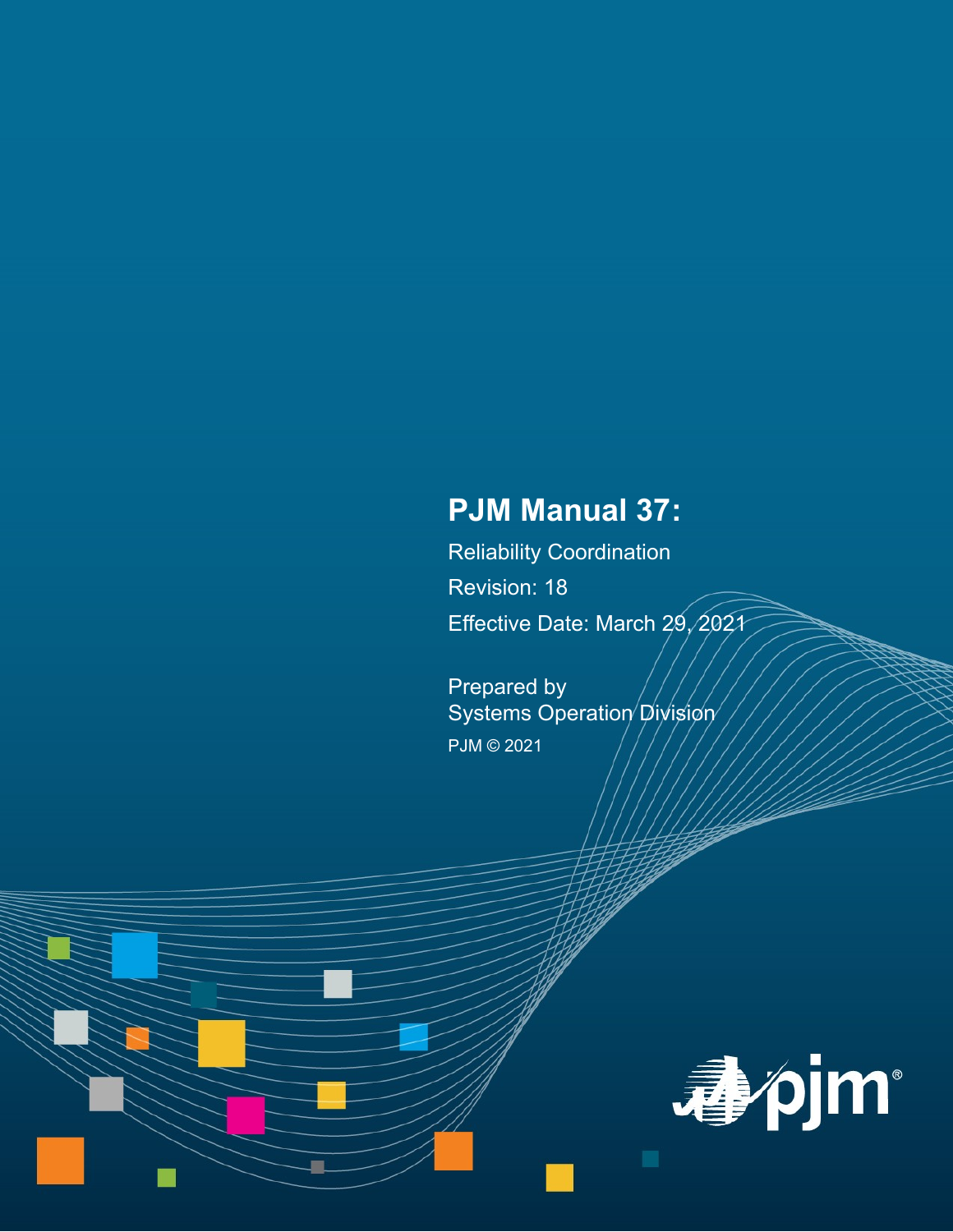

## **Table of Contents**

| Section 5: Coordination with Neighboring Reliability Coordinators 19 |  |
|----------------------------------------------------------------------|--|
|                                                                      |  |
|                                                                      |  |
|                                                                      |  |
|                                                                      |  |
|                                                                      |  |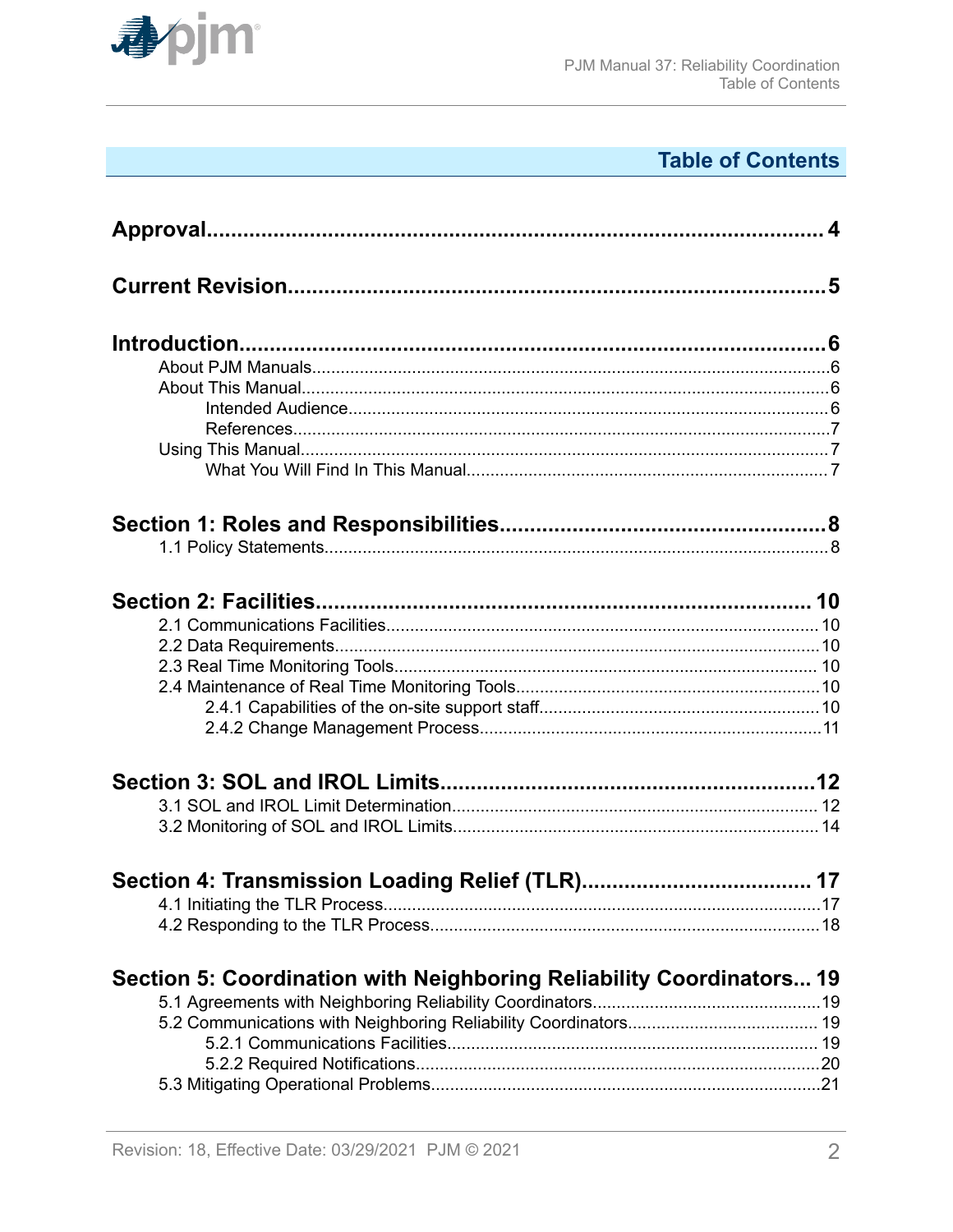

| Attachment B: Excerpt from PJM Operating Agreement37 |  |
|------------------------------------------------------|--|
|                                                      |  |
|                                                      |  |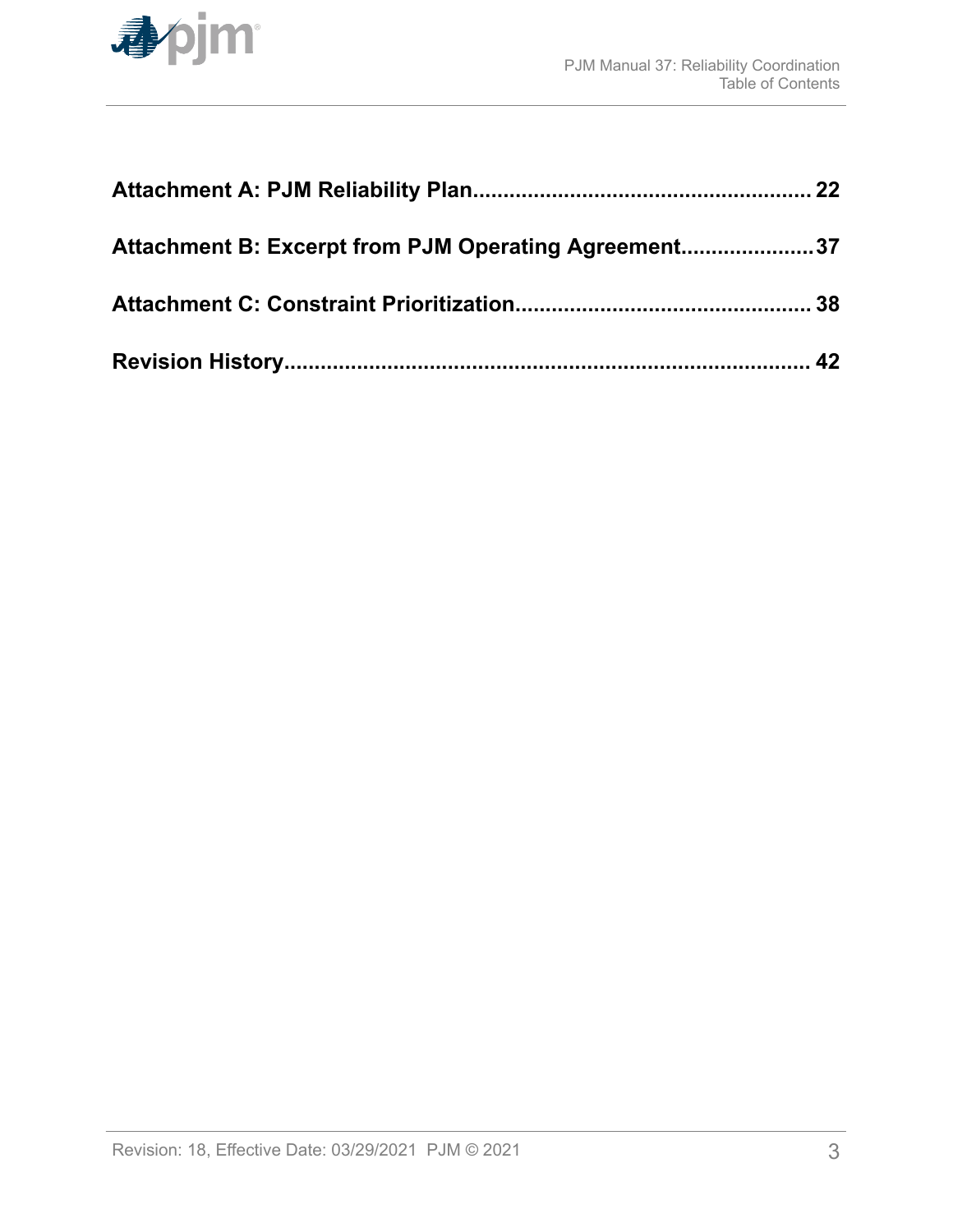<span id="page-3-0"></span>

## **Approval**

Approval Date: 03/26/2021 Effective Date: 03/29/2021 Donnie Bielak, Manager

Reliability Engineering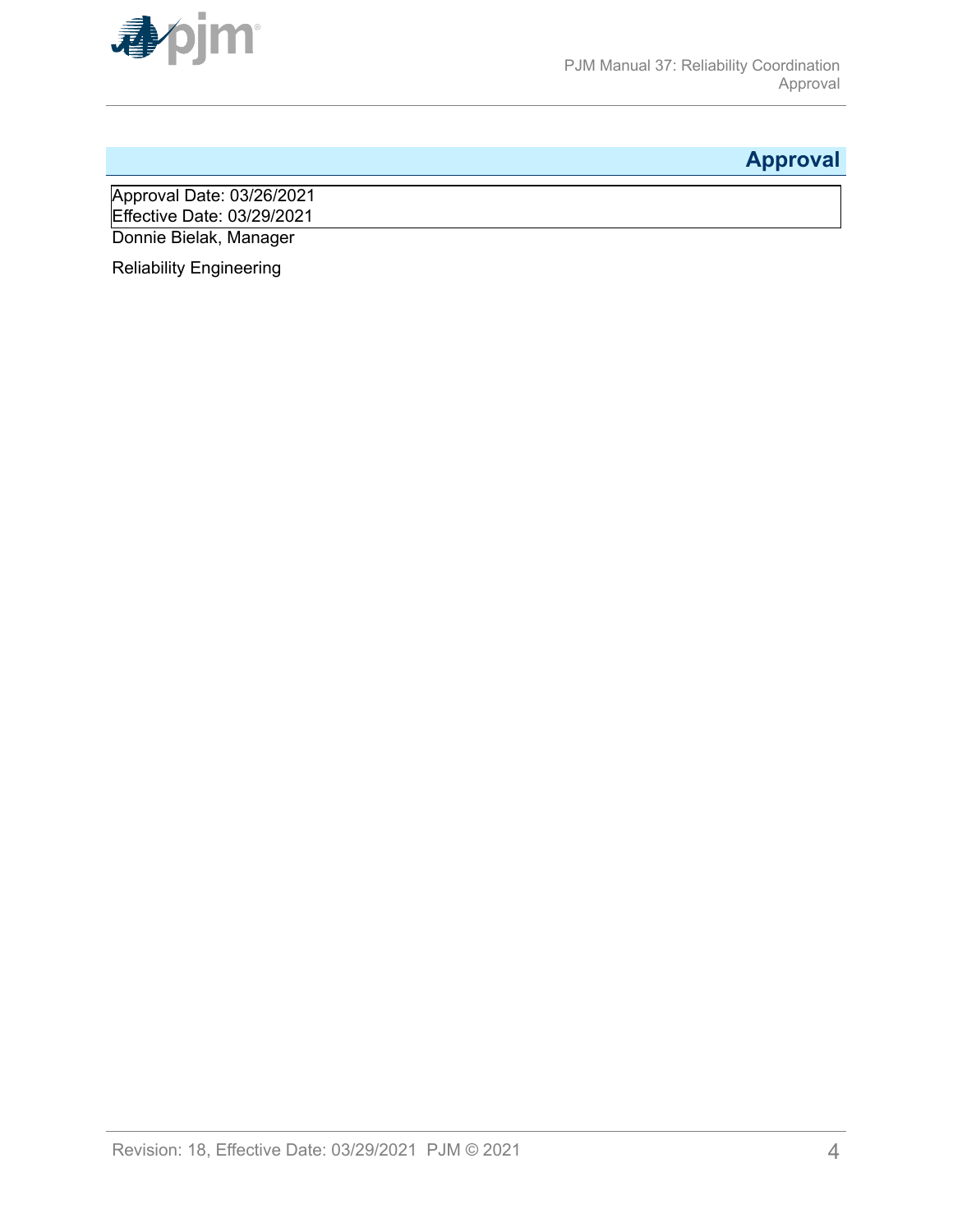<span id="page-4-0"></span>

## **Current Revision**

### **Revision 18 (03/29/2021):**

- Periodic Review
- Throughout: Replace NERC TLR with "TLR", NERC IDC with "IDC", and NERC E-tags with "OATI webSmartTag", and PJM logs with "PJM SmartLogs"
- Throughout: Corrected grammatical errors
- Section 1.1: Updated links
- Section 1.1: Updated the PJM timing to reference Attachment C
- Section 3.1: Added language for an alternative method for simulating transfers
- Section 3.1: Updated hyperlink for PJM Transmission Facilities page
- Section 5.1: Update hyperlink for VACAR Agreement
- Attachment A: Added Hyperlinks for each section in the Table of Contents
- Attachment A: In Appendix B updated the links and combine the MISO JOA/CMP into one entry
- Attachment A: In Appendix D updated PJM TOs and TOPs to include NextEra Energy Transmission MidAtlantic Indiana as TO, Silver Run Electric as TO, and Wabash Valley Power Association as TO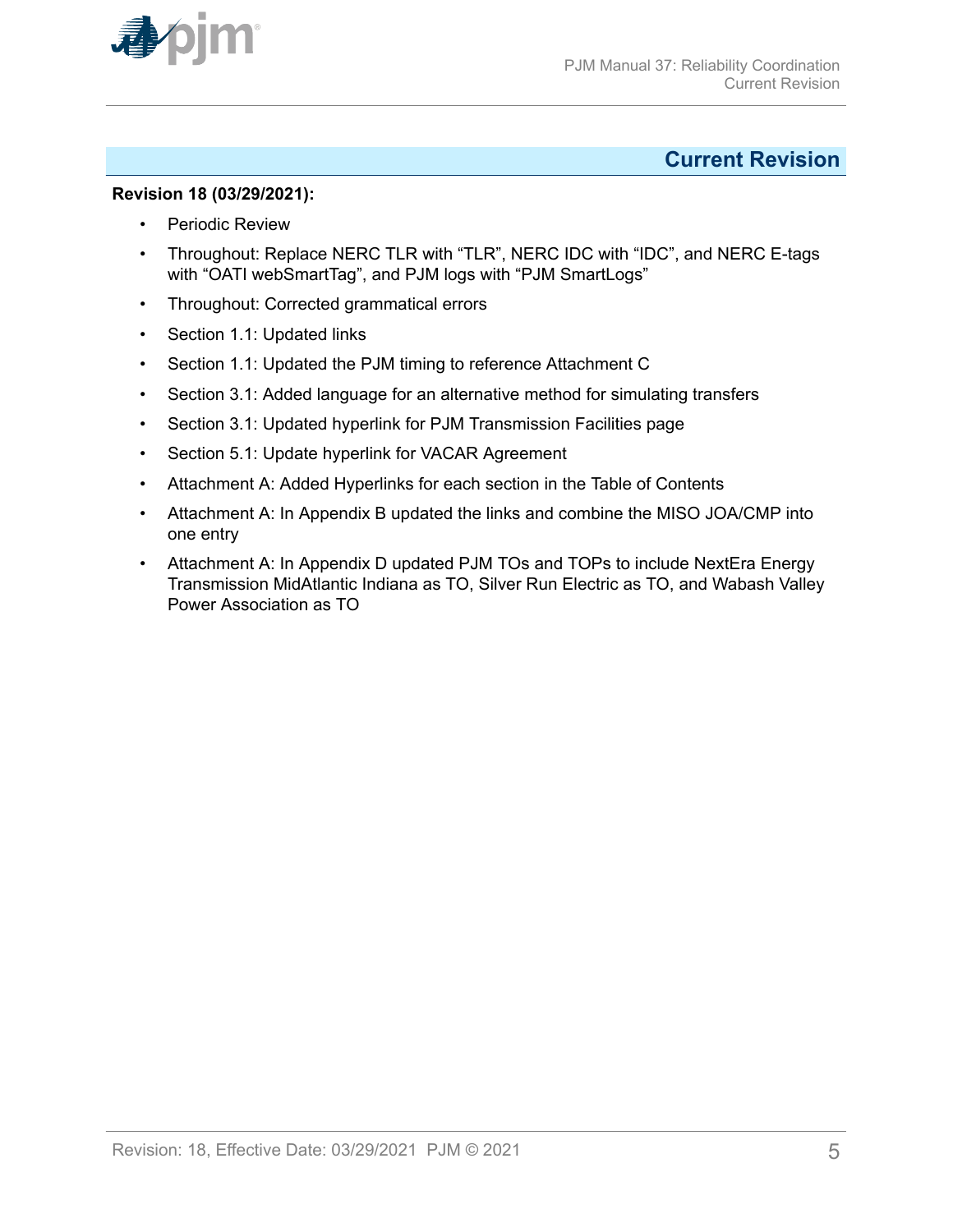<span id="page-5-0"></span>

## **Introduction**

Welcome to the **PJM Manual for Reliability Coordination**. In this Introduction, you will find the following information:

- What you can expect from the PJM Manuals in general (see "About PJM Manuals").
- What you can expect from this PJM Manual (see "About This Manual").
- How to use this manual (see "Using This Manual").

## **About PJM Manuals**

The PJM Manuals are the instructions, rules, procedures, and guidelines established by PJM for the operation, planning, and accounting requirements of PJM and the PJM Energy Market. The manuals are grouped under the following categories:

- **Transmission**
- PJM Energy Market
- Generation and transmission interconnection
- Reserve
- Accounting and billing
- PJM administrative services

For a complete list of all PJM Manuals, go to the Library section on PJM.com.

## **About This Manual**

The *PJM Manual for Reliability Coordination* focuses on how PJM and the PJM Members are expected to carry out reliability coordination duties in accordance with the PJM Reliability Plan.

The *PJM Manual for Reliability Coordination* consists of five sections. The sections are as listed in the table of contents beginning on page ii.

PJM shall annually review and update this manual and provide a copy to neighboring Reliability Coordinators, Transmission Operators, Balancing Authorities, and appropriate Regional Reliability Organizations.

### **Intended Audience**

The intended audiences for the PJM Manual for Reliability Coordination are:

- *PJM Reliability Coordinators and System Operators* Declare and implement normal operating procedures and emergency procedures.
- *Transmission Owner/Operator* (TO/TOP) *and Generation Owner/Operators* (GO/GOP) — Respond to PJM dispatcher requests for emergency procedures.
- PJM RTO Balancing Authorities and Transmission Operators Coordinate operation of Balancing Authority (BA) and Transmission Operator (TOP) operations with PJM Reliability Coordinator (RC).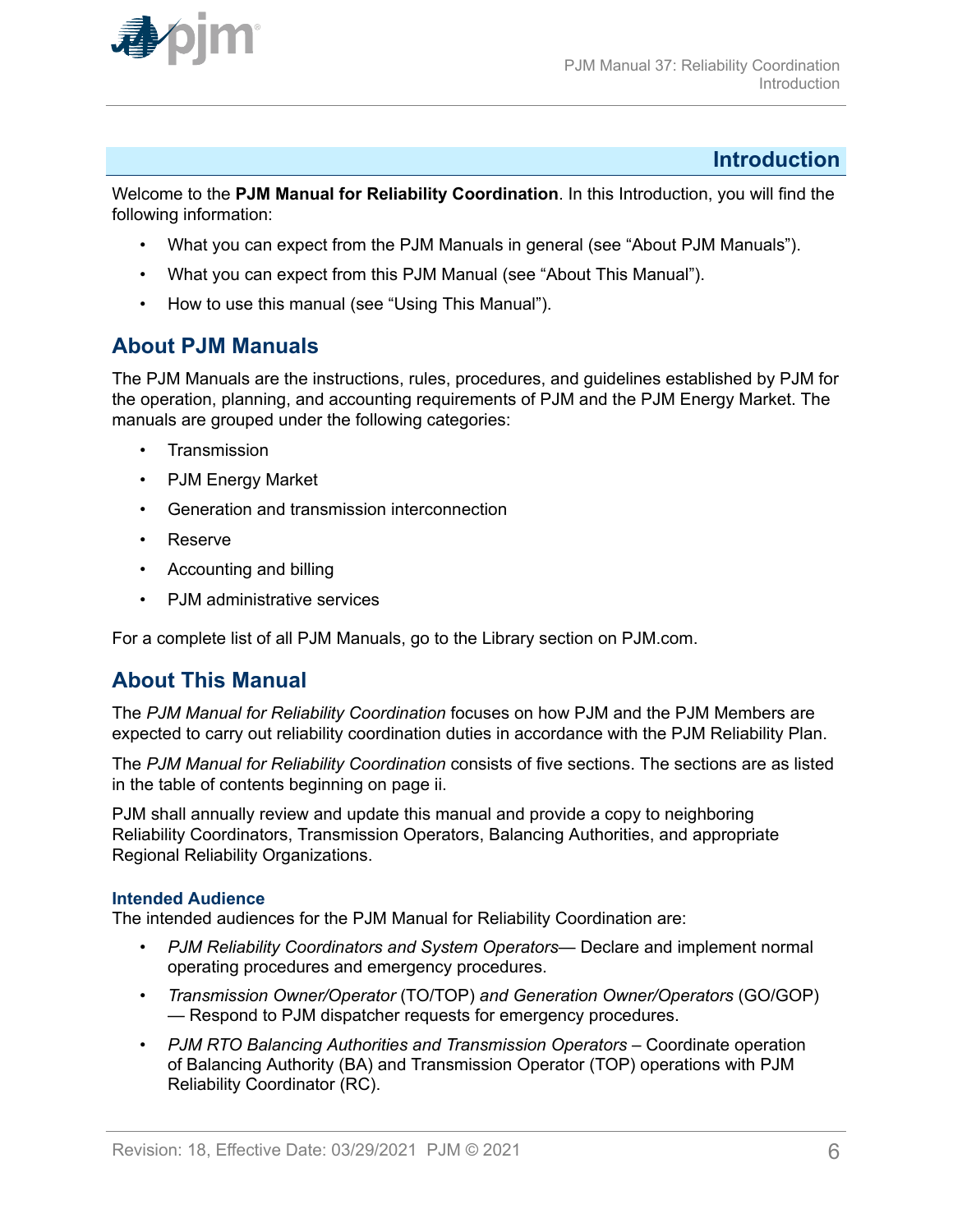<span id="page-6-0"></span>

• PJM Reliability Coordinators and operations staff — Perform system studies.

### **References**

The references to other documents that provide background or additional detail directly related to the *PJM Manual for Reliability Coordination* are:

- **PJM Manual for [Balancing Operations \(M-12\)](http://www.pjm.com/~/media/documents/manuals/m12.ashx)**
- PJM Manual for [Transmission Operations \(M-03\)](http://www.pjm.com/~/media/documents/manuals/m03.ashx)
- PJM Manual for [System Restoration \(M-36\)](http://www.pjm.com/~/media/documents/manuals/m36.ashx)
- PJM Manual for [Operations Planning \(M-38\)](http://www.pjm.com/~/media/documents/manuals/m38.ashx)
- PJM Manual for [Emergency Operations \(M-13\)](http://www.pjm.com/~/media/documents/manuals/m13.ashx)
- PJM Manual for [Generator Operational Requirements \(M-14D\)](http://www.pjm.com/~/media/documents/manuals/m14d.ashx)
- PJM Manual for [Certification and Training Requirements \(M-40\)](http://www.pjm.com/~/media/documents/manuals/m40.ashx)

## **Using This Manual**

We believe explaining concepts is just as important as presenting procedures. This philosophy is reflected in the way we organize the material in this manual. We start each section with an overview. Then we present details, procedures or references to procedures found in other PJM manuals. The following provides an orientation to the manual's structure.

### **What You Will Find In This Manual**

- A table of contents that lists two levels of subheadings within each of the sections
- An approval page that lists the required approvals and a brief outline of the current revision
- Sections containing the specific guidelines, requirements, or procedures including PJM actions and PJM Member actions
- Attachments that include additional supporting documents, forms, or tables in this PJM Manual
- A section at the end detailing all previous revisions of this PJM Manual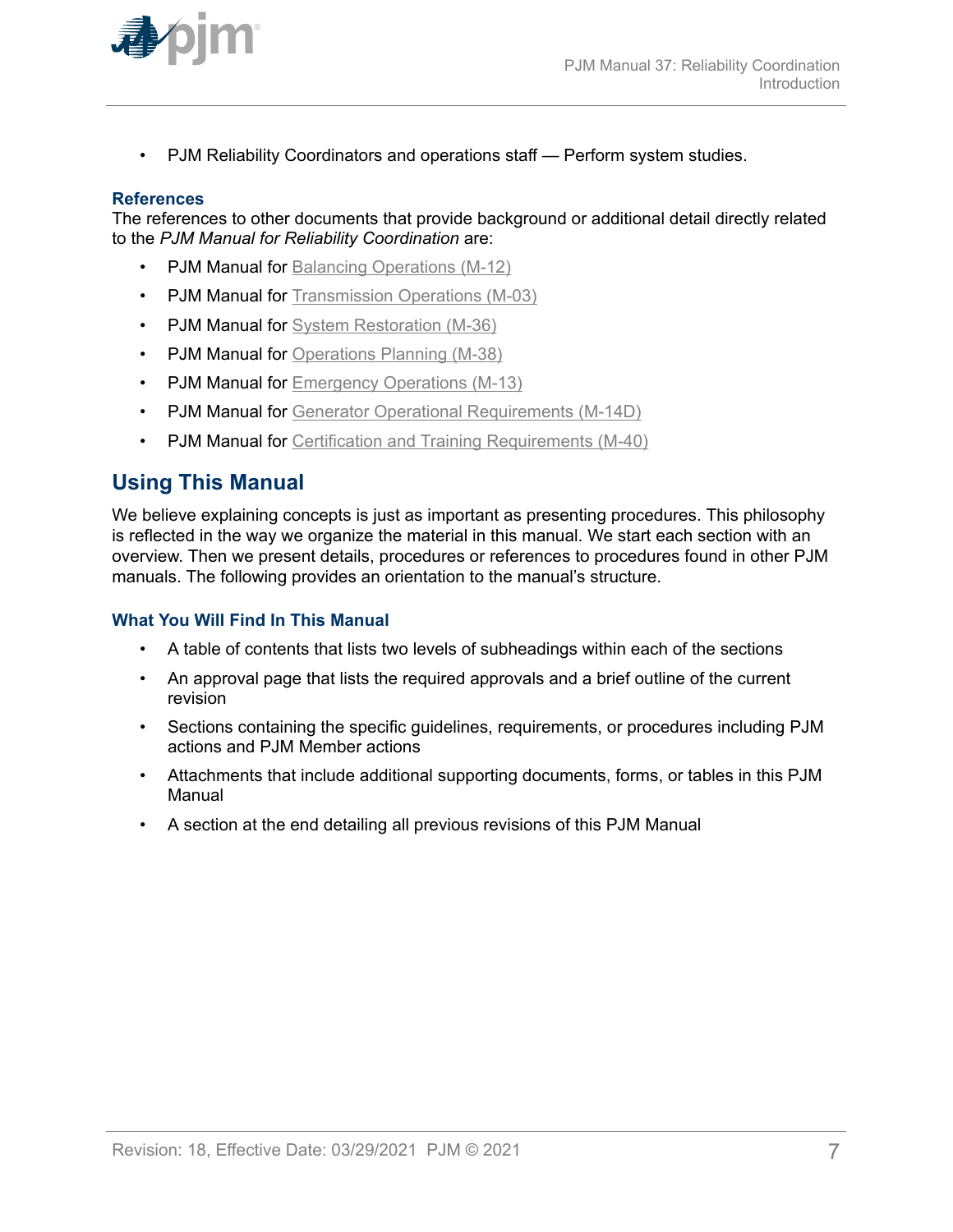<span id="page-7-0"></span>

## **Section 1: Roles and Responsibilities**

Welcome to the Roles and Responsibilities section of the **PJM Manual for Reliability Coordination**.

• This section of the manual addresses PJM and the PJM Members' responsive actions to obligations as the PJM Reliability Coordinator.

## **1.1 Policy Statements**

PJM is the Reliability Coordinator for PJM members within the PJM Balancing Authority Area. PJM operates in compliance with the PJM Reliability Plan (Attachment A – PJM Reliability Plan).

PJM's authority is addressed in the following document, which all PJM members must sign:

PJM Operating Agreement located at<https://www.pjm.com/library/governing-documents.aspx>

In this document, the PJM members commit to comply with PJM Reliability Coordinator directives unless such actions would violate safety, equipment, or regulatory or statutory requirements (See Attachment B – Excerpt from PJM Operating Agreement regarding authority of PJM). Under these circumstances, the Transmission Operator, Transmission Owner, Balancing Authority, Generator Operator, Transmission Service Provider, Load-Serving Entity, or Purchasing-Selling Entity shall immediately inform PJM, the Reliability Coordinator, of the inability to perform the directive so PJM may implement alternate remedial actions.

PJM has clear decision-making authority to act and to direct actions to be taken by Transmission Operators, Transmission Owners, Balancing Authorities, Generator Operators, Load-Serving Entities, and Purchasing-Selling Entities within its Reliability Coordinator Area to preserve the integrity and reliability of the Bulk Electric System. These actions shall be taken as described in Attachment C – Constraint Prioritization.

PJM shall act in the interest of reliability for the overall Reliability Coordinator Area and the Interconnection before the interests of any of its members or other entity. PJM is committed to supporting its fellow Reliability Coordinators. PJM has developed coordination agreements in cooperation with its neighboring Reliability Coordinators for the purpose of clarifying roles and responsibilities with these entities and for coordinating response when necessary. [NERC Standard IRO-001]

PJM executes the Reliability Coordinator tasks with a group of highly trained and qualified system operators, all of whom maintain current NERC Certification as Reliability Operators.

## **PJM Actions**

PJM is responsible for the following activities:

- Preparing a PJM Reliability Plan and obtaining approval for the plan from the NERC Operating Committee and appropriate Regional Entity Committees.
- Staffing the Reliability Coordinator activities with trained and certified system operators who maintain the NERC Certification for Reliability Operators.
- Implementing coordination agreements with other Reliability Coordinators.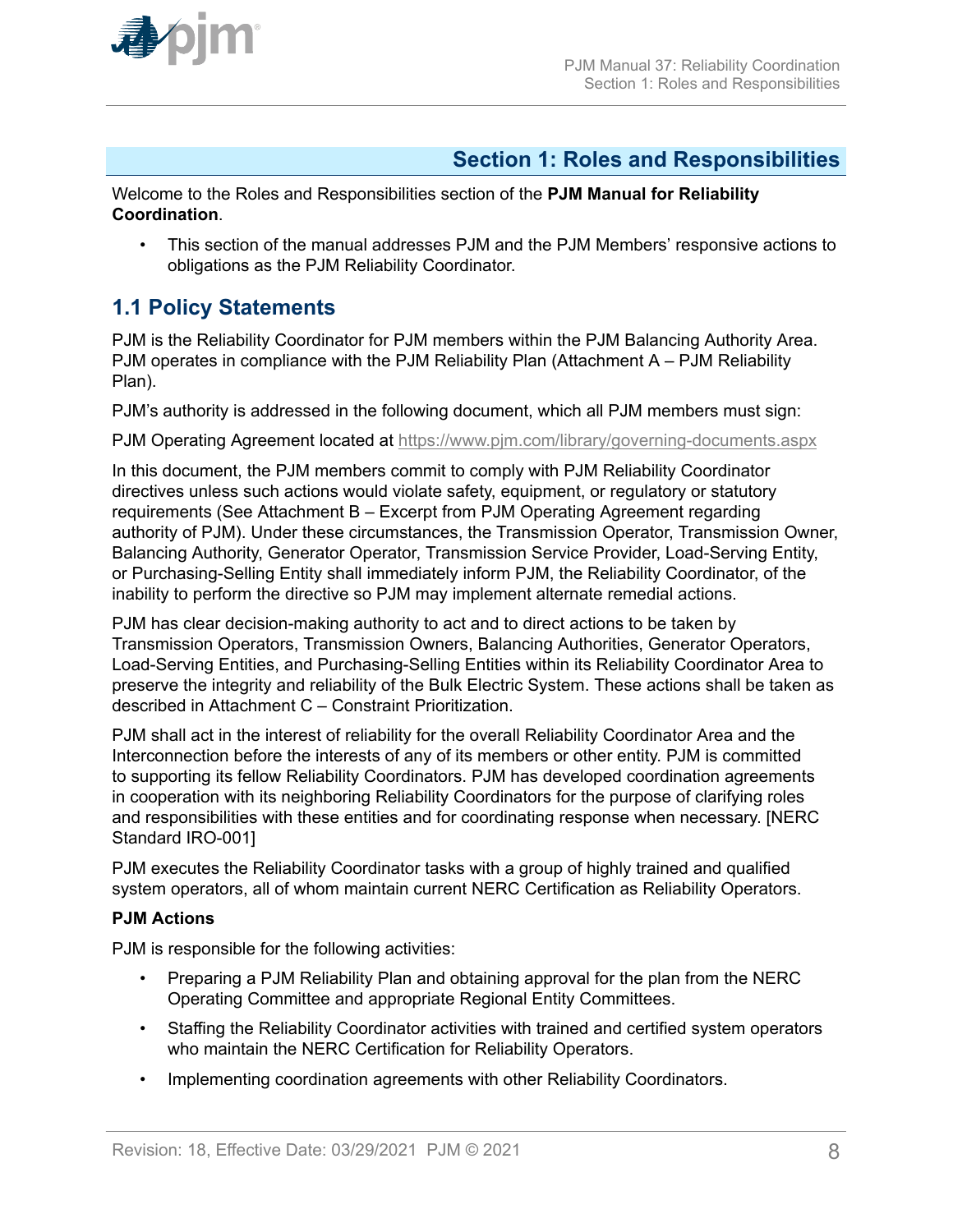

- Taking actions it determines are consistent with Good Utility Practice and are necessary to maintain the operational integrity of the PJM RTO and the Eastern Interconnection.
- Coordinating emergency procedures and RCIS notifications.
- Directing the operations of any PJM Members as necessary to manage, alleviate, or end an emergency, including but not limited to emergency purchases/sales and load shedding.
- Providing information to and receiving information from PJM Members and other Reliability Coordinators, as appropriate to manage, alleviate, or end an Emergency in the PJM RTO or in another Reliability Coordination Area.
- Monitoring voltages, tie flows, line loading, EMS alarms, interchange schedules, ACE Control, Frequency, IDC, and RCIS.

## **PJM Member Actions**

PJM Members are responsible for performing the following activities:

- Taking any action, as requested or directed by PJM, to manage, alleviate, or end an Emergency or other reliability issue.
- Cooperating with other Transmission and Generation Owners and PJM to carry out requests and instructions received from PJM for the purpose of managing, alleviating, or ending an Emergency or other reliability issue in the PJM Reliability Coordinator area or neighboring Reliability Coordinator area.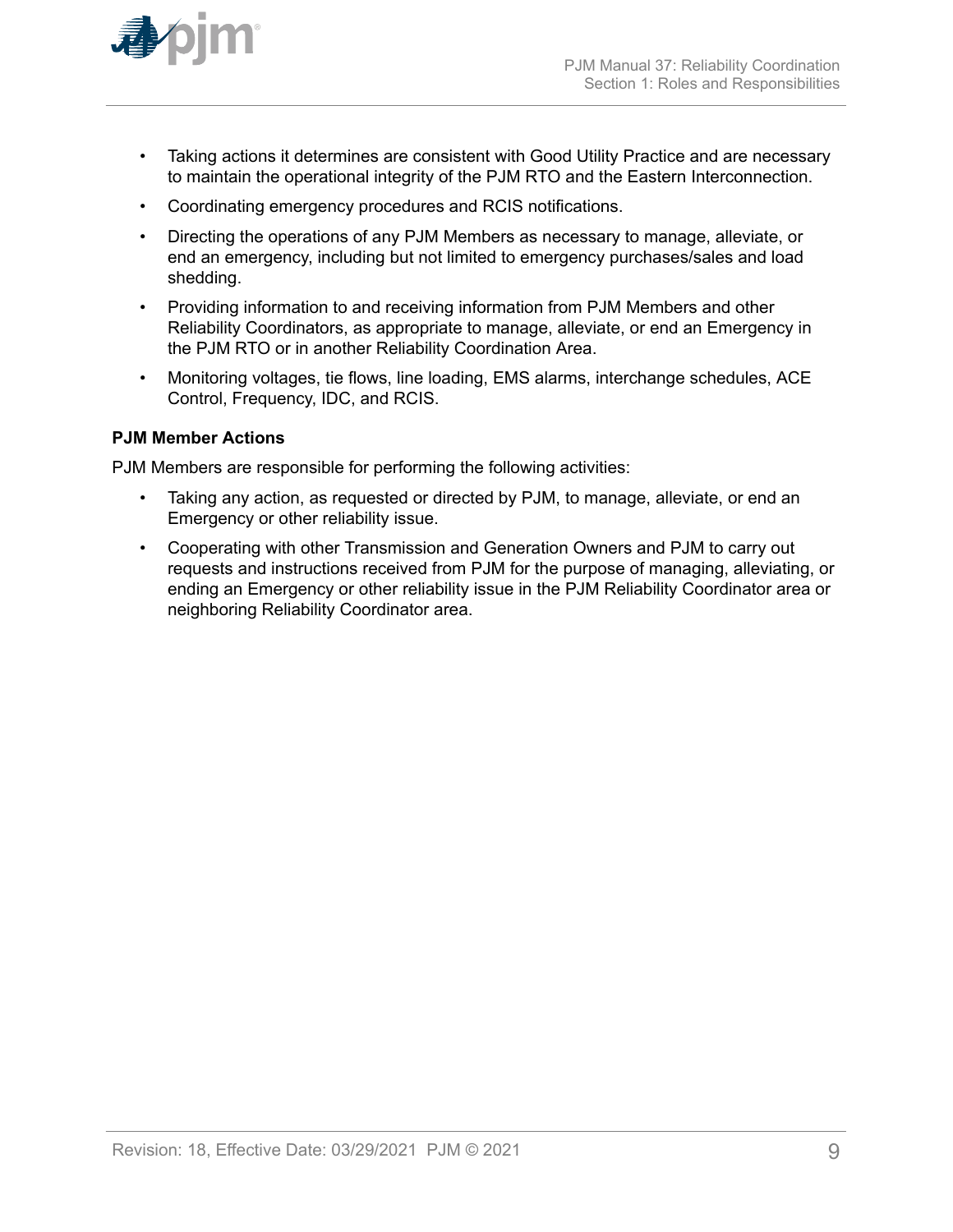<span id="page-9-0"></span>

## **Section 2: Facilities**

Welcome to the Facilities section of the **PJM Manual for Reliability Coordination**. In this section, you will find the following information:

- A description of the communications facilities used to perform Reliability Coordination activities in PJM
- The data requirements and data exchange process for the population of the real time monitoring tools
- A description of the real time monitoring tools PJM uses to perform Reliability Coordination activities
- Procedures for the maintenance of the real time analysis tools

## **2.1 Communications Facilities**

The communications facilities PJM and its members use to carry out its Reliability Coordinator duties are explained in PJM Manual, M-01, Control Center and Data Exchange Requirements, Section 3 [NERC Standard IRO-002].

## **2.2 Data Requirements**

The data exchange requirements and facilities PJM and its members use to carry out its Reliability Coordinator duties are explained in PJM Manual, M-01, Control Center and Data Exchange Requirements, Section 3. [NERC Standard IRO-002] PJM data specifications for external Reliability Coordinators are detailed in PJM Manual, M-01, Attachment A as well as standing Joint Operating Agreements noted in Section 5 of this manual [NERC Standard IRO-010].

## **2.3 Real Time Monitoring Tools**

The real time monitoring tools PJM uses to carry out its Reliability Coordinator duties are explained in PJM Manual, M-01, Control Center and Data Exchange Requirements, Section 1 [NERC Standard IRO-002].

## **2.4 Maintenance of Real Time Monitoring Tools**

## **2.4.1 Capabilities of the on-site support staff**

PJM maintains a highly qualified and trained staff to provide support to the real time monitoring tools. The EMS and its associated applications are supported by PJM Operations Engineering Support. This group has full time people on staff during normal business hours, which maintain the EMS database, the advanced applications, and troubleshoot EMS problems. Outside of normal business hours, this group is on-call and available for control room staff to address real time problems.

Other real time applications are supported by PJM Operations Planning. This group is responsible for non-EMS applications that also comprise the set of tools for real time monitoring. They are also full time during normal business hours with call out support for off-hours requests from the control room.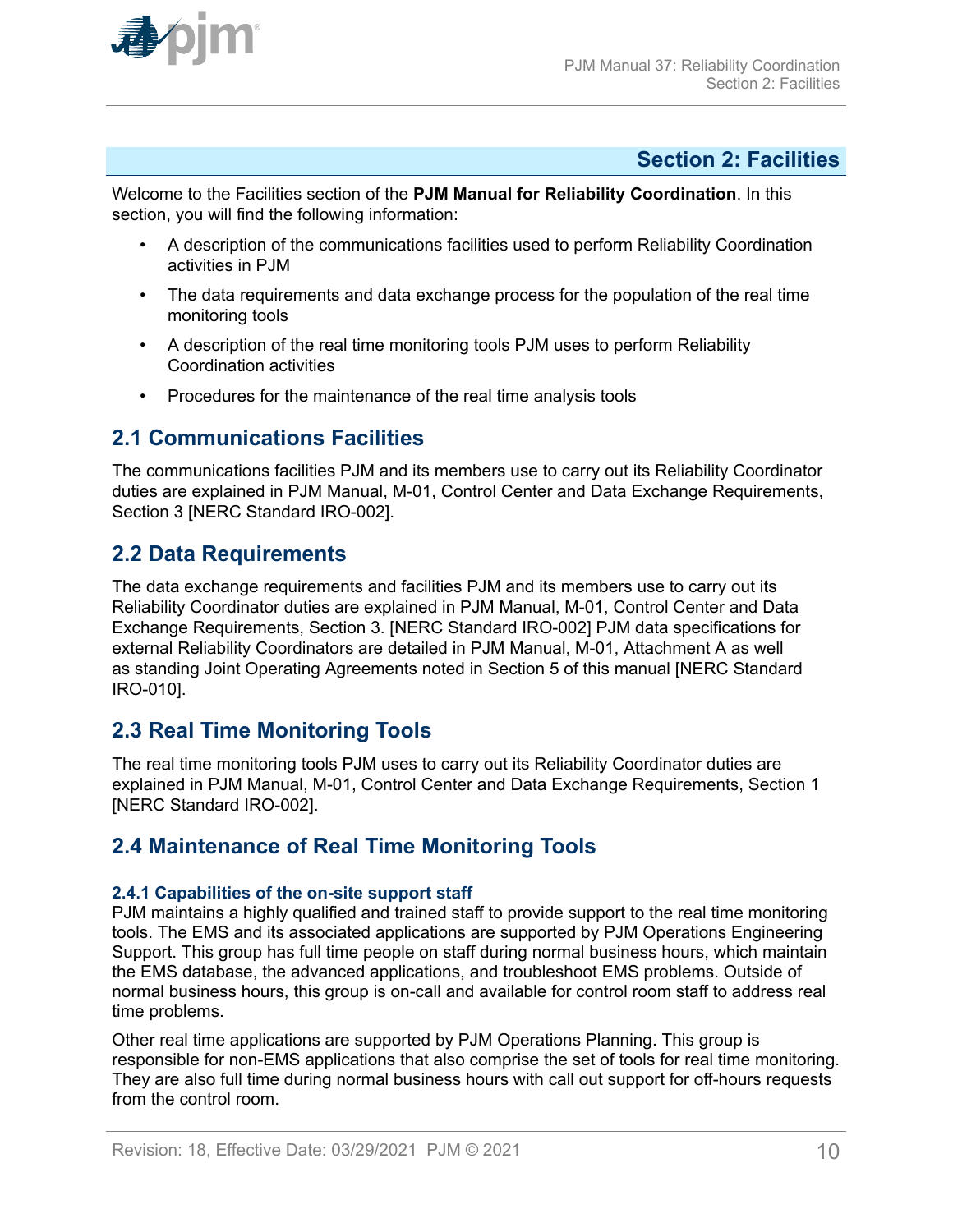<span id="page-10-0"></span>

Backing up the System Operations and Operations Support staff is the Security and IT Operations Center (ITOC). ITOC is staffed on site on a 24 x 7 basis with IT professionals with primary responsibility for the corporate applications, some of which are used indirectly in the real time monitoring role. The ITOC is also the focal point for marshalling support forces in the off-hours to respond to control room concerns.

## **2.4.2 Change Management Process**

Changes to the Real Time Monitoring Tools are implemented in accordance with the guidance contained in the Enterprise Change Management Standard, IT-QM-3091. The Enterprise Change Management Standard is an internal PJM standard established to ensure that changes to PJM business application systems, programs, data, systems software, hardware, and any other aspect of the information-processing environment at PJM, are authorized and applied in a controlled and consistent manner that does not compromise the stability and security of any component in the Information Technology environment [NERC Standard IRO-002].

The PJM Shift Supervisor has final approval authority for all planned outages and maintenance of telecommunication, monitoring, and analysis capabilities [NERC Standard IRO-002]. These outages will be approved or denied by the PJM Shift Supervisor based on system conditions.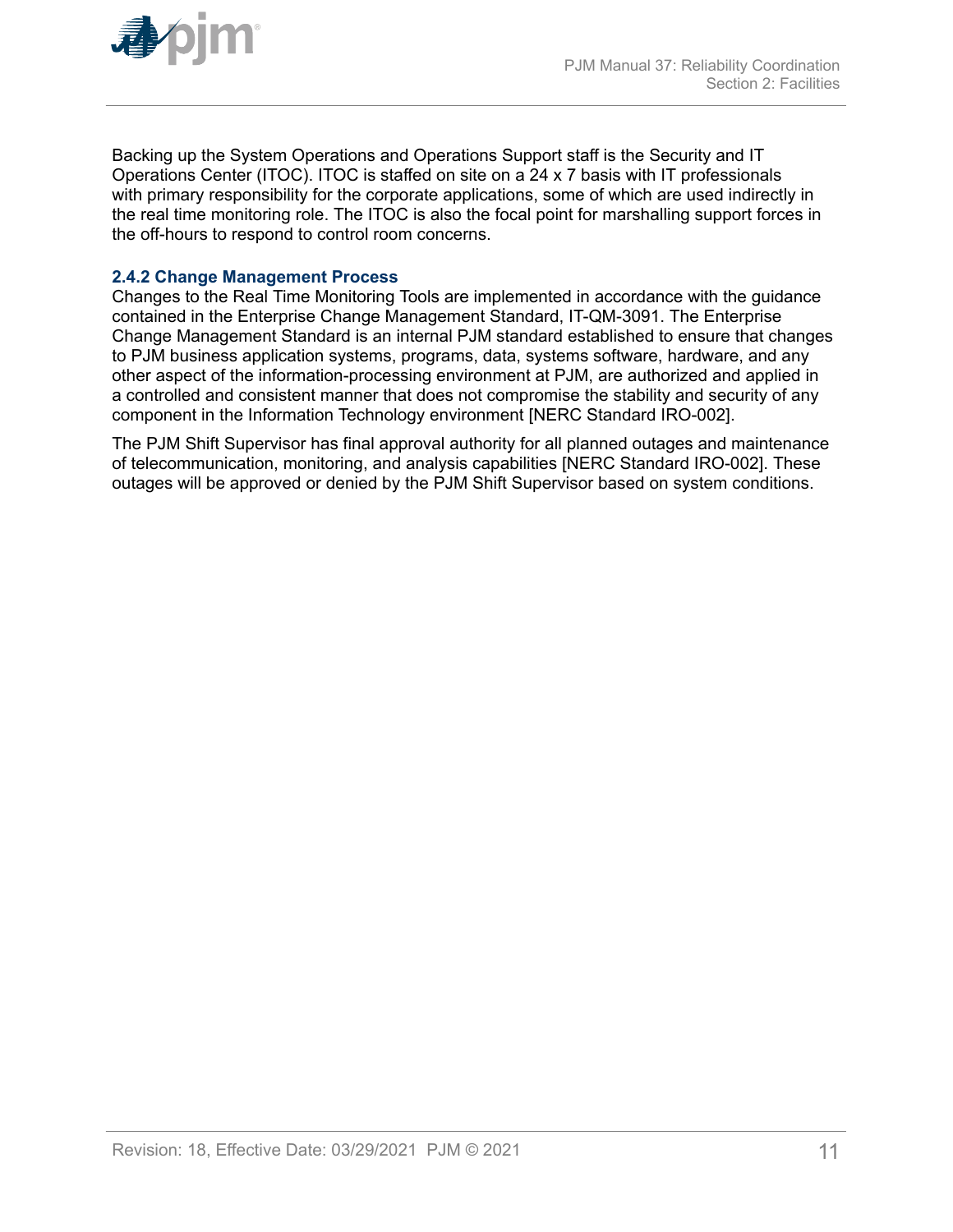<span id="page-11-0"></span>

## **Section 3: SOL and IROL Limits**

Welcome to the Monitoring SOL and IROL Limits section of the **PJM Manual for Reliability Coordination**. In this section, you will find the following information:

- Process for determining SOL and IROL limits
- How PJM monitors SOL and IROL limits

## **3.1 SOL and IROL Limit Determination**

IROL Determination: An Interconnection Reliability Operating Limit (IROL) is defined in the NERC Glossary of Terms as a System Operating limit that, if violated, could lead to instability, uncontrolled separation, or Cascading outages that adversely impact the reliability of the Bulk Electric System (BES).

PJM performs an IROL analysis in the Planning and Operating Horizons. Planning studies are performed consistent with the ideology contained within PJM Manuals M-14 A through E, evaluating credible "double-contingencies" modeling firm transactions, consistent with planning criteria. Operating studies are performed consistent with the ideology contained within the PJM Transmission Operations Manual (M-03), evaluating "single-contingencies".

The Base Case is generally developed using 50/50 (non-diversified) forecasted load levels, net PJM Interchange level determined from the Multiregional Modeling Working Group (MMWG) Series case that is adjusted for firm point-to-point contracts associated with generation for recent NERC ERAG analysis.

PJM typically screens a large set of possible limiting contingencies as identified in the *Operations Assessment Task Force (*OATF) results at forecasted 50/50 (non-diversified) peak loads including PJM EMS and maximum credible disturbance contingencies.

PJM's Operational methodology to determine IROL facilities simulates transfers across a facility or interface (combination of facilities), comparing thermal and voltage violations associated with a facility.

The transfers are simulated by increasing the load at the Sink (Control Area(s) or subset of Control Area) with the corresponding generation increase at the Source (typically west of the facility/interface being studied) until a voltage violation/collapse is reached. For simulating transfers into a Sink load pocket, an alternate approach of reducing generation in the Sink may be utilized since increasing Sink load well above its historic peak is not likely to be realized during actual operation.

Thermal Violations that do not result in wide-spread voltage violations / collapse are controlled via load shed procedures documented in PJM Manuals (PJM Transmission Operations Manual M-03 -Section 2 and PJM Emergency Procedures Manual M-13 - Section 5). These procedures require PJM to take emergency actions, including load shed to return flows below Emergency Ratings within 15 minutes and below Load Dump Ratings within 5 minutes. Transmission Owners are required to provide thermal ratings consistent with the timeline defined above.

PJM classifies a facility as an IROL facility on the PJM system if wide-area voltage violations occur at transfer levels near the Load Dump thermal limit. Under conditions where only a thermal violation exists, PJM staff will have sufficient time to shed load post-contingency to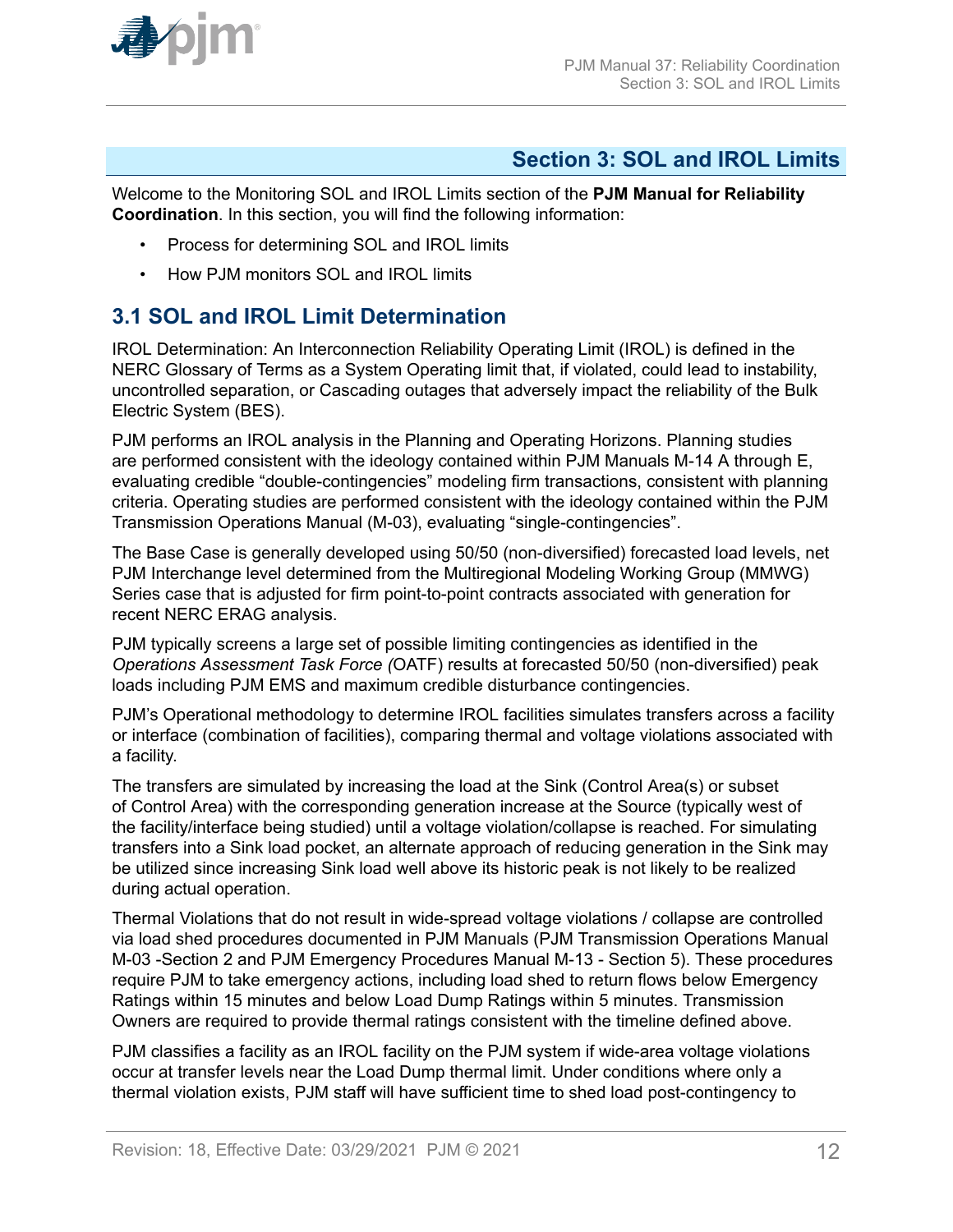

avoid voltage collapse, and therefore, the facility will not be classified as an IROL facility. Exceptions to this criterion are evaluated on a case-by-case basis. Current IROL facilities are defined as follows:

| <b>Transfer Limit/Thermal Rating</b>                        | <b>Reportable IROL Violation</b>                                  |
|-------------------------------------------------------------|-------------------------------------------------------------------|
| Eastern Reactive Transfer Interface                         | Flow exceeds Last Convergent Case Limit for 30<br>minutes $(T_v)$ |
| Central Reactive Transfer Interface                         | Flow exceeds Last Convergent Case Limit for 30<br>minutes $(T_v)$ |
| 5004/5005 Reactive Transfer Interface                       | Flow exceeds Last Convergent Case Limit for 30<br>minutes $(T_v)$ |
| Western Reactive Transfer Interface                         | Flow exceeds Last Convergent Case Limit for 30<br>minutes $(T_v)$ |
| AP South Reactive Transfer Interface                        | Flow exceeds Last Convergent Case Limit for 30<br>minutes $(T_v)$ |
| Bedington - Black Oak Reactive<br><b>Transfer Interface</b> | Flow exceeds Last Convergent Case Limit for 30<br>minutes $(T_v)$ |
| AEP-DOM Reactive Transfer Limit                             | Flow exceeds Last Convergent Case Limit for 30<br>Minutes $(T_v)$ |
| Cleveland (CLVLND) Reactive Transfer<br>Interface           | Flow exceeds Last Convergent Case Limit for 30<br>Minutes $(T_v)$ |
| CE - East Reactive Transfer Interface                       | Flow exceeds Last Convergent Case Limit for 30<br>Minutes $(T_v)$ |

PJM has developed an SOL Methodology for use in the Operating Horizon to ensure reliable BES performance. Including the dynamically calculated limits for the IROL facilities above, the most restrictive applicable limit (thermal / voltage / transient stability / voltage stability) upon all BES facilities and "Reliability and Markets" sub-BES facilities as listed on the PJM [Transmission Facilities](https://www.pjm.com/markets-and-operations/ops-analysis/transmission-facilities.aspx) pages are considered System Operating Limits (SOL). These SOL shall not exceed the associated ratings for a given facility. For each SOL category, PJM will control on a pre-contingency and post-contingency basis (consistent with NERC Standard FAC-011) as detailed in Operating Guidelines provided in PJM Manual M-03 consistent with established SOL methodology:

- Facility Thermal Ratings:
	- o Section 2
	- o Section 5
- Transient, Dynamic, and Voltage Stability Ratings:
	- o Section 3.8 and 3.9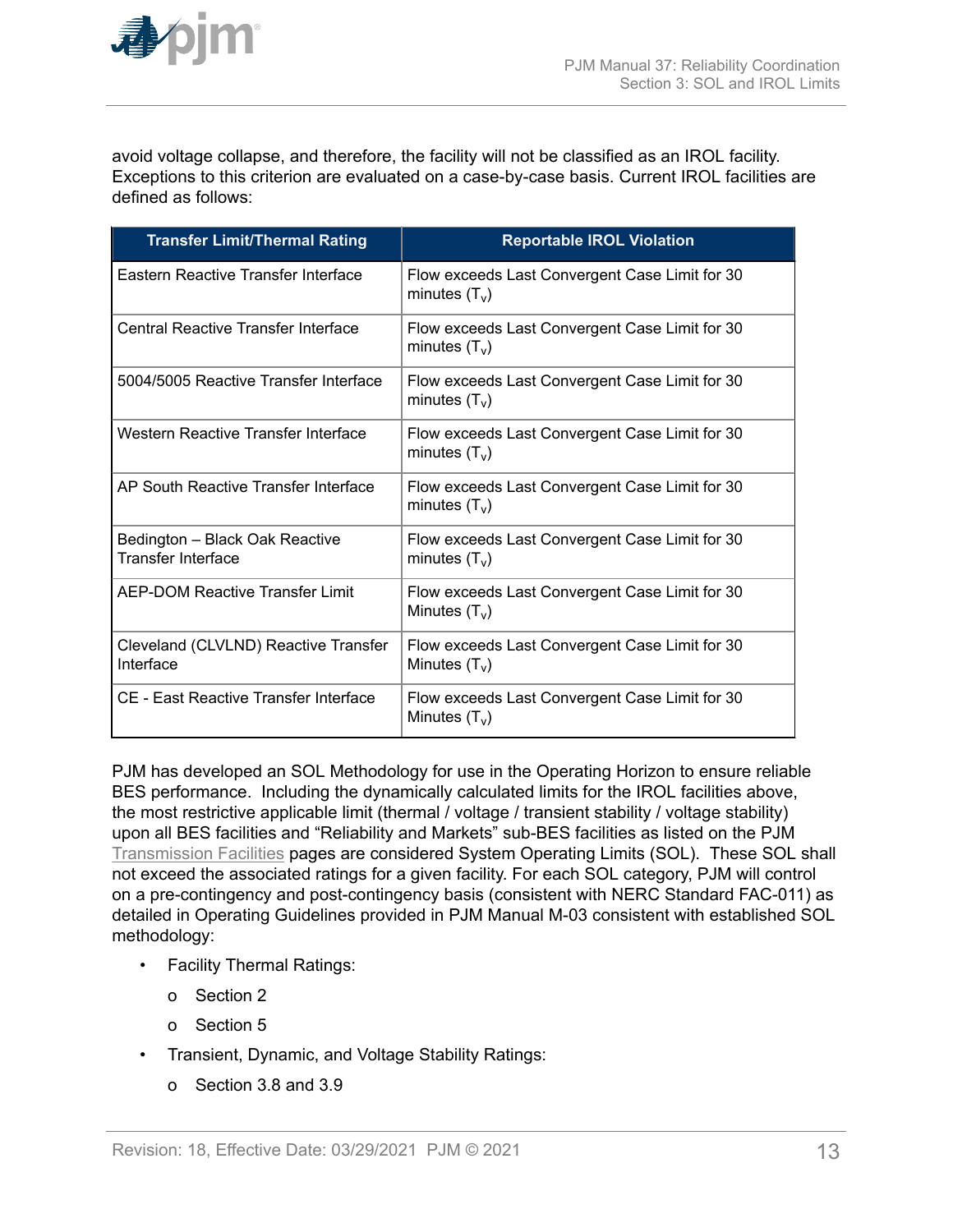<span id="page-13-0"></span>

- o Section 5
- System Voltage Limits:
	- o Section 3
	- o Section 5

## **PJM Actions**

- Perform periodic review of facilities and margins as needed after seasonal assessment (OATF Inter regional Winter/Summer) studies are completed
- Discuss identified IROL with the impacted TO/TOP(s)
- Develop Operations Guide for each IROL
- Document Transmission Operator load shedding program
- Develop PI display for each IROL
- Provide IROL training to system operators
- Develop IROL visualization
- Distribute Manual 37 documentation to external systems and provide a response to technical comments within 45 calendar days of receipt to include whether a change will be made to the SOL/IROL Methodology documentation, including reason

## **PJM Member Actions**

- Participate in periodic review of IROL facilities as part of seasonal assessment (OATF-Inter regional Winter/Summer)
- Discuss identified IROL with PJM staff
- Understand IROL Operations Guide
- Document load shedding program
- Provide IROL training to system operators

## **3.2 Monitoring of SOL and IROL Limits**

Monitoring of the SOL and IROL limits is accomplished through the use of the tools described in the PJM Transmission Operations Manual-03, Sections 2 and 3. [NERC Standard IRO-003]

PJM monitors SOL and IROL limits via the PJM EMS. PJM Dispatch prioritizes constraints based on the impact to System Reliability. IROL facilities are facilities that if exceeded have the potential to result in wide-area voltage collapse. All BES facilities and "Reliability and Markets" sub-BES facilities as listed on the PJM [Transmission Facilities](http://www.pjm.com/markets-and-operations/ops-analysis/transmission-facilities.aspx) [[https://www.pjm.com/](https://www.pjm.com/markets-and-operations/ops-analysis/transmission-facilities.aspx) [markets-and-operations/ops-analysis/transmission-facilities.aspx](https://www.pjm.com/markets-and-operations/ops-analysis/transmission-facilities.aspx)]pages are considered System Operating Limits (SOL), including the subset of SOLs that make up the PJM defined IROLs. Clear guidance and supporting procedures are essential to ensure proper prioritization when attempting to mitigate multiple constraints. This includes guidance when generating units are not following dispatch instructions and the appropriate use of Post-Contingency Local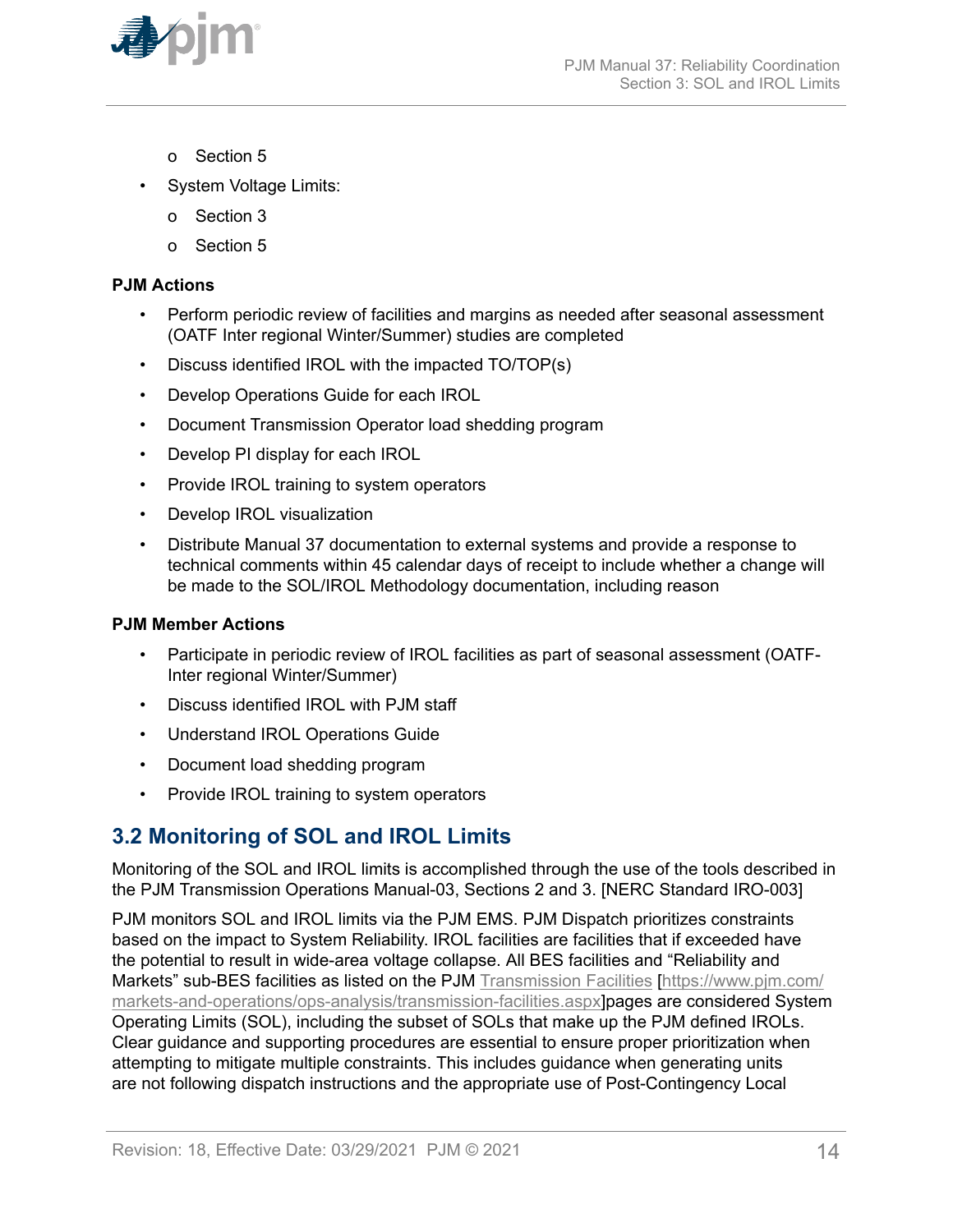

Load Relief Procedures. The following list of actions provides general prioritization guidelines, recommended operator actions, and associated timelines for SOL and IROL limits.

## **PJM Actions**

- PJM Dispatch shall confirm pre-/post-contingency flows and ratings with PJM TO/TOP or external RC.
- PJM Dispatch shall proactively propagate constraints into SCED in order to prepare for unanticipated system events. Constraints above 95% shall be propagated into SCED, but not necessarily bound.
- PJM Dispatch shall evaluate and prioritize constraints, looking for common controlling actions. In general, constraints shall be prioritized in the following manner. Actual violations may hold a higher priority depending on their magnitude and voltage level.
	- o Non-Converged contingencies
	- o IROL Violations
	- o Reactive Transfers
	- o Actual Violations
	- o Contingency Violations
- PJM dispatch shall utilize SCED to ensure the proper re-dispatch of the system when unanticipated system events force multiple constraints.
- PJM Dispatch shall implement controlling actions in the following order if time permits:
	- o Non-cost measures
	- o Curtailing "Not-willing-to-pay" transactions that adversely impact constraint.
	- o Cost-Effective re-dispatch:
		- − Dispatch sufficient generation to control constraints within the allotted timeframe.
		- − Initiate Market-to-Market (M2M) Re-dispatch for reciprocally coordinated flowgates.
		- − Review regulation assignments and their impact on constrained operations. Localized constraints may require de-committing specific regulating units.
		- − Direct generation shift via SCED and phone to ensure generation is following set-points.
		- − Review initial dispatch orders to ensure cost-effective constraint control.
		- − Monitor generation dispatch and contact units that are not performing.
		- − Manually direct generation as required.
	- o Emergency Procedures (as detailed in PJM Manual 13), including "safe operating mode" and TLR (**NOTE**: TLR for excessive circulation may be declared prior to initiating off-cost). Curtail transactions that source/sink in priority order if there is insufficient time to declare TLR. Adjust internal curtailments per IDC.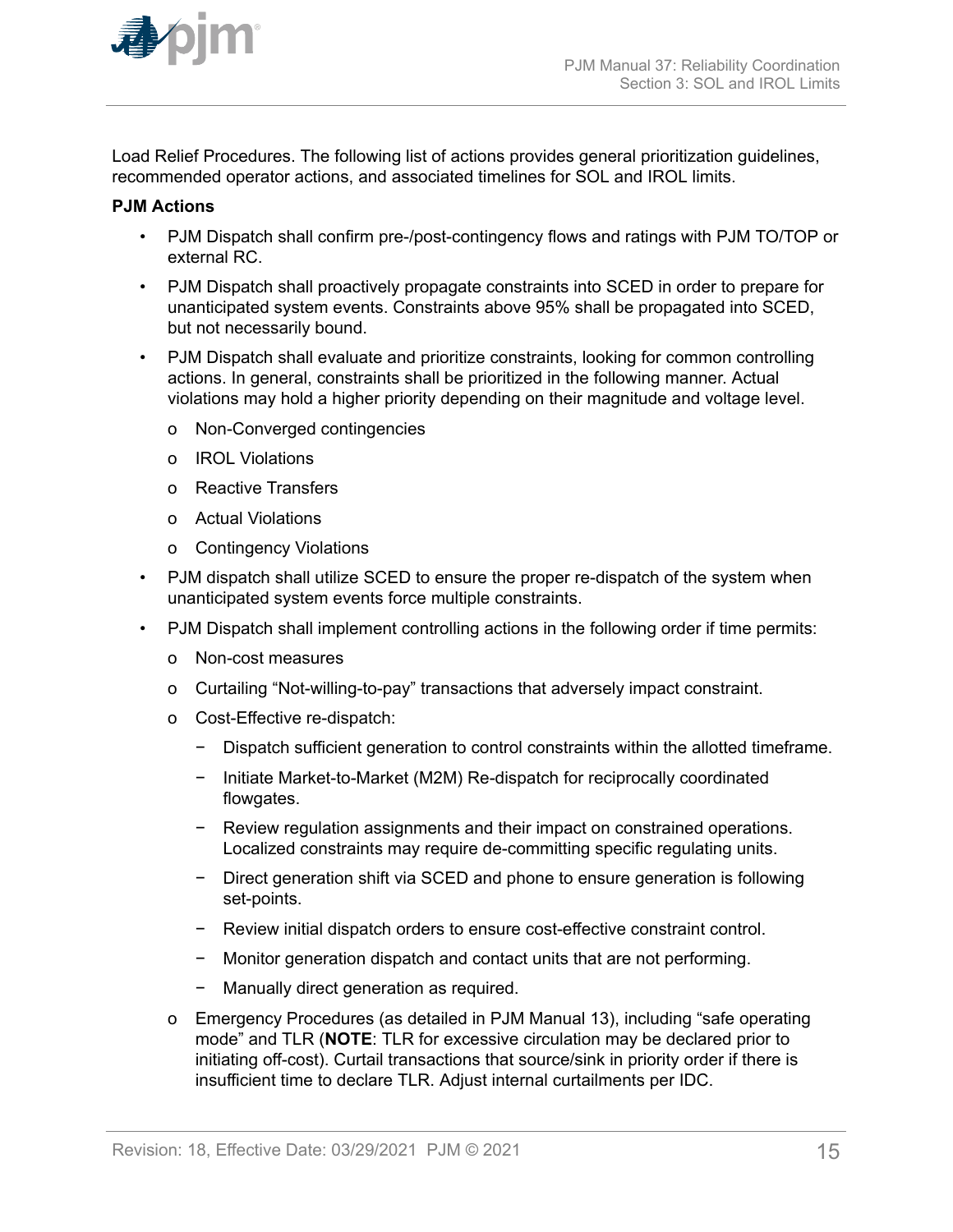

- o If there are insufficient resources available to control constraints within 60 minutes, dispatch shall have formulated and communicated a load shed plan to impacted TO/TOP, issuing a Post-Contingency Local Load Relief Procedure or Manual Load Dump Warning consistent with PJM Manual M-13: Emergency Operations - Section 5: Transmission Security Emergencies.
- o Direct manual load shed as required via:
	- − Load Shed Directive
	- − Manual Load Dump Action
- Report IROL Limit violation exceeding 30 minutes (T<sub>v</sub>) or any SOL violations that have become an IROL violation because of changed system conditions to NERC and the applicable Regional Entity within 24 hours.
- Report SOL Limit violations that exceed the following criteria:
	- o Thermal Ratings: flow exceeds the time limit associated with the rating (i.e. normal limit = 24 hours, LTE limit = 4 hours, STE limit = 30 minutes - 2 hours,  $LD - 15$ minutes).
	- o Transient Stability Ratings and Voltage Stability Ratings: Stability limitation exceedances for 30 minutes or greater based on limits provided in Section 3 & 5 of Manual M03 or the most current real-time analysis.
	- o System Voltage Limits: a valid non-radial, non-converged system contingency (unsolved) observed in real-time Security Analysis for 30 minutes or greater.

### **PJM Member Actions**

- PJM Dispatch shall confirm pre-/post-contingency flows and ratings with PJM TO/TOP or external RC.
- TO/TOP Dispatch shall monitor facilities and communicate limit violations to PJM Dispatch.
- Generation Owner Dispatch shall follow SCED desired set point.
- Generation Owner Dispatch shall communicate generator issues that will prohibit units from following SCED desired set points.

A chart that demonstrates the order which PJM Reliability Coordinators prioritize constraints, available actions and associated timelines are included within this manual as Attachment C – Constraint Prioritization.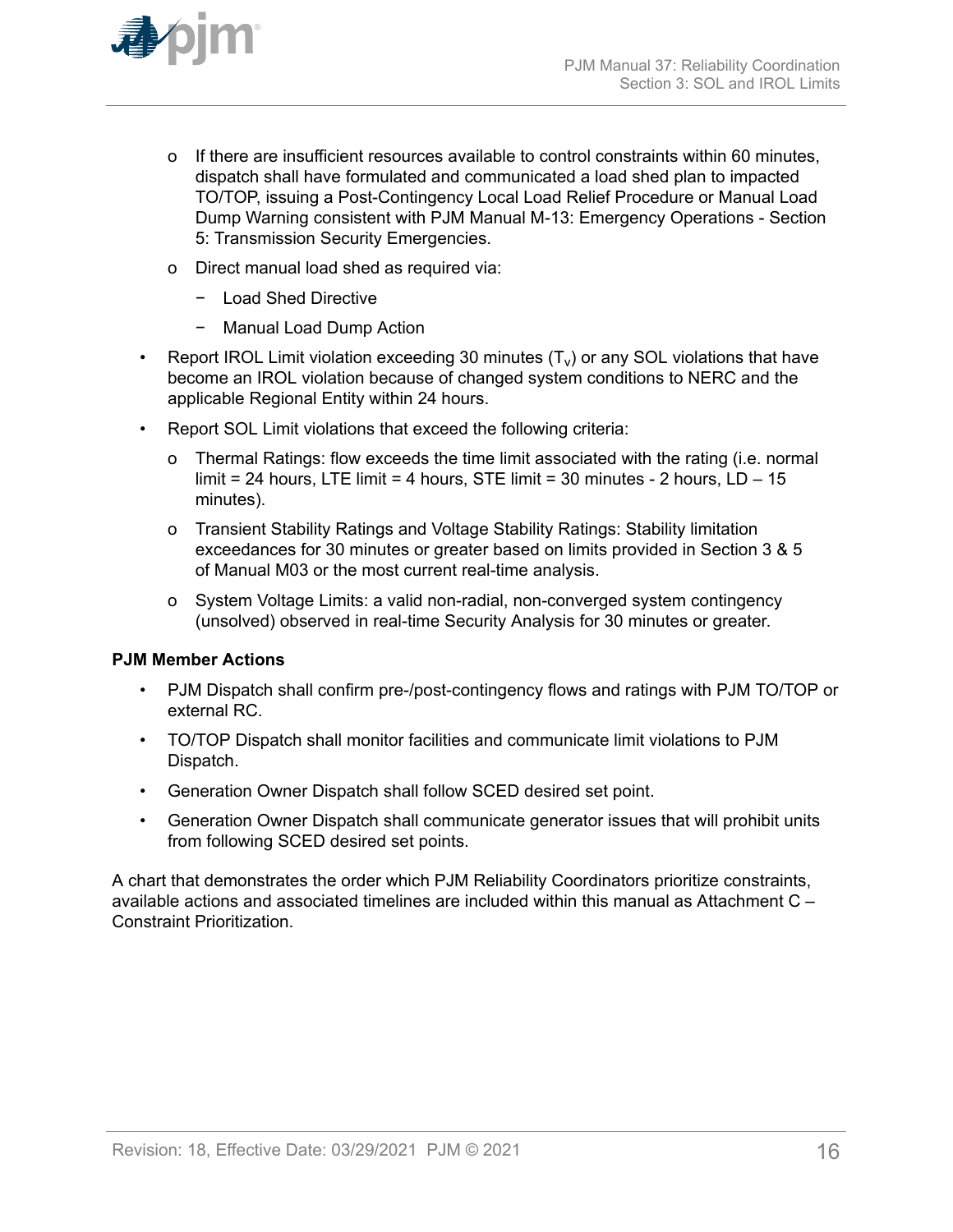<span id="page-16-0"></span>

## **Section 4: Transmission Loading Relief (TLR)**

This is the Transmission Loading Relief section of the **PJM Manual for Reliability Coordination**. In this section, you will find the following information:

- How PJM uses TLR and other procedures to implement loading relief on transmission lines.
- How PJM responds to TLRs issued by neighboring RCs

## **4.1 Initiating the TLR Process**

PJM monitors designated transmission facilities within the PJM RTO as well as tie-lines with adjacent interconnected control areas. When PJM determines overload conditions exist on any designated facility, or would exist for the first contingency loss of another facility, PJM will take all reasonable necessary action(s) to restore transmission facilities within operating security limits.

PJM will generally not use TLR to mitigate a transmission overload (actual or simulated), unless it has exhausted all other means available, short of load shedding (reconfiguration, re-dispatch within the PJM market area, market-to-market (M2M) re-dispatch, etc.).

During periods of excessive circulation, PJM may use TLR and curtail transactions not willing to pay congestion on the PJM system. However, under normal system conditions, PJM will re-dispatch internal generation to the extent possible, and if more relief is needed, PJM will perform the following actions:

- Invoke the Transmission Loading Relief Procedure, in accordance with NERC Standard IRO-006, IRO-006-EAST and NAESB Business Practice WEQ-008
- Curtail external transactions and/or charge external customers for the cost of congestion, as specified in the PJM Open Access Transmission Tariff

If all transactions for which transmission customers have elected not to pay through congestion have been curtailed and further relief is still required on the transmission facility, PJM will begin to curtail all transactions (internal and external) for which transmission customers have elected to pay through congestion, in priority order. [NERC Standard IRO-006-EAST]

## **PJM Actions**

- PJM implements all non-cost measures to control transmission flows.
- PJM curtails transactions with transmission service in PJM that are "not willing to pay through congestion".
- PJM adjusts output of generators off-cost to alleviate overloads/implements M2M.
- PJM re-dispatches to the fullest extent possible, excluding Maximum Emergency Generation, and initiates the TLR procedure via the IDC. [NERC Standard IRO-006- EAST]
	- o PJM will re-evaluate the TLR level at least every clock hour and reissue the TLR via the IDC as needed.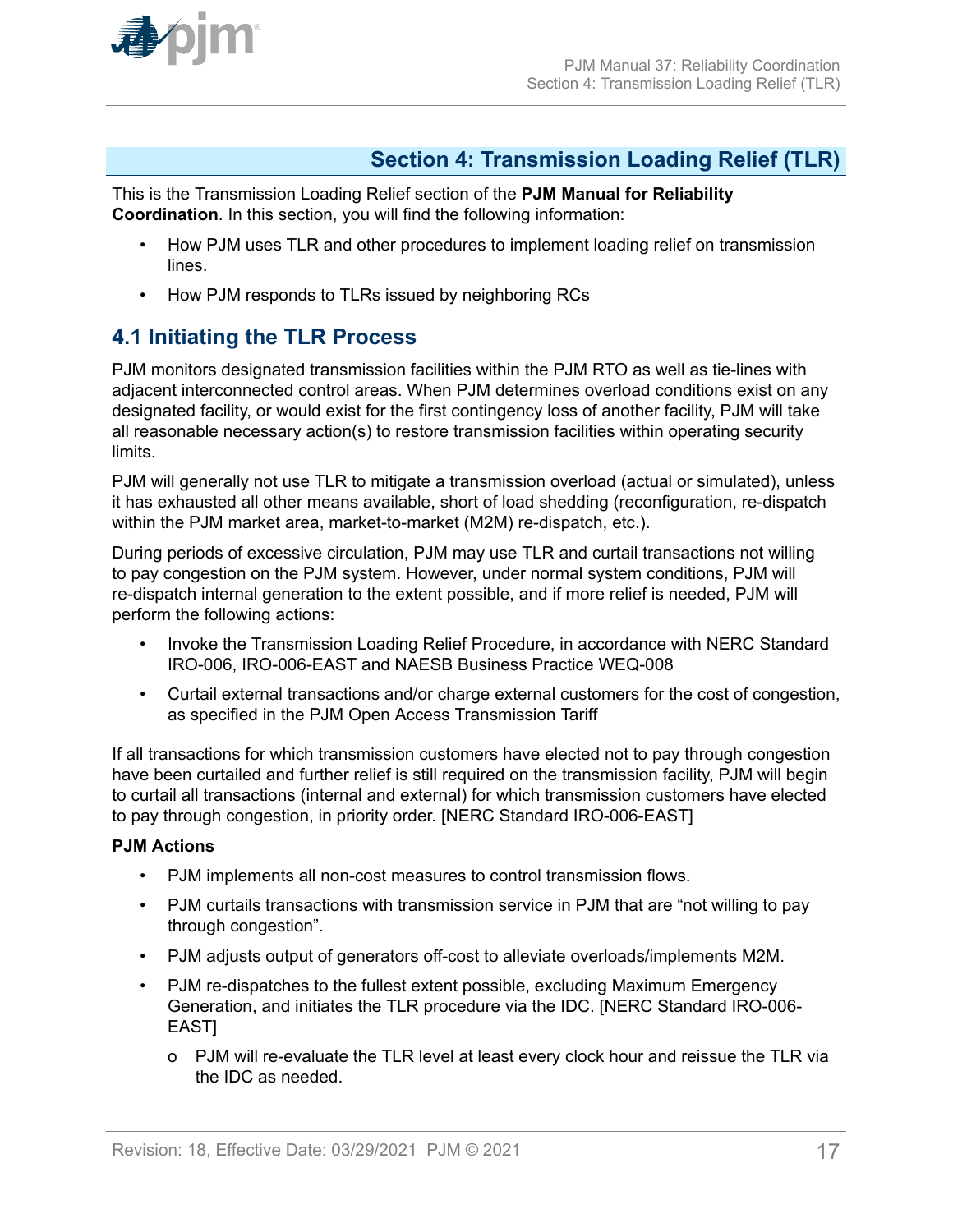<span id="page-17-0"></span>

- o PJM will monitor the IDC to confirm all impacted RCs acknowledge the curtailments required in the IDC TLR curtailment report. If curtailments are not acknowledged in a timely manner, PJM will contact the RC to determine if there is a reliability concern and coordinate alternate mitigation options as necessary.
- PJM curtails external transmission customers not willing to pay through congestion and charges other external customers willing to pay for the cost of congestion, as set forth in the PJM Open Access Transmission Tariff.
- PJM curtails transmission customers willing to pay through congestion (and no longer charges those curtailed for congestion) in priority order.

## **PJM Member Actions**

- External transmission customers may elect, in accordance with section 1.10.6A of the Open Access Transmission Tariff, to pay congestion charges during Transmission Loading Relief in the PJM RTO.
- PJM transmission customers may elect to curtail their own transactions at any time if congestion charges have become too great.

## **4.2 Responding to the TLR Process**

PJM monitors the IDC tool continuously and responds to all RC requests for congestion management actions via the TLR process.

## **PJM Actions**

- PJM monitors the IDC tool at all times.
- PJM acknowledges, within 15-minutes, any congestion management actions to be implemented by the external RC initiating the TLR procedure, which may include transaction curtailments, Market Flow curtailment, transmission reconfiguration, Native Network Load (NNL) curtailment, etc., provided such actions will not result in a reliability concern. If they would, PJM will contact the issuing RC and develop an alternate plan of action to address both reliability needs.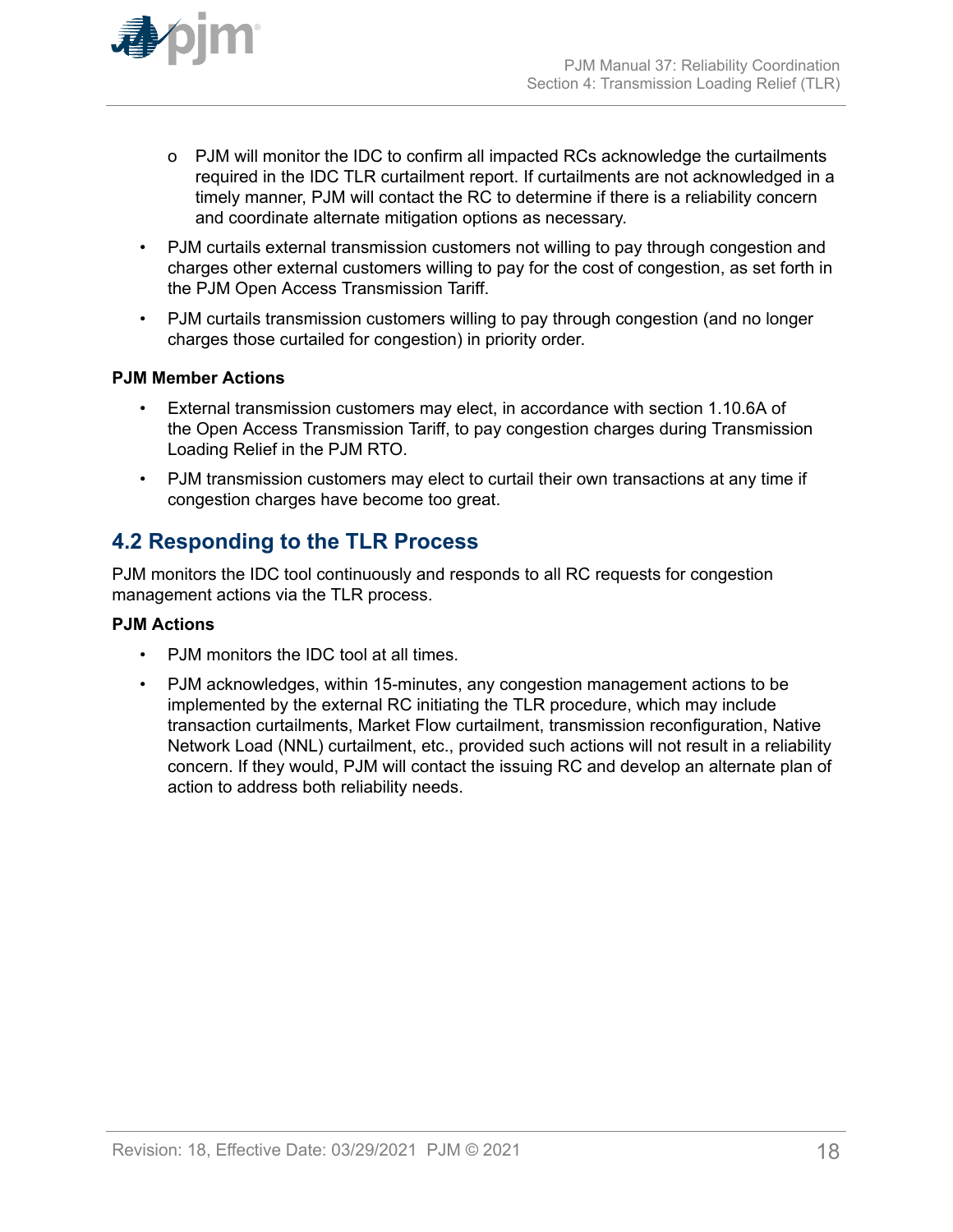<span id="page-18-0"></span>

## **Section 5: Coordination with Neighboring Reliability Coordinators**

Welcome to the Coordination with Neighboring Reliability Coordinators section of the **PJM Manual for Reliability Coordination**. In this section, you will find the following information:

- A summary of coordination agreements between PJM and neighboring Reliability Coordinators
- How PJM communicates with neighboring Reliability Coordinators
- How PJM works with neighboring Reliability Coordinators to mitigate operational problems

## **5.1 Agreements with Neighboring Reliability Coordinators**

PJM has developed coordination agreements with its neighboring Reliability Coordinators, as follows:

- Joint Operating Agreement between the Midcontinent Independent System Operator, Inc. and PJM Interconnection, L.L.C.
	- o See PJM.com link: <https://www.pjm.com/directory/merged-tariffs/miso-joa.pdf>
- Joint Reliability Coordination Agreement among and between PJM Interconnection, L.L.C., and Tennessee Valley Authority
	- o See PJM.com link: [https://www.pjm.com/-/media/documents/agreements/joint](https://www.pjm.com/-/media/documents/agreements/joint-reliability-agreement-jrca-pjm-tva.ashx)[reliability-agreement-jrca-pjm-tva.ashx](https://www.pjm.com/-/media/documents/agreements/joint-reliability-agreement-jrca-pjm-tva.ashx)
- Joint Operating Agreement Among and Between New York Independent System Operator Inc. and PJM Interconnection, L.L.C.
	- o See PJM.com link: [https://www.pjm.com/~/media/documents/agreements/nyiso](https://www.pjm.com/~/media/documents/agreements/nyiso-joa.ashx)[joa.ashx](https://www.pjm.com/~/media/documents/agreements/nyiso-joa.ashx)
- Adjacent Reliability Coordinator Coordination Agreement between PJM Interconnection, L.L.C. and VACAR South RC
	- o See PJM.com link: [https://www.pjm.com/-/media/documents/agreements/executed](https://www.pjm.com/-/media/documents/agreements/executed-pjm-vacar-rc-agreement.ashx)[pjm-vacar-rc-agreement.ashx](https://www.pjm.com/-/media/documents/agreements/executed-pjm-vacar-rc-agreement.ashx)

The coordination agreements detail requirements to which both parties are committed to preserve reliability. The agreements address a wide range of topics, including data exchange, ATC calculation, outage coordination, emergency operations, etc. These agreements provide for the ongoing cooperation between the signatories by the establishment of joint operating committees that meet periodically to discuss and resolve operational issues [NERC Standard IRO-014].

## **5.2 Communications with Neighboring Reliability Coordinators**

## **5.2.1 Communications Facilities**

PJM communicates with its neighboring Reliability Coordinators in a number of ways, governed by the urgency of the issue. The communications vehicles include: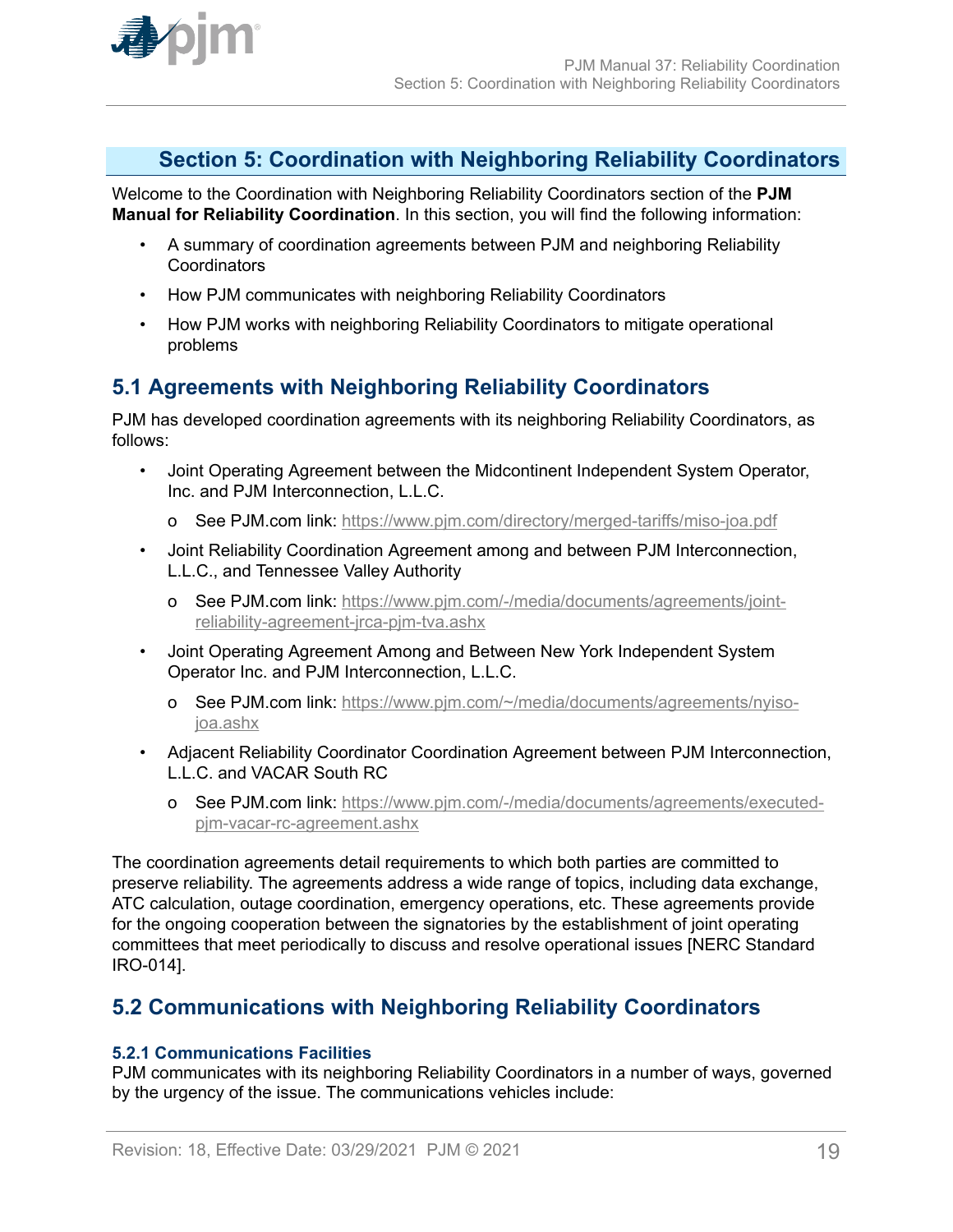<span id="page-19-0"></span>

- Regular telecommunications over the public switched telephone network
- Satellite telephones
- E-mail
- Reliability Coordinators Information System (RCIS)
- NERC Hotline

### **5.2.2 Required Notifications**

Certain operational situations are of a magnitude that notification to neighboring Reliability Coordinators is necessary. These situations are explained in PJM Manual M-13, Emergency Operations. They include:

- Capacity Emergencies
- Extreme Weather—e.g. Tornadoes, Hurricanes, Extreme Temperatures, Geo-Magnetic Disturbances (GMD), etc.
- Sabotage or Terrorism Incidents (if the event is significant to the PJM system and may impact neighboring systems)
- Transmission Security Emergencies—Heavy Load/Low Voltage situations, IROL limit violations (if the emergency could cause an impact on the neighboring Reliability Coordinator's system)
- Other events—Events which are of such a nature or magnitude that they could impact the operations of the neighboring Reliability Coordinator(s), in the judgment of the operator

In addition, the PJM Reliability Coordinator is responsible to monitor system frequency and ACE control.

The preferred communications method in the above situations is the telephone with a message also being entered on the RCIS.

### **PJM Actions**

- Monitor the transmission system and other media news and weather outlets to identify threats or risks to the reliability of the system.
- If an emergency situation, identified above, is in progress, or imminent, provide notification to the neighboring Reliability Coordinators by phone or conference call. Also, enter a message on the RCIS. If the situation is of a magnitude that coordinated action or assistance may be necessary, organize a conference call on the NERC hotline, or commercial teleconferencing service.
- If the situation is sabotage or terrorism related, notify the appropriate law enforcement authorities.
- Once the situation is concluded, a notification should be provided to the impacted Reliability Coordinators in the same method as the original notification.

### **PJM Member Actions**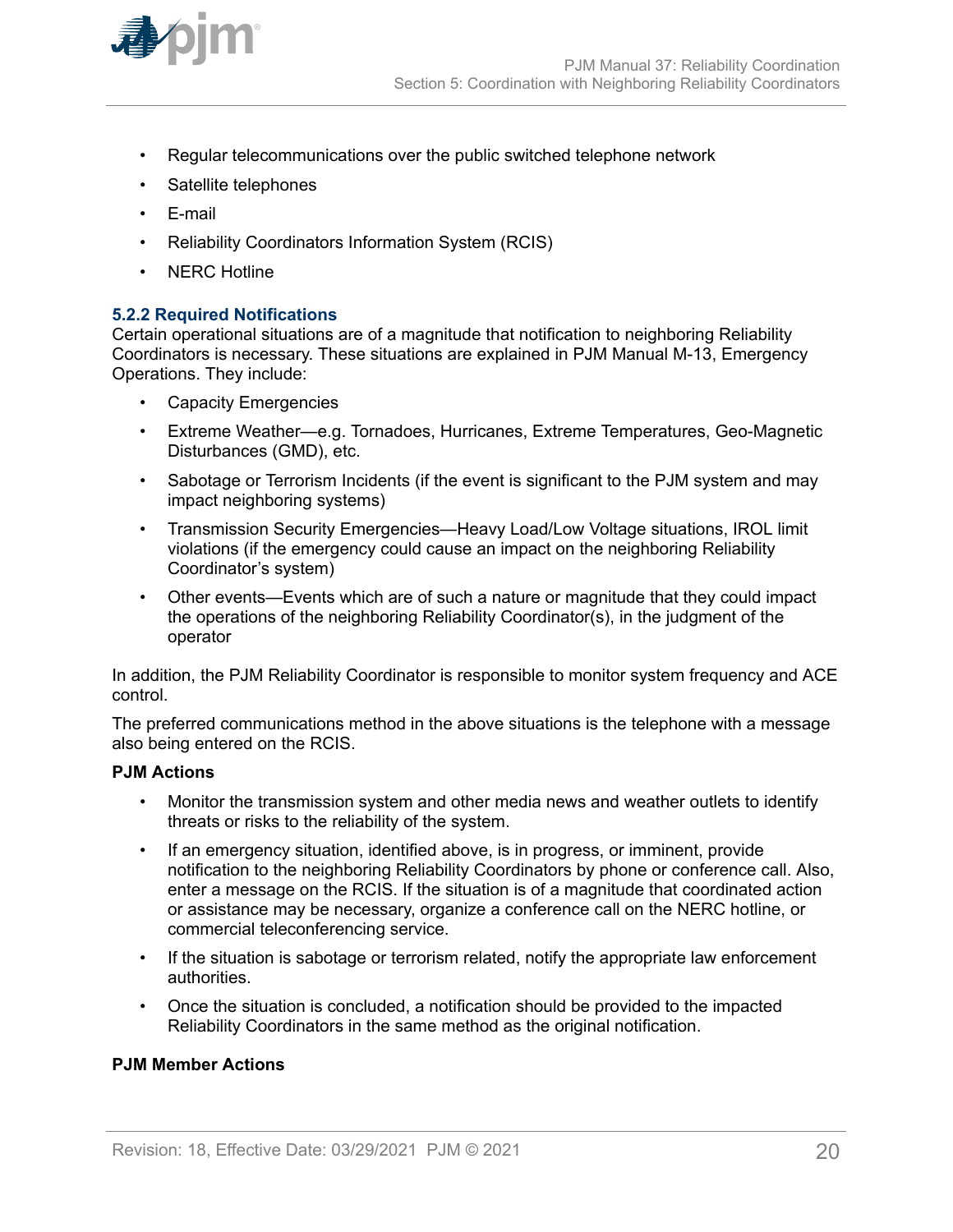<span id="page-20-0"></span>

- Monitor system conditions and identify potential or actual emergency situations to PJM as soon as possible to permit PJM to organize assistance from the neighboring Reliability Coordinators, if required.
- Follow directives from PJM that may come from neighboring Reliability Coordinators to implement action to mitigate the emergency situation.

## **5.3 Mitigating Operational Problems**

Rapid, coordinated action is sometimes necessary to mitigate or alleviate an operational problem. Such action may require assistance from a neighboring Reliability Coordinator(s). In these situations, clear, concise communications are necessary to develop a coordinated action plan that can be implemented quickly. When working with other Reliability Coordinators, the key is to gain a mutual understanding of the problem at hand and how the other Reliability Coordinator may be of assistance. When a mutually agreed upon course of action cannot be developed, then implement the most conservative course of action.

## **PJM Actions**

- As part of the notification processes described above, or immediately thereafter, contact the neighboring Reliability Coordinator, if there is the potential for assistance. Concisely, yet fully, explain the situation and how the neighboring Reliability Coordinator could be of assistance.
- Be responsive to the needs of the neighboring Reliability Coordinator to require additional information to assess their ability to provide assistance. Provide any necessary information that may be needed to analyze the situation and develop a corrective action.
- PJM Reliability Coordinator shall document, in PJM SmartLog system, the need to enhance the PJM EMS Bulk Electric System external model based on real-time system conditions. The PJM Reliability Coordinator shall communicate the need to enhance the PJM EMS Bulk Electric System external model to PJM Operations Engineering Support.
- Work to achieve a consensus on the course of action to be followed. In the absence of a consensus, adopt the most conservative course of action. Through the course of the discussions and during the implementation of the course of action, document steps taken and points of disagreement in the operator logs.

## **PJM Member Actions**

• Follow directives from PJM that may come from neighboring Reliability Coordinators to implement action to mitigate the emergency situation.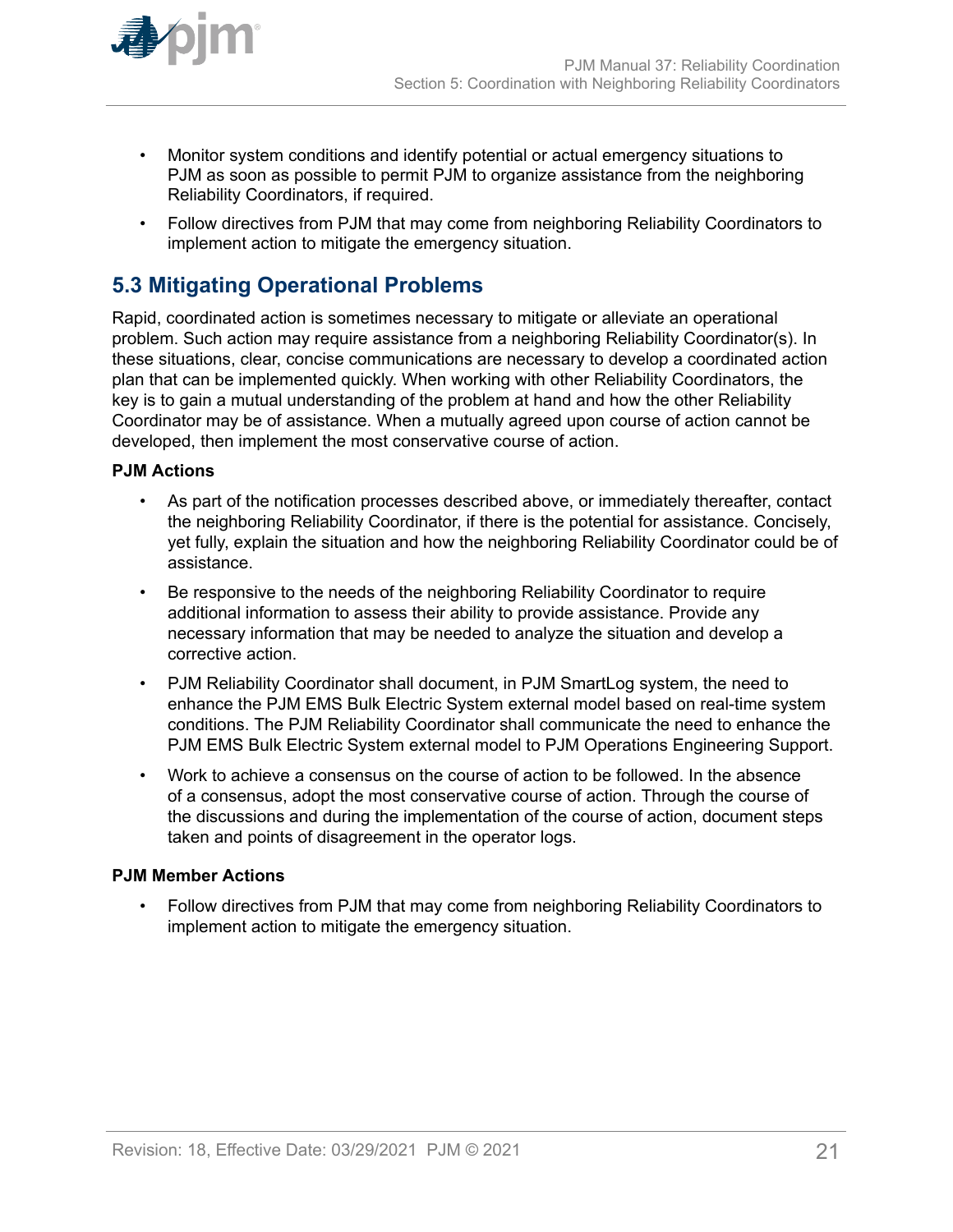<span id="page-21-0"></span>

## **Attachment A: PJM Reliability Plan**



## **Table of Contents**

| Introduction                                            |   |
|---------------------------------------------------------|---|
| A. Responsibilities - Authorization                     |   |
| B. Responsibilities – Delegation of Tasks               | 3 |
| C. Common Tasks for Next-Day and Current-Day Operations | 3 |
| D. Next-Day Operations                                  |   |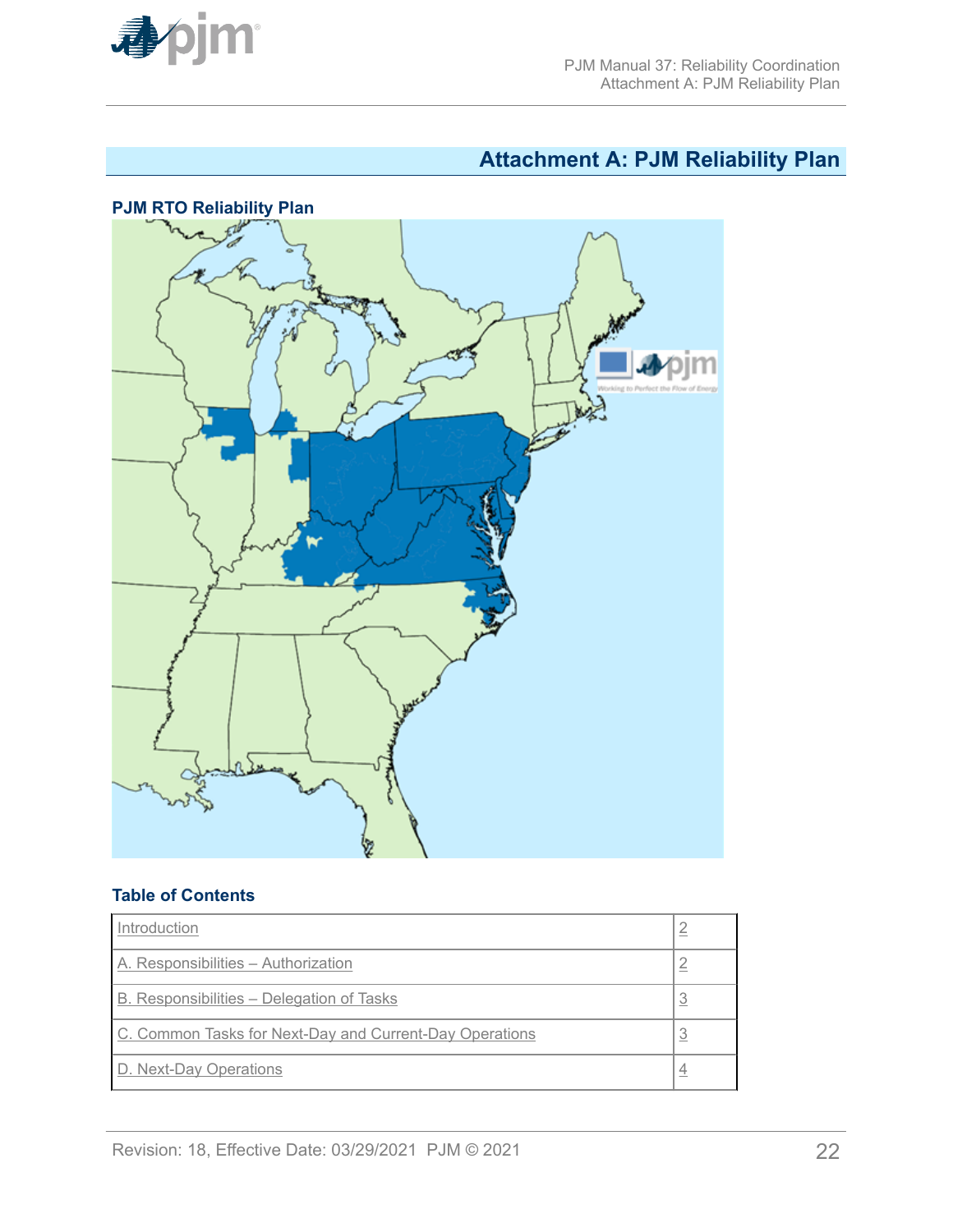<span id="page-22-0"></span>

| E. Current-Day Operations                     | $\overline{5}$ |
|-----------------------------------------------|----------------|
| F. Emergency Operations                       | $\overline{0}$ |
| G. System Restoration                         | 10             |
| H. Coordination Agreements and Data Sharing   | 11             |
| I. Facility                                   | 11             |
| J. Staffing                                   | 13             |
| Appendix A: PJM Governing Documents           | 14             |
| Appendix B: Agreements with External Entities | 14             |
| Appendix C: PJM Reliability Area Map          | 15             |
| Appendix D: PJM TOs and TOPs                  | 16             |

## **Introduction**

The North American Electric Reliability Corporation (NERC) requires every Region, sub-region, or interregional coordinating group to establish a Reliability Coordinator to provide the reliability assessment and emergency operations coordination for the Balancing Authorities and Transmission Operators within the Regions and across the Regional boundaries.

PJM Interconnection, LLC (PJM) serves as the Reliability Coordinator (RC) for its transmissionowning members. PJM is responsible for regional system reliability, which includes responsibility for both the Bulk Electric System, and lower voltage facilities that have been turned over to PJM for operational control. The PJM functions associated with the reliability of the Bulk Electric System include review and approval of planned facility transmission line outages and generation outages based upon current and projected system conditions, monitoring of real time loading information and calculating post-contingency loadings on the transmission system, administering loading relief procedures, re-dispatch of generation, and ordering curtailment of transactions and/or load. PJM operates a single Balancing Authority (BA) in its footprint and is also responsible for system control performance. PJM reliability procedures and policies are consistent with NERC and Regional Entity Standards. PJM operates within multiple NERC Regional Entities and recognizes each Regional Entity's policies and standards.

## **A. Responsibilities – Authorization**

1. Authority to Act - PJM is responsible for the reliable operation of the Bulk Electric System within its Reliability Coordination Area in accordance with NERC Standards, Regional policies and standards. PJM's authority to act is derived from a set of agreements all PJM members have executed (See Appendix A). PJM has clear decision-making authority to act and to direct actions taken by its members within its Reliability Coordination Area to preserve the integrity and reliability of the Bulk Electric System.

1.1 PJM has a Wide Area view of its Reliability Coordination Area and neighboring areas that have an impact on PJM's area. PJM has the operating tools, processes and procedures, including the authority, to prevent or mitigate emergency operating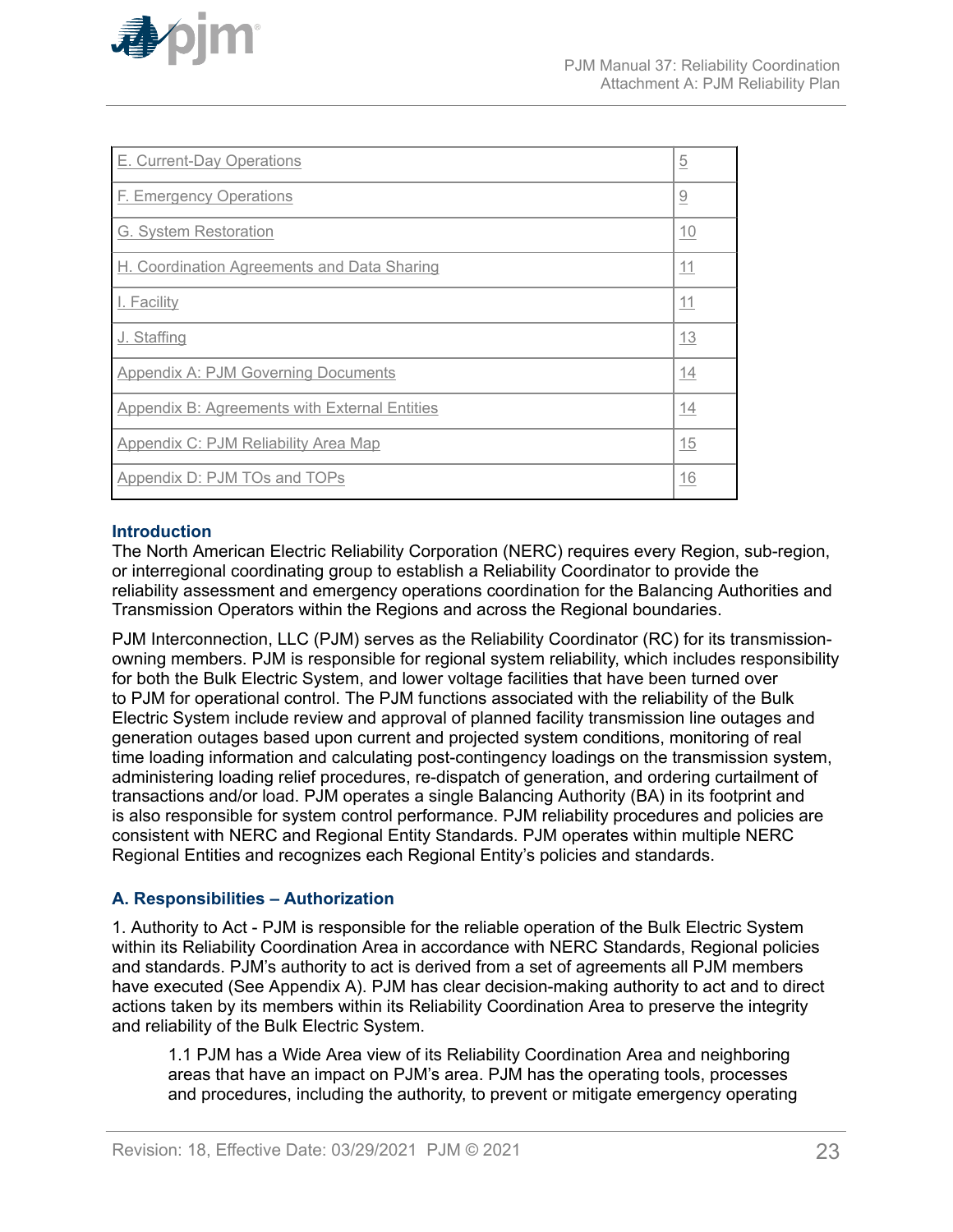<span id="page-23-0"></span>

situations in both next-day analysis and during real-time conditions per the NERC Standards and Regional policies and standards, as well as the governing documents listed in Appendix A of this document.

1.2 PJM has clear decision-making authority to act and to direct actions taken by its members within its Reliability Coordination Area to preserve the integrity and reliability of the Bulk Electric System. PJM's responsibilities and authorities, as well as its members' responsibilities, are clearly defined in the governing documents.

1.3 PJM has not delegated any of its Reliability Coordinator responsibilities.

2. Independence - PJM will act in the best interest of ensuring reliability for its Reliability Coordination Area and the Eastern Interconnection before that of any other entity. This expectation is clearly identified in the governing documents (see Appendix A).

3. PJM Operating Instructions Compliance - Per the governing documents (see Appendix A), the PJM local control centers shall carry out required emergency actions as directed by PJM, including the shedding of firm load if required, unless such actions would violate safety, equipment, regulatory, or statutory requirements.

## **B. Responsibilities – Delegation of Tasks**

PJM has not delegated any Reliability Coordination tasks.

### **C. Common Tasks for Next-Day and Current-Day Operations**

This section documents how PJM conducts current-day and next-day reliability analysis for its Reliability Coordination Area.

1. Determination of Interconnection Reliability Operating Limits (IROLs) – PJM determines IROLs based on local, regional and inter-regional studies including seasonal assessments and ad hoc studies. The majority of the PJM IROLs are voltage stability interfaces.

During real time operations, PJM calculates the actual flow for the reactive interface IROLs using Transmission Limit Calculator (TLC). TLC uses a state estimator snapshot, calculates a voltage collapse transfer limit, and establishes an operating limit based on a back off from the calculated collapse point. These limits are calculated approximately every 5 minutes using the current system topology and posted to the PJM website in close to real time.

2. Operation to prevent the likelihood of a SOL or IROL violation in another area of the Interconnection and operation when there is a difference in limits – PJM, through the Joint Operating Agreement with other Reliability Coordinator neighbors, coordinates operations to prevent the likelihood of a SOL or IROL in another area. These agreements include data exchange, Available Transfer Capability coordination, and Outage Coordination and are listed in Appendix B.

Local control centers in the PJM Reliability Coordination Area are required to follow directives provided by PJM and operate to NERC Standards to prevent the likelihood that a disturbance, action, or non-action in its Reliability Coordination Area will result in a SOL or IROL violation in another area of the Interconnection. When there is a difference in derived limits, PJM utilizes the most conservative limit until the difference is resolved.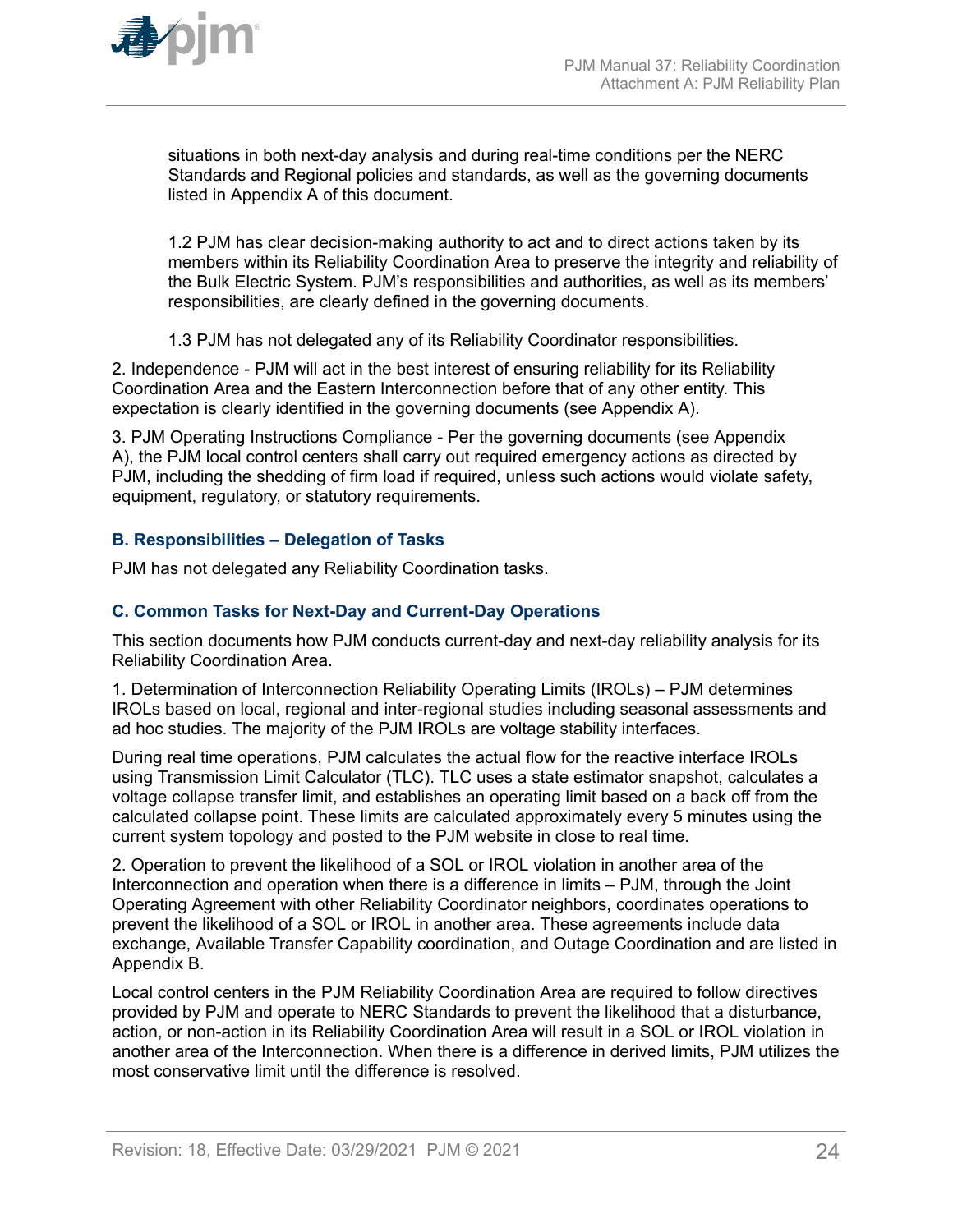<span id="page-24-0"></span>

3. Operation under known and studied conditions and re-position without delay and no longer than 30 minutes – PJM ensures entities within its Reliability Coordination Area always operate under known and studied conditions and they return their systems to a secure operating state following contingency events within approved timelines, regardless of the number of contingency events that occur or the status of their monitoring, operating and analysis tools. PJM also ensures its local control centers re-position the system to be within all IROLs following contingencies within 30 minutes.

On a daily basis, PJM conducts next-day security analyses utilizing planned outages, forecasted loads, generation commitment, and expected net interchange. The analyses include contingency analysis and voltage stability analysis on key interfaces. These analyses model peak conditions for the day and are conducted utilizing first contingency (n-1) analysis. Results and mitigation are documented in the Next-Day Security Analysis Report and distributed to PJM staff and neighboring Reliability Coordinators. The Next-Day Security Analysis Report is posted to a secure website available to the PJM local control centers and neighbors. Mitigation plans are formed as needed for potential violations determined in the next day security analysis.

In real time, PJM relies on its telemetry and real-time analysis tools to monitor real time system conditions to identify potential IROL and SOL problems. PJM's operational philosophy is to operate on a pre-contingency basis; that is, to mitigate a simulated overload condition before it occurs.

4. PJM provides transmission service within the PJM Reliability Coordination area. PJM communicates IROLs within its wide-area view and provides updates as needed via reports, morning conference calls, and the ALL-CALL system and real-time via voice and messaging.

5. PJM process for issuing Operating Instructions – PJM uses a number of communications tools for issuing/receiving of Operating Instructions. The primary communications means is the PJM All-Call System (All-Call) which is a dedicated telephone-based system which sends the Operating Instruction / message to all control centers simultaneously and confirms response. In addition, PJM will follow the verbal message with Emergency Procedures messages on its website through a specific application that runs within its Data Viewer tool and as well direct phone contact as necessary.

## **D. Next Day Operations**

This section documents how PJM conducts next-day reliability analyses for its Reliability Coordination Area.

1. Reliability Analysis and System Studies – PJM conducts next-day reliability analyses for its Area to ensure the Bulk Power System can be operated reliably in normal and post contingency conditions.

On a daily basis, PJM conducts next-day security analyses utilizing known outages, forecasted loads, generation commitment and dispatch, and expected net interchange using the study capability in the PJM EMS. Base case flows on all monitored facilities are compared against the normal rating. Post-contingency flows for all monitored facilities are compared against their emergency rating for all contingencies. Voltage stability analysis is conducted on key critical interfaces to determine a flow limit.

Mitigation plans are formed as needed for potential violations determined in the next day security analysis. Mitigation is of the form of additional generation commitment, system reconfiguration, generation re-dispatch, use of TLR or other local flow mitigation procedures.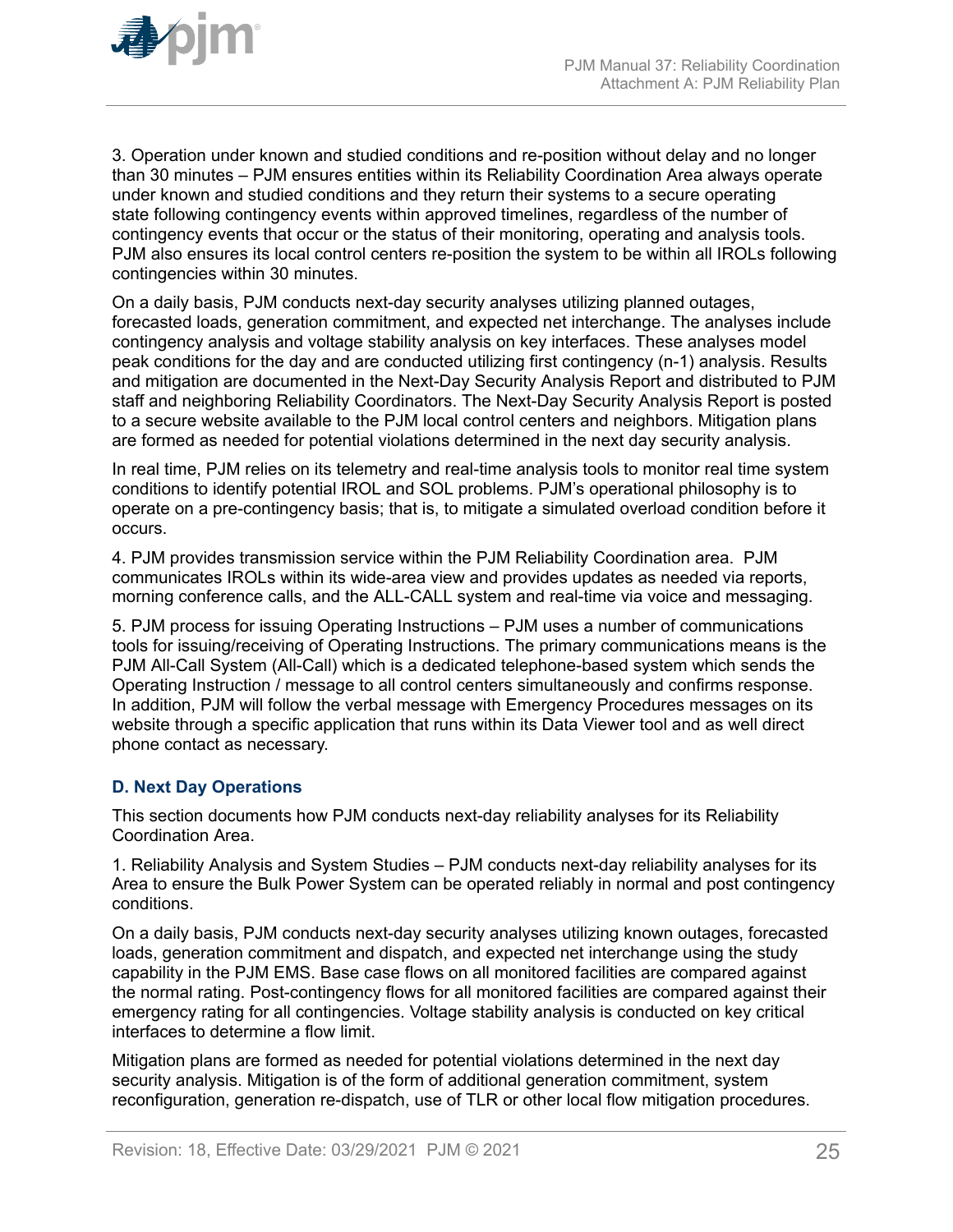<span id="page-25-0"></span>2. Information Sharing – Generation Owners and Transmission Owners in the PJM Reliability Coordination Area and neighboring Reliability Coordinator areas provide to PJM all information required for system studies, such as critical facility status, load, generation, Operating Reserve projections, and known interchange transactions.

The entities in the PJM Reliability Coordination Area provide generation and transmission facility statuses to the PJM outage scheduling application (eDART), forecasted loads, operating reserves, and known interchange transactions via OATI webSmartTag. PJM shares this information via an SDX file every fifteen minutes. For entities outside PJM, SDX files are downloaded and loaded into appropriate systems.

Sharing of Study Results - When conditions warrant or upon request, PJM shares the results of its system studies with the entities within its Reliability Coordination Area and/or with other Reliability Coordinators. Study results for the next day shall be available no later than 15:00 Eastern Prevailing Time, unless circumstances warrant otherwise.

A Next-Day Security Analysis Report is available to PJM and member operations staff and neighboring Reliability Coordinators via secure website. PJM holds daily conference calls with MISO, and others, as necessary, as part of this process.

## **E. Current Day Operations**

This section documents how PJM conducts current-day reliability analyses for its Reliability Coordination Area.

1. PJM uses a suite of real time network analysis tools to continuously monitor all Bulk Power System facilities, including sub-transmission information as needed, within the PJM Reliability Coordination Area and adjacent areas, as necessary, to ensure, at any time, PJM is able to determine any potential SOL and IROL violations within its Reliability Coordination Area.

PJM utilizes a state estimator and real-time contingency analysis as the primary tool to monitor facilities. The state estimator model includes all BES as well as facilities, generally 69 kV and above, in the PJM Reliability Coordination Area. The model also has extensive representation of neighboring facilities in order to provide an effective wide-area view. This model is updated quarterly and may be updated on demand for emergencies.

Real Time Contingency Analysis (RTCA) is performed on contingencies utilizing the state estimator model approximately every 1-2 minutes. Contingencies include all PJM Reliability Coordination Area equipment which has been turned over to PJM for operational control, and neighboring contingencies that would impact PJM Reliability Coordination Area facilities.

In order to continuously monitor its reactive interfaces, PJM uses a real time calculation tool named Transmission Limit Calculator (TLC). TLC takes a state estimator snapshot and calculates a voltage collapse equivalent flow for the interface, based on current real time telemetry and topology. A back off flow is established to prevent operating to an actual voltage collapse, and PJM operates to maintain flows below this limit.

SCADA alarming is utilized to alert PJM of any actual low or high voltages or facilities loaded beyond their normal or emergency limits.

In addition to the above applications, PJM utilizes a dynamically updated transmission overview display to maintain a wide area view. All transmission facilities 500 kV and above are depicted on the overview with flows (MW and MVAR), indication of facilities out of service, high and low voltage warning and alarming. For more detailed monitoring, bus level one-line diagrams are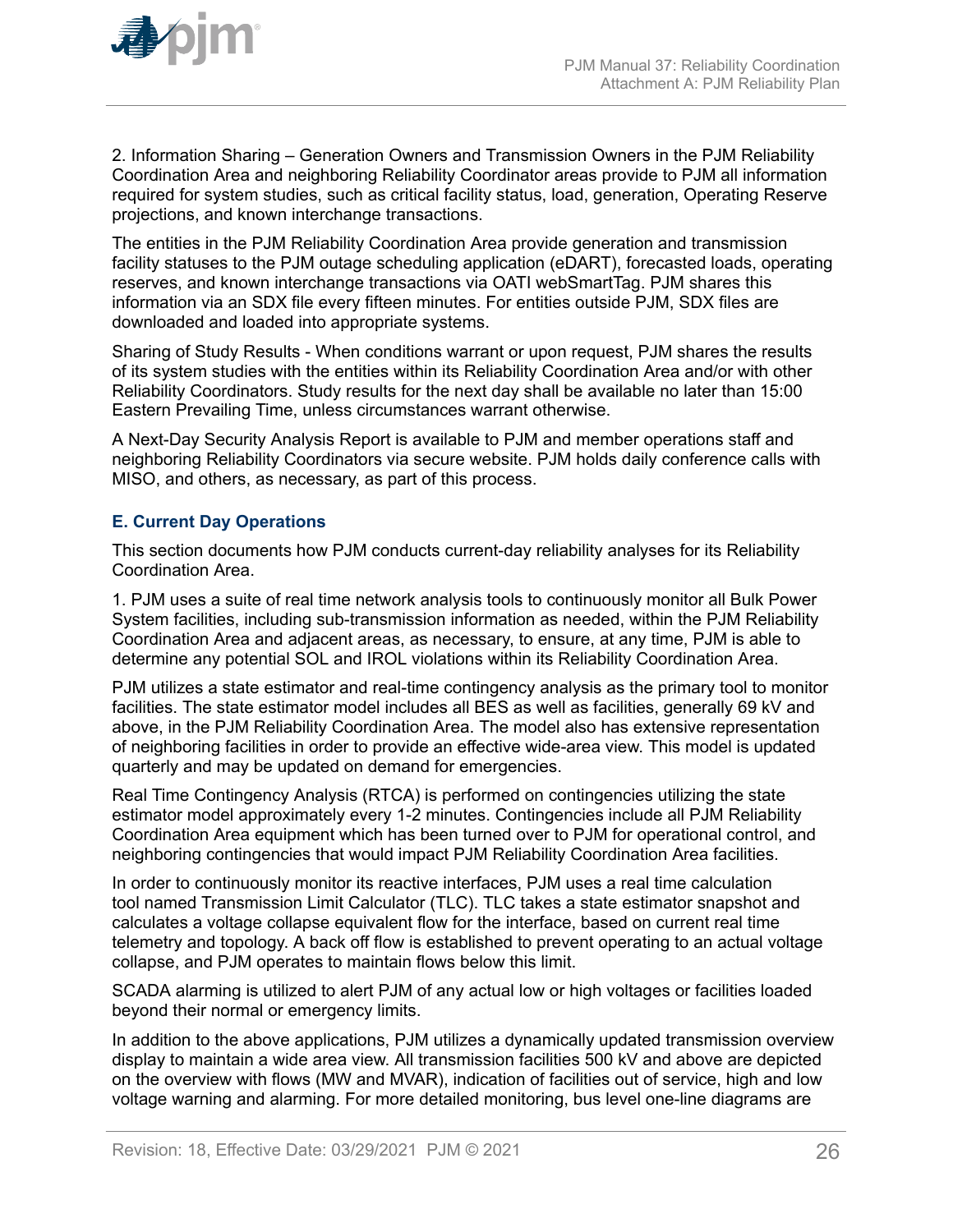

utilized for station level monitoring and information. The one-line diagrams are populated with the real time telemetered information as well as the state estimated solution.

1.1 PJM notifies neighboring Reliability Coordinators of operational concerns (e.g. declining voltages, excessive reactive flows, or an IROL violation) that it identifies within the neighboring Reliability Coordination Area via direct phone calls, conference calls, NERC hotline calls, and/or RCIS messages. PJM has joint operating agreements with neighboring Reliability Coordinators that are listed in Appendix B. PJM directs actions to provide emergency assistance to all Reliability Coordination neighbors, during declared emergencies, which is required to mitigate the operational concern to the extent that the same entities are taking in kind steps and the assistance would be effective.

2. PJM maintains awareness of the status of all current critical facilities whose failure, degradation or disconnection could result in an SOL or IROL violation within its Reliability Coordination Area via State Estimator, RTCA, SCADA alarming, and transmission displays. PJM is aware of the status of any facilities that may be required to assist Reliability Coordination Area restoration objectives via these same displays and tools.

3. PJM is continuously aware of conditions within its Reliability Coordination Area, and includes real time information in its reliability assessments via automatic updates to the state estimator, TLC, and transmission displays. PJM monitors its Reliability Coordination Area parameters, including the following:

3.1 Current status of Bulk Power System elements (transmission or generation including critical auxiliaries) such as Automatic Voltage Regulators, Remedial Action Schemes (RAS), and system loading are monitored by state estimator, RTCA, SCADA Alarming, and transmission displays. PJM members are required to report to PJM when Automatic Voltage Regulators are not in-service or status changes of RAS.

3.2 Current pre-contingency element conditions (voltage, thermal, or stability) are monitored by state estimator, SCADA Alarming, TLC, and transmission displays.

3.3 Current post- contingency element conditions (voltage, thermal, or stability) are monitored by RTCA, TLC, and transmission displays.

3.4 System real reserves are monitored versus what is required in EMS. Reactive reserves versus what is required are monitored via monitoring adequacy of calculated post-contingent steady state voltages versus voltage limits, voltage stability interfaces against limits, and reactive reserves versus required for defined zones. Reactive Reserve Checks are made as needed when reactive reserves in real-time indicate lower than expected.

3.5 Capacity and energy adequacy conditions are determined Day Ahead (DA) and monitored real time in accordance with our Market Processes to maintain the required levels of reserves.

3.6 Current ACE, System Frequency and BAAL are displayed in trend charts to the PJM Generation Dispatcher.

3.7 Current local procedures, such as operating procedures, are monitored and coordinated with local control centers and implementation documented in the PJM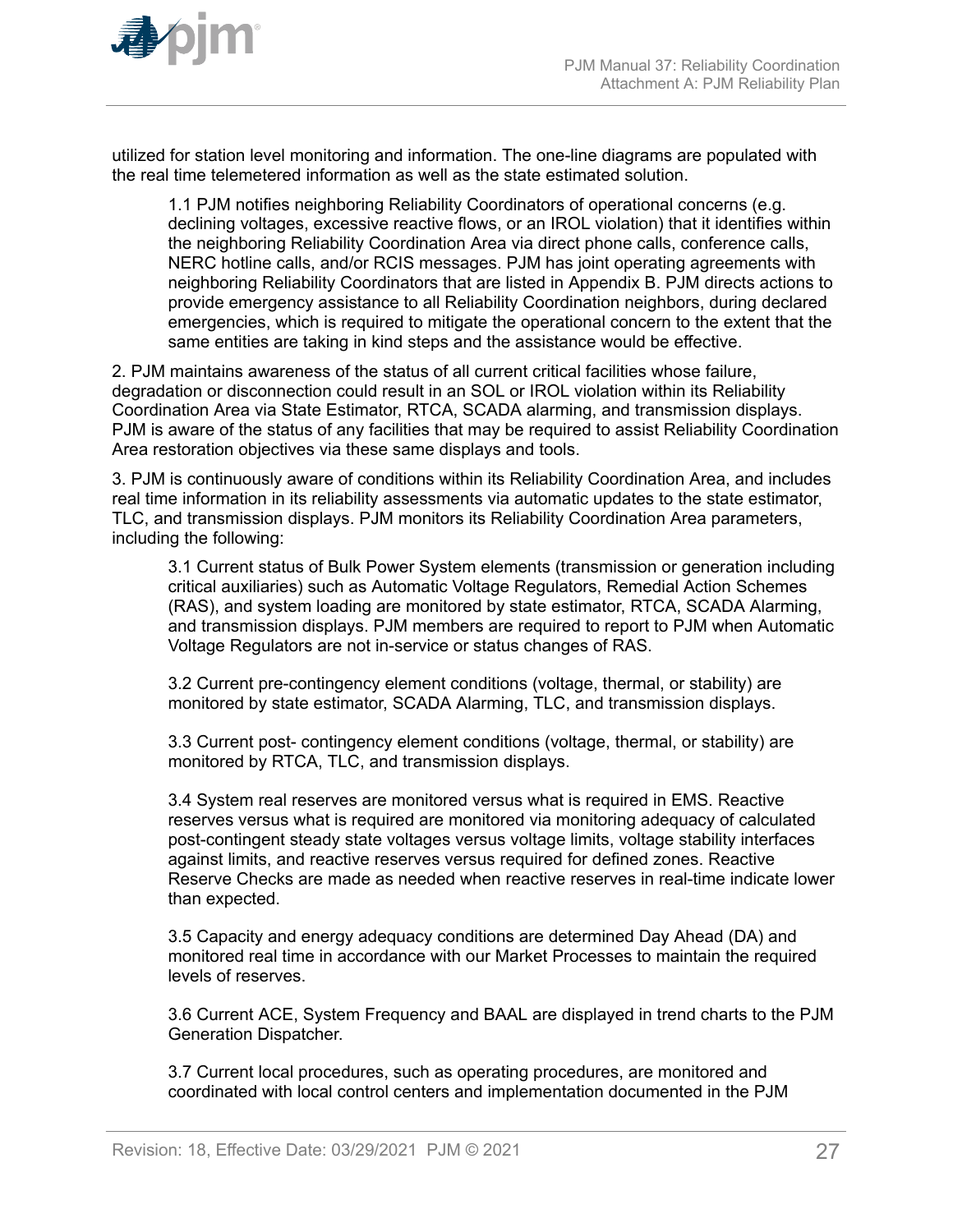

SmartLogs. TLR procedures in effect are monitored via the Interchange Distribution Calculator and documented in the PJM SmartLogs.

3.8 Generation dispatch is performed for the PJM Balancing Authority Area by the PJM Generation Dispatcher using the Security Constrained Economic Dispatch (SCED) application, which is a single economic constraint controlled dispatch for the entire PJM RTO area.

3.9 Planned transmission or generation outages are reported to PJM via the eDART application. In the PJM EMS, any current Transmission Facility outages which are not associated with an eDART ticket, such as unplanned outages, will automatically create an eDART ticket.

3.10 Contingency Events are monitored by state estimator, RTCA, SCADA Alarming, and transmission displays. Local control centers report Contingency Events on nonmonitored facilities to PJM.

4. PJM monitors Bulk Power System parameters that may have significant impacts upon its Reliability Coordination Area and neighboring Reliability Coordination areas with respect to:

4.1 PJM maintains awareness of all Interchange Transactions that wheel-through, source, or sink in its Reliability Coordination Area via OATI webSmartTag and IDC displays. Interchange Transaction information is made available to all Reliability Coordinators via OATI webSmartTag . PJM monitors internal transactions in its market area via the PJM ExSchedule application.

4.2 PJM evaluates and assesses any additional Interchange Transactions that would violate IROL or SOLs by using the IDC as a look-ahead tool. As flows approach their IROL or SOLs, PJM evaluates the incremental loading next-hour transactions would have on the SOLs or IROLs and determines if action needs to be taken to prevent an SOL or IROL violation. PJM has the authority to direct all actions necessary and may utilize all resources to address a potential or actual IROL violation up to and including load shedding. PJM has EMS displays, including the reactive interface limits screen that is designed so the operators can watch and monitor specific IROL limits.

4.3 PJM monitors Operating Reserves versus each Regional requirement to ensure the required amount of Operating Reserves is provided and available as required to meet NERC Control Standards via EMS and meet the Regional obligation. If necessary, PJM will commit additional reserves including obtaining assistance from neighbors.

4.4 PJM identifies the cause of potential or actual SOL or IROL violations via analysis of state estimator results, RTCA results, SCADA Alarming of outages, TLC results, transmission displays of changes, and Interchange Transaction impacts. PJM will initiate control actions including transmission reconfiguration, generation re-dispatch, or emergency procedures to relieve the potential or actual IROL violation without delay, and no longer than 30 minutes. PJM is authorized to direct utilization of all resources, including load shedding, to address a potential or actual IROL violation. PJM will not solely rely on the TLR procedure to mitigate an IROL violation.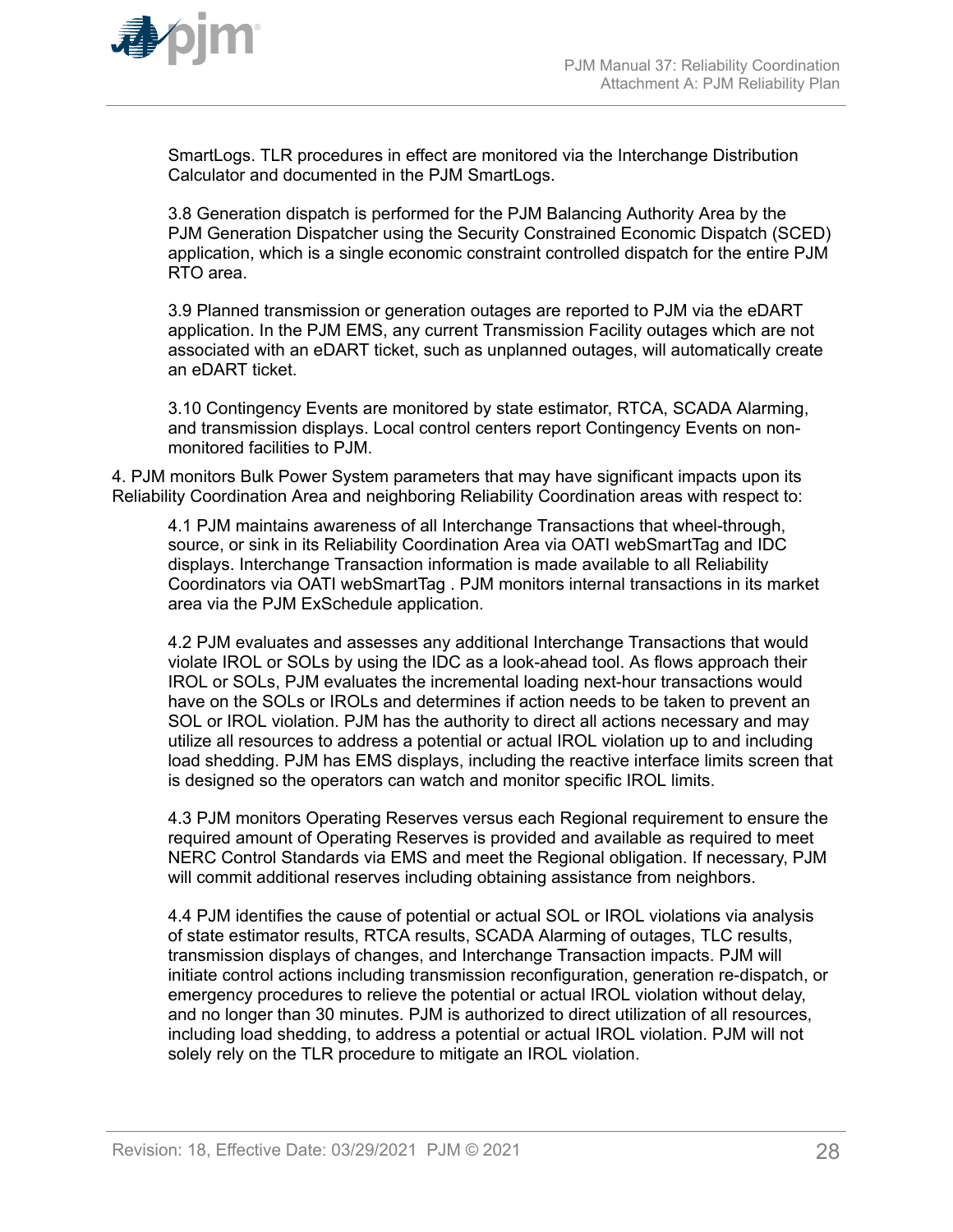<span id="page-28-0"></span>

4.5 PJM complies with the start and end times for time error corrections as communicated by the Time Monitor. PJM communicates Geo-Magnetic Disturbance forecast information to local control centers and Generation Operators via the All-Call System and the Emergency Procedures webpage. PJM will assist in development of any required response plan and may move to conservative operating mode to mitigate impacts as needed.

4.6 PJM participates in NERC Hotline discussions, assists in the assessment of reliability of the Regions and the overall interconnected system, and coordinates actions in anticipated or actual emergency situations. PJM will disseminate this information via the All-Call system or individual phone calls.

4.7 PJM monitors system frequency and ACE via trend graph. If the BAAL is outside of the acceptable range, the PJM Regulation will be manually adjusted, if necessary, to utilize the support resources for frequency mitigation. PJM will utilize all resources, including firm load shedding, to relieve the emergent condition.

4.8 PJM coordinates with other Reliability Coordinators and its Generation Operators and local control centers, as needed, on the development and implementation of action plans to mitigate potential or actual SOL, IROL, BAAL or DCS violations. PJM coordinates pending generation and transmission maintenance outages with other Reliability Coordinators and its Generation Operators and local control centers, as needed and within code of conduct requirements, real time via telephone and next-day per the PJM outage scheduling process.

4.9 PJM will assist or request assistance as the Balancing Authority Operator for the RTO from neighboring Reliability Coordinators via the Energy Emergency Alert (EEA) notification process and will conference parties together as appropriate.

4.10 PJM monitors its ACE to identify the sources of problems contributing to frequency, time error, or inadvertent interchange and directs corrective actions per 4.7 above.

4.11 The local control centers within PJM's Reliability Area inform PJM of all changes in status of Remedial Action Schemes (RAS), including any degradation or potential failure to operate, as expected by the local control center. PJM factors these RAS changes into its reliability analyses and updates its contingency definitions as appropriate.

5. PJM issues alerts, as appropriate, to local control centers via the All-Call system, individual phone calls, when it foresees a transmission problem (such as an SOL or IROL violation, loss of reactive reserves, etc.) within its Reliability Area that requires notification. PJM issues alerts, as appropriate, to all Reliability Coordinators via the Reliability Coordinator Information System when it foresees a transmission problem (such as an SOL or IROL violation, loss of reactive reserves, etc.) within its Reliability Area that requires notification.

6. PJM confirms reliability assessment results via analyzing results of state estimator/RTCA, and discussions with local control centers and neighboring Reliability Coordinators. PJM identifies options to mitigate potential or actual SOL or IROL violations via examining existing operating procedures, system knowledge, and power flow analysis to identify and implement only those actions as necessary as to always act in the best interests of the interconnection.

## **F. Emergency Operations**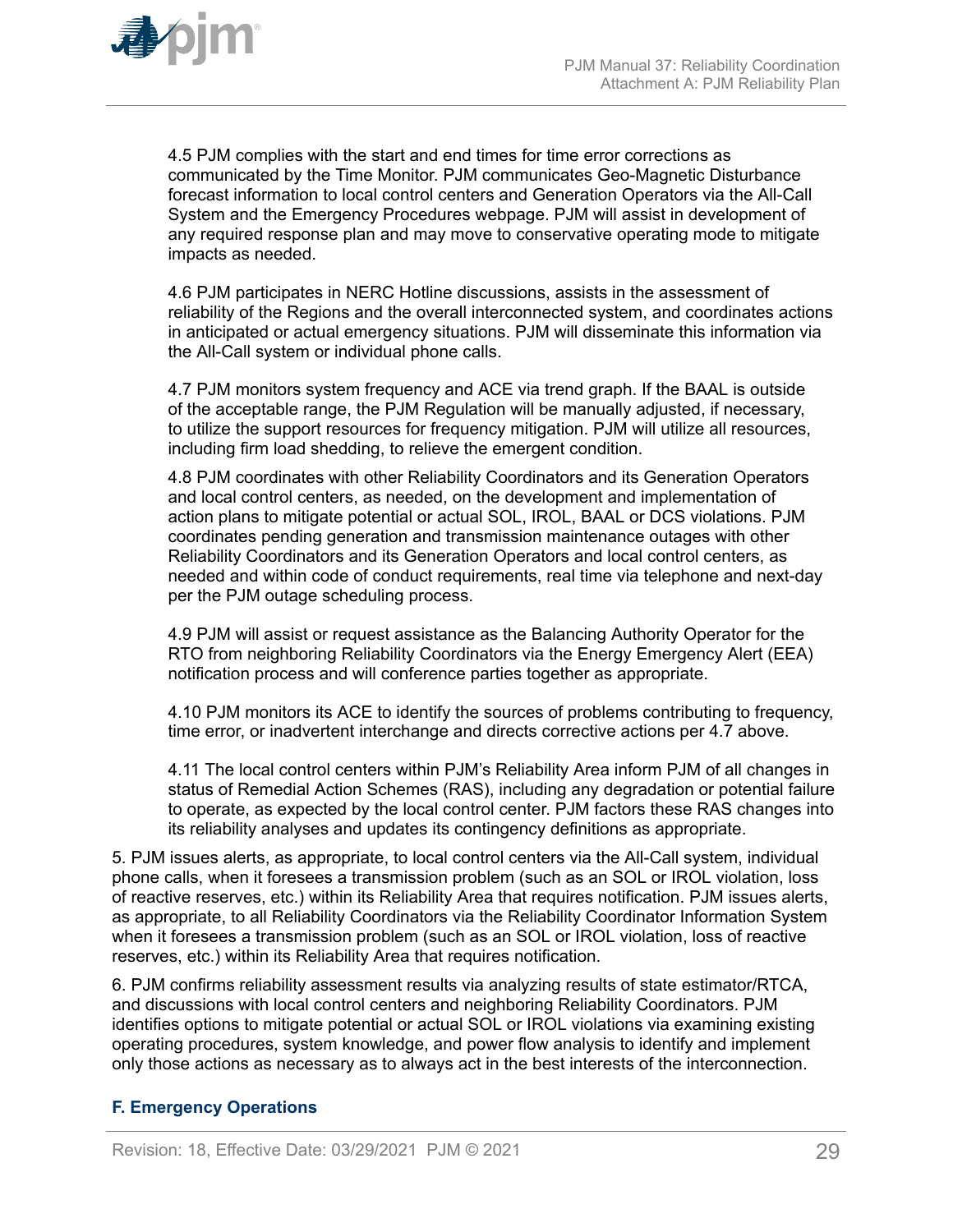<span id="page-29-0"></span>

1. PJM utilizes PJM Manual M-13, Emergency Operations, to direct its Members to return the transmission system to within IROL or SOL limits as soon as possible, but no longer than 30 minutes. This procedure includes the actions (e.g. reconfiguration, re-dispatch or load shedding) PJM will direct until relief requested by the TLR process is achieved.

2. PJM utilizes PJM Manual M-13, Emergency Operations, when it determines IROL violations are imminent. PJM Emergency Operations documents the processes and procedures PJM follows when directing the re-dispatch of generation, reconfiguring transmission, managing Interchange Transactions, or reducing system demand to mitigate the IROL violation to return the system to a reliable state. PJM coordinates its alert and emergency procedures with other Reliability Coordinators via joint operating agreements listed in Section H.

3. PJM directs actions in the event the loading of transmission facilities progresses to or is projected to progress to an SOL or IROL violation.

3.1 PJM directs reconfiguration and re-dispatch within its market area as needed to prevent or relieve SOL or IROL violations. PJM will not rely on or wait for TLR to relieve IROL violations. PJM will implement TLR if doing so will provide additional relief. PJM will adhere to the TLR congestion report instructions including curtailing transactions and re-dispatching for market flow.

3.2 PJM utilizes market-to-market re-dispatch for its market area for reciprocally coordinated flowgates with MISO and NYISO per the Congestion Management Process (see Appendix B). PJM also coordinates flowgate limits and monitors flows on facilities within TVA, Duke, Progress Energy and other RC areas in order to maintain reliable operation.

3.3 PJM uses market re-dispatch, in conjunction with TLR per the IDC congestion relief report.

3.4 PJM complies with the provisions of the TLR by curtailing Interchange Transactions and re-dispatching for market flow per the IDC congestion relief report.

3.5 PJM will direct reconfiguration, re-dispatch for market areas, and TLR reductions to relieve facilities as necessary. PJM will not rely on TLR as an emergency action.

4. PJM monitors its ACE, and directs action to assist in maintaining system frequency to return within BAAL limits as appropriate.

5. PJM utilizes PJM Manual M-13, Emergency Operations, to mitigate an energy emergency within its Reliability Coordination Area. PJM will provide assistance to other Reliability Coordinators per its respective joint operating agreement listed in Appendix B.

6. PJM utilizes PJM Manual M-13, Emergency Operations, when it, or a Reserve-Sharing Group, or a Load-Serving Entity within its Reliability Coordination Area is experiencing a potential or actual Energy Emergency. PJM Emergency Operations document the processes and procedures PJM uses to mitigate the emergency condition, including a request for emergency assistance if required.

7. PJM also drills at least annually with its members on Emergency procedures.

## **G. System Restoration**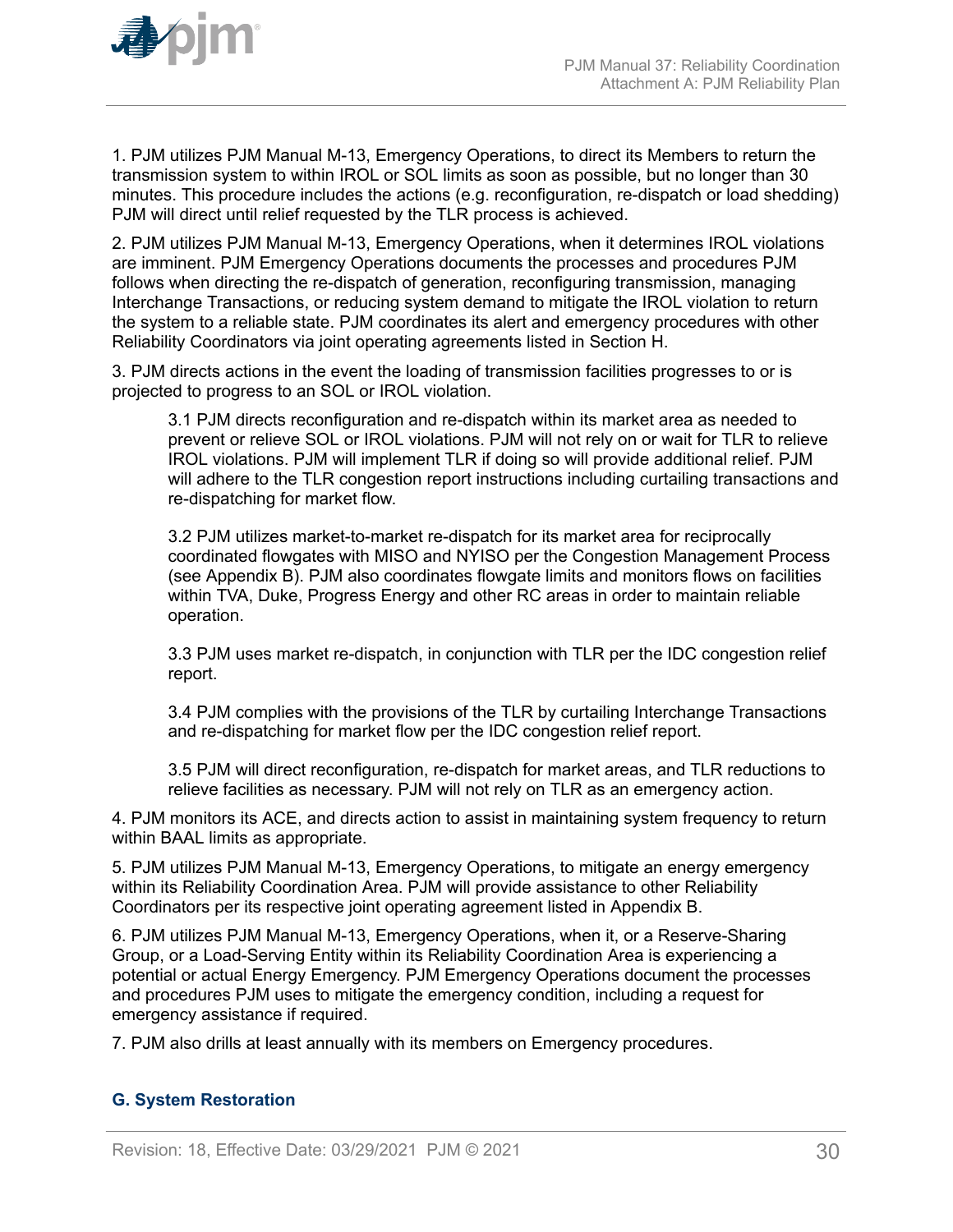<span id="page-30-0"></span>

1. Knowledge of PJM Transmission Owner Restoration Plans – PJM is aware of each transmission owner Restoration Plan and has a written copy of each plan. During system restoration, PJM monitors restoration progress and acts to coordinate any needed assistance. PJM may direct the restoration activities, depending on system conditions.

2. PJM Restoration Plan – The PJM Restoration Procedures are contained in PJM Manual M-36, System Restoration. PJM takes action to restore normal operations once an operating emergency has been mitigated in accordance with its Restoration Plan. This Restoration Plan is drilled at least annually.

3. Dissemination of Information – PJM serves as the primary contact for disseminating information regarding restoration to neighboring Reliability Coordinators and members not immediately involved in restoration.

PJM approves, communicates and coordinates the re-synchronizing of major system islands or synchronizing points, so as not to cause a burden on member or adjacent Reliability Coordination Areas.

## **H. Coordination Agreements and Data Sharing**

#### 1. Coordination Agreements: See Appendix B

2. Data Sharing – PJM determines the data requirements to support its reliability coordination tasks and requests such data from members or adjacent Reliability Coordinators. PJM provides for data exchange with local control centers and adjacent Reliability Coordinators via a secure network. PJM members provide data to PJM via ICCP. PJM provides data to entities outside PJM via direct links and Eastern Interconnection Data Sharing Network (EIDSN).

## **I. Facility**

1. PJM performs the Reliability Coordinator function at the PJM Headquarters in Valley Forge, PA along with the PJM Milford control center in Milford Township, PA. The Valley Forge and Milford offices have the necessary voice and data communication links to appropriate entities within PJM to perform their responsibilities. These communication facilities are staffed and available to act in addressing a real-time emergency condition.

2. Adequate Communication Links – PJM maintains satellite phones, cellular phones, and redundant, diversely routed telecommunications circuits. There is also a video link between the Valley Forge and Milford Control Rooms.

3. Multi-directional Capabilities – PJM has multi-directional communications capabilities with its members, and with neighboring Reliability Coordinators, for both voice and data exchange to meet reliability needs of the Interconnection.

4. Real-time Monitoring – PJM has detailed real-time monitoring capability of its Reliability Coordination Area and all first tier companies surrounding the PJM Reliability Coordination Area to ensure potential or actual System Operating Limit of Interconnection Reliability Operating Limit violations are identified.

PJM monitors BES elements (generators, transmission lines, buses, transformers, breakers, etc.) that could result in SOL or IROL violations within its Reliability Coordination Area. PJM monitors both real and reactive power system flows, and operating reserves, and the status of the Bulk Power System elements that are, or could be, critical to SOLs and IROLs and system restoration requirements within its Reliability Coordination Area.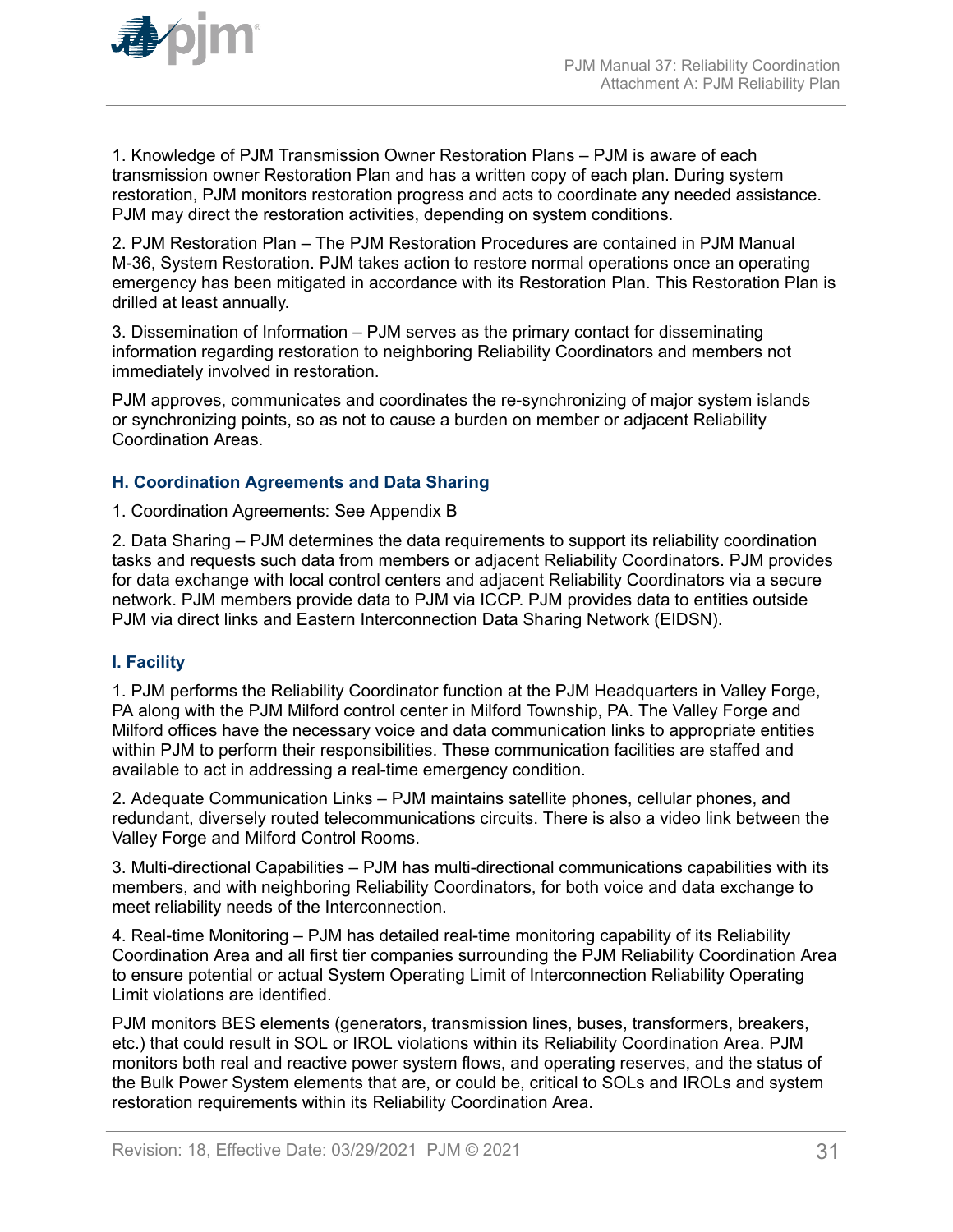<span id="page-31-0"></span>

### 5. Study and Analysis Tools

PJM has adequate analysis tools, including state estimation, pre- and post-contingency analysis capabilities (thermal, stability, and voltage), and wide-area overview displays. PJM has detailed monitoring capability of the PJM Reliability Area and sufficient monitoring capability of the surrounding Reliability Areas to ensure potential reliability violations are identified. PJM continuously monitors key transmission facilities in its area in conjunction with the Members monitoring of local facilities and issues.

PJM ensures SOL and IROL monitoring and derivations continue if the main monitoring system is unavailable. PJM has backup facilities that shall be exercised if the main monitoring system is unavailable.

The systems utilized by PJM include:

- State Estimator and Contingency Analysis
- Status and Analog Alarming
- Overview Displays of PJM Transmission System via Wallboard
- One line diagrams for entire PJM Transmission System
- Dispatch Interactive Map Application (DIMA)
- Transmission Limit Calculator (TLC)
- Voltage Stability Analysis (VSA)
- Transient Stability Analysis (TSA)
- ExSchedules
- Security Constrained Economic Dispatch (SCED)
- Dispatcher Management Tool (DMT)
- Intelligent Event Processor (IEP)

PJM utilizes these tools, which provide information that is easily understood and interpreted by PJM operating personnel. Alarm management is designed to classify alarms in priority for heightened awareness of critical alarms.

PJM controls its Reliability Coordinator analysis tools, including approvals for planned maintenance. PJM has procedures in place to mitigate the effects of analysis tool outages.

### **J. Staffing**

1. Staff Adequately Trained and NERC Certified – The 24 x 7 PJM shift operations team is composed as follows:

- 1 Shift Supervisor\*
- 2 Generation Dispatchers\*
- 4 Master Dispatchers\* responsible for Transmission Dispatch
- 1 Master Coordinator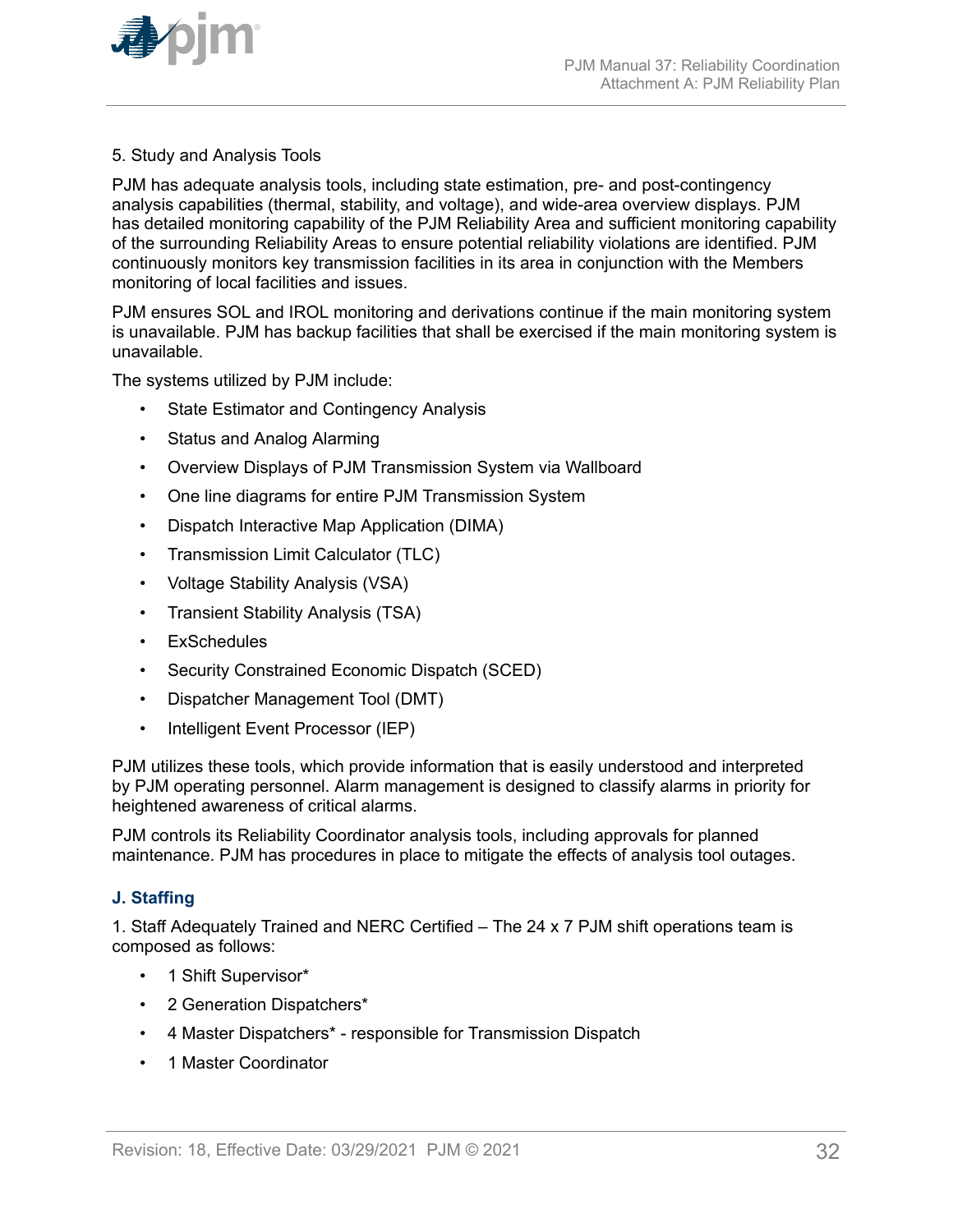<span id="page-32-0"></span>

In addition, one or more Reliability Engineers\* are on shift from 5:00 AM to 12:00 midnight, 7 days per week.

\*All people in these positions possess the NERC Reliability Coordinator certification<sup>1</sup>.

- Positions that have the primary responsibility, either directly or through communications with others, for the real-time operation of the interconnected Bulk Electric System.
- Positions directly responsible for complying with NERC and Regional Entity Standards.

Each week, one of the shift teams is assigned to training. The training program consists of a set curriculum which includes tests each person must successfully complete. At a minimum, each person must complete 32 hours per year of training and drills using realistic simulations of system emergencies, in addition to other training required to maintain qualified operation personnel.

2. Comprehensive Understanding – PJM operating personnel have an extensive understanding of the transmission system within the PJM Reliability Coordination Area, including the operating staff, operating practices and procedures, restoration priorities and objectives, outage plans, equipment capabilities, and operational restrictions.

PJM operating personnel place particular attention on SOLs and IROLs and inter-tie facility limits. PJM ensures protocols are in place to allow PJM operating personnel to have the best available information at all times.

PJM's System Operators are trained to perform their duties, both at entry level and in continuous training status. Successful completion of both written and simulator tests are required for each progression step in the control room job family. A Learning Management System is used to track the status of each operator's progress. In addition to the above training, PJM conducts other training sessions PJM System Operators are expected to complete.

3. Standards of Conduct – PJM is independent of the merchant function. PJM does not pass transmission information or data to any wholesale merchant function or retail merchant function that is not made available simultaneously to all such wholesale merchant functions. An officer of PJM has signed the NERC Reliability Coordinators Standards of Conduct. Every PJM employee, not just the operating staff, has completed training on PJM's Standards of Conduct. Refresher training on PJM's Standards of Conduct is conducted annually. Training records are maintained.

## **Appendix A: PJM Governing Documents**

PJM Operating Agreement:<https://www.pjm.com/directory/merged-tariffs/oa.pdf>

PJM Open Access Transmission Tariff:<https://www.pjm.com/directory/merged-tariffs/oatt.pdf>

### **Appendix B: Agreements with External Entities**

Joint Operating Agreement between the Midcontinent Independent System Operator, Inc. and PJM Interconnection, L.L.C. and the *Congestion Management Process* (MISO/PJM Joint Operating Agreement, Attachment 2)

• See PJM.com link: <https://www.pjm.com/directory/merged-tariffs/miso-joa.pdf>

Joint Reliability Coordination Agreement among and between PJM Interconnection, L.L.C., and Tennessee Valley Authority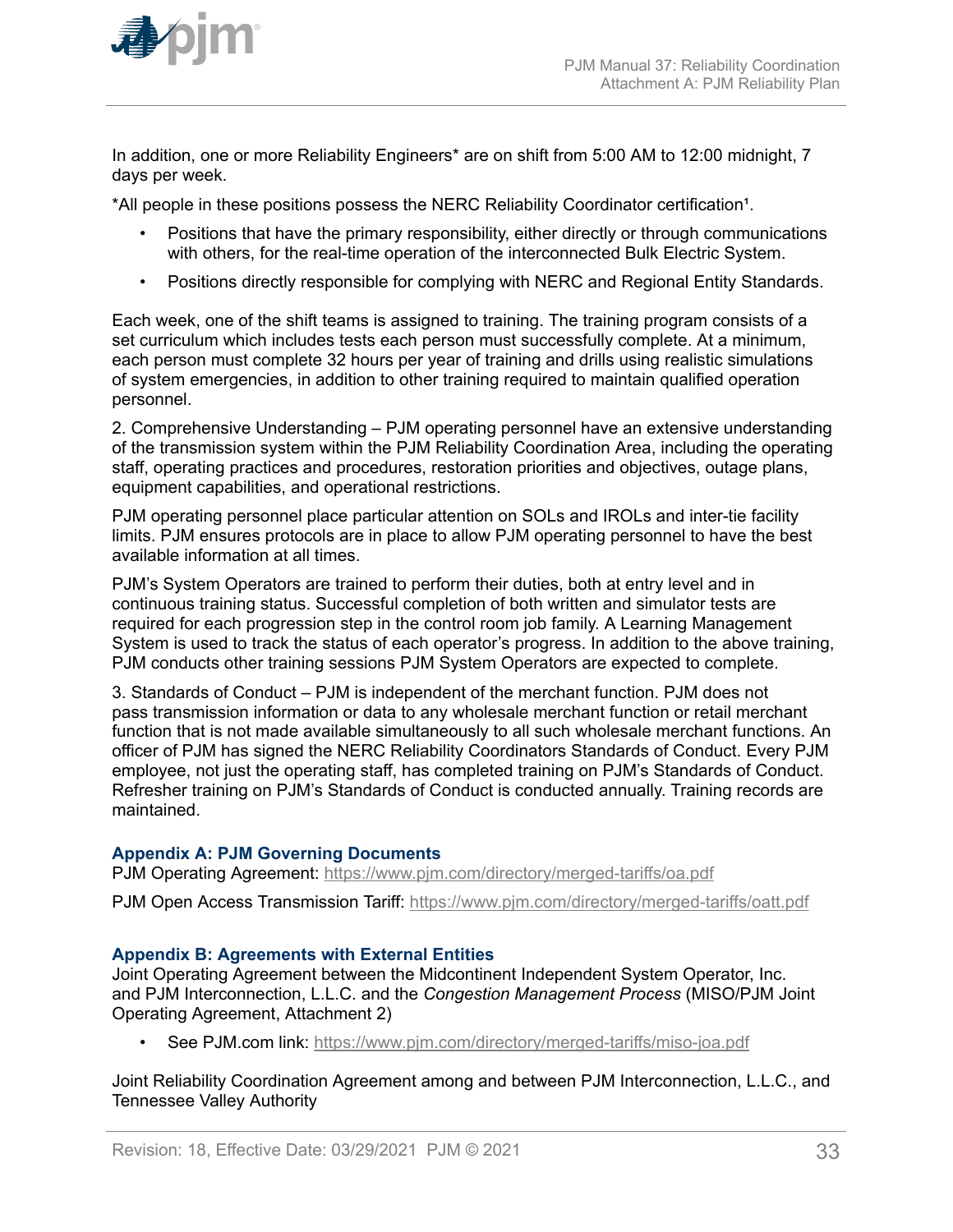<span id="page-33-0"></span>

• See PJM.com link: [https://www.pjm.com/-/media/documents/agreements/joint-reliability](https://www.pjm.com/-/media/documents/agreements/joint-reliability-agreement-jrca-pjm-tva.ashx)[agreement-jrca-pjm-tva.ashx](https://www.pjm.com/-/media/documents/agreements/joint-reliability-agreement-jrca-pjm-tva.ashx)

Joint Operating Agreement Among and Between New York Independent System Operator Inc. and PJM Interconnection, L.L.C.

• See PJM.com link: <https://www.pjm.com/~/media/documents/agreements/nyiso-joa.ashx>

Adjacent Reliability Coordinator Coordination Agreement between PJM Interconnection, L.L.C. and VACAR South RC

• See PJM.com link: [https://www.pjm.com/-/media/documents/agreements/executed-pjm](https://www.pjm.com/-/media/documents/agreements/executed-pjm-vacar-rc-agreement.ashx)[vacar-rc-agreement.ashx](https://www.pjm.com/-/media/documents/agreements/executed-pjm-vacar-rc-agreement.ashx)

## **Appendix C: PJM Reliability Area Map**

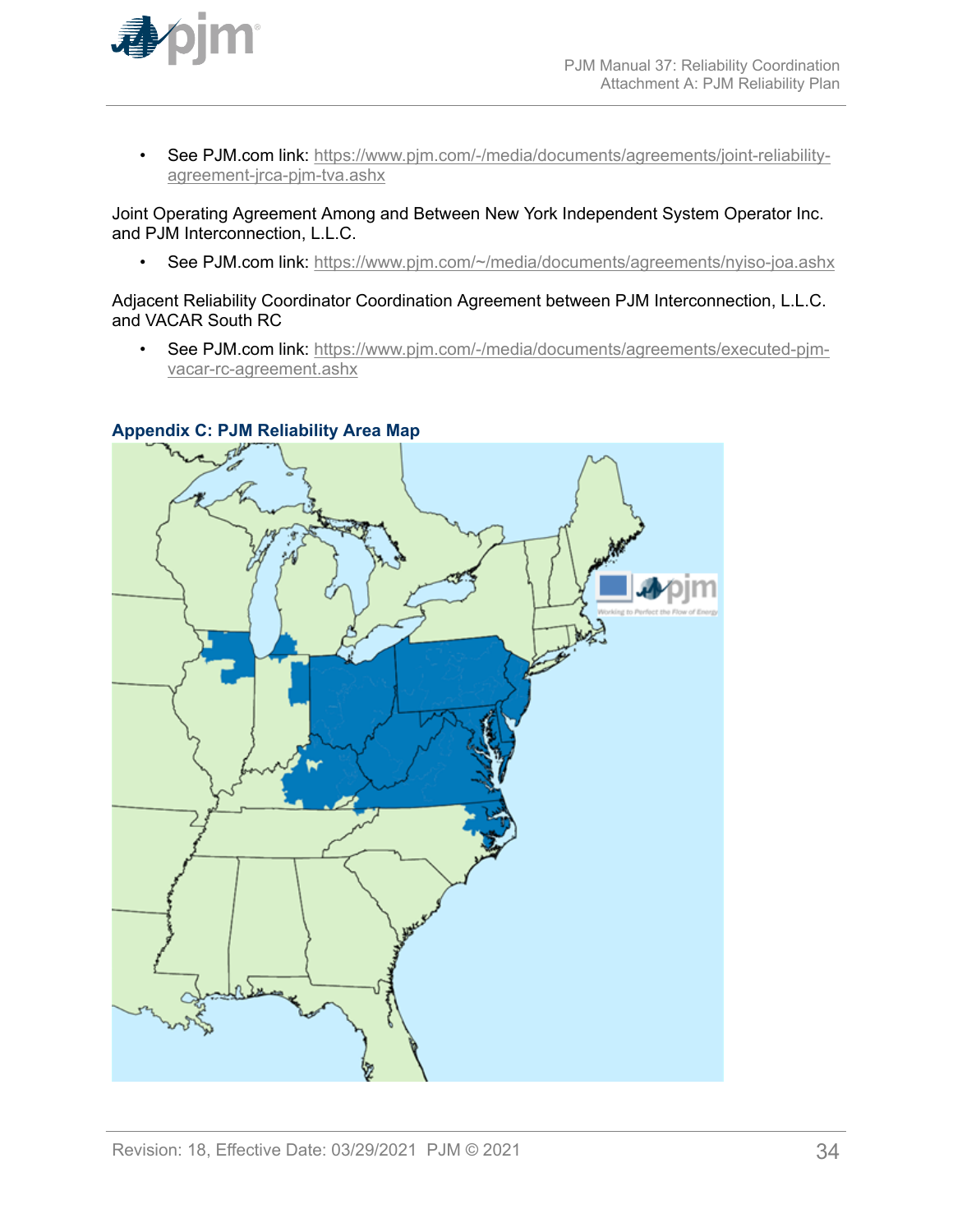<span id="page-34-0"></span>

## **Appendix D: PJM TOs and TOPs**

| <b>PJM Transmission Owner/Operator NERC Registration</b> |                                           |                      |  |  |
|----------------------------------------------------------|-------------------------------------------|----------------------|--|--|
| <b>Transmission Owner/Operator</b>                       | <b>NERC Registration</b><br><b>Number</b> | <b>Registration</b>  |  |  |
| <b>American Electric Power</b>                           | <b>NCR00682</b>                           | TO - (TOP for 138kV) |  |  |
| AMP Transmission, LLC                                    | <b>NCR11899</b>                           | <b>TO</b>            |  |  |
| <b>Atlantic City Electric Company</b>                    | <b>NCR00688</b>                           | TO                   |  |  |
| <b>Baltimore Gas and Electric Company</b>                | <b>NCR00689</b>                           | <b>TO</b>            |  |  |
| Commonwealth Edison Company                              | <b>NCR08013</b>                           | <b>TO</b>            |  |  |
| <b>Cleveland Public Power</b>                            | <b>NCR00712</b>                           | <b>TO</b>            |  |  |
| The Dayton Power and Light Company                       | <b>NCR00748</b>                           | <b>TO</b>            |  |  |
| Delmarva Power and Light Company                         | <b>NCR00752</b>                           | <b>TO</b>            |  |  |
| Dominion (Virginia Electric and Power<br>Company)        | <b>NCR01214</b>                           | <b>TO</b>            |  |  |
| <b>Duke Energy Corporation</b>                           | <b>NCR00761</b>                           | <b>TO</b>            |  |  |
| Duquesne Light                                           | <b>TO</b><br><b>NCR00762</b>              |                      |  |  |
| East Kentucky Power Cooperative                          | <b>NCR01225</b>                           | <b>TO</b>            |  |  |
| <b>First Energy Utilities</b>                            | <b>NCR11315</b>                           | <b>TO</b>            |  |  |
| General Electric International - Linden VFT              | <b>NCR11747</b>                           | <b>TO</b>            |  |  |
| Hudson Transmission Partners, LLC                        | <b>NCR11366</b>                           | <b>TO</b>            |  |  |
| <b>ITC Interconnection LLC</b>                           | <b>NCR11638</b>                           | TO - TOP             |  |  |
| Neptune Regional Transmission System,<br><b>LLC</b>      | <b>NCR00130</b>                           | <b>TO</b>            |  |  |
| NextEra Energy Transmission MidAtlantic<br>Indiana, Inc. | <b>NCR12045</b>                           | <b>TO</b>            |  |  |
| Ohio Valley Electric Corporation                         | <b>NCR00857</b>                           | <b>TO</b>            |  |  |
| <b>PPL Electric Utilities</b>                            | <b>NCR00884</b>                           | TO                   |  |  |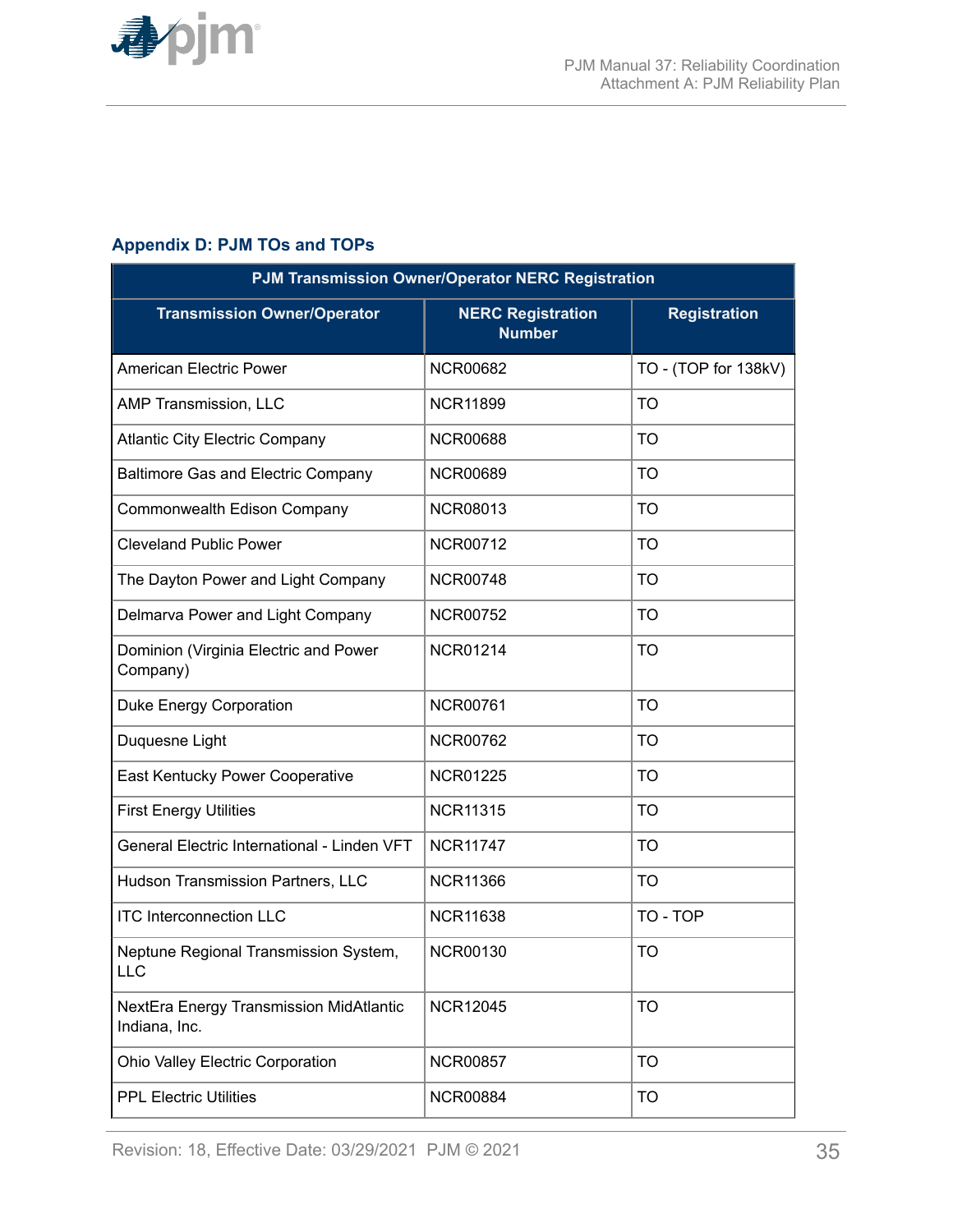

| <b>PJM Transmission Owner/Operator NERC Registration</b> |                                           |                     |  |  |
|----------------------------------------------------------|-------------------------------------------|---------------------|--|--|
| <b>Transmission Owner/Operator</b>                       | <b>NERC Registration</b><br><b>Number</b> | <b>Registration</b> |  |  |
| <b>PECO Energy</b>                                       | <b>NCR08026</b>                           | TO                  |  |  |
| Potomac Electric Power Company                           | <b>NCR00881</b>                           | TO                  |  |  |
| <b>Public Service Electric and Gas Company</b>           | NCR00896                                  | TΟ                  |  |  |
| <b>Rockland Electric Company</b>                         | NCR00863                                  | <b>TO</b>           |  |  |
| <b>Essential Power Rock Springs, LLC</b>                 | NCR00251                                  | <b>TO</b>           |  |  |
| Silver Run Electric, LLC                                 | NCR12020                                  |                     |  |  |
| Southern Maryland Electric Cooperative                   | <b>NCR00918</b>                           | TO                  |  |  |
| Transource West Virginia, LLC                            | <b>NCR11925</b>                           | <b>TO</b>           |  |  |
| UGI Utilities, Inc.                                      | <b>NCR00935</b>                           | <b>TO</b>           |  |  |
| U.S. Department of Energy                                | NCR04167                                  | TO                  |  |  |
| Wabash Valley Power Association, Inc.                    | NRC00940                                  | TO                  |  |  |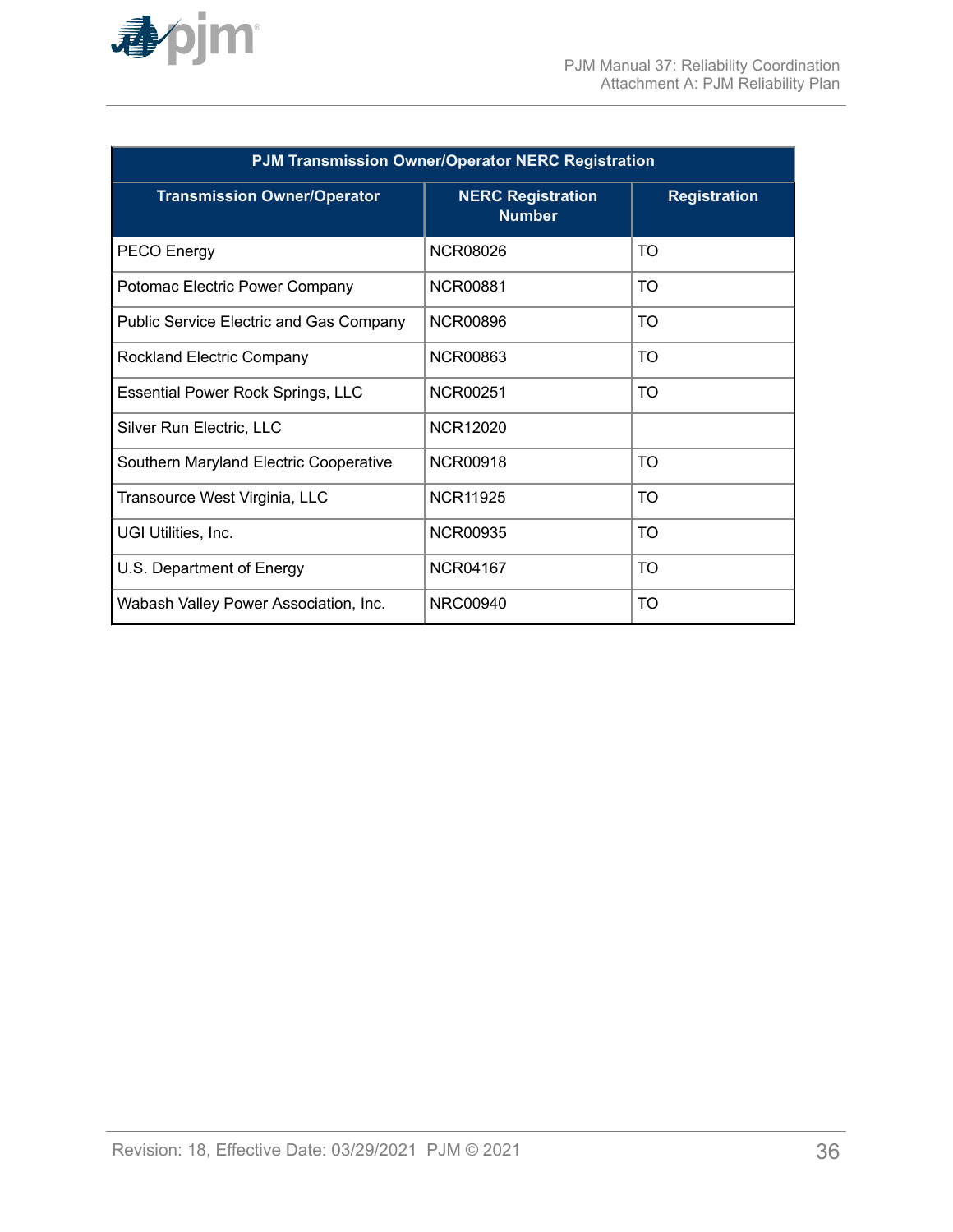<span id="page-36-0"></span>

## **Attachment B: Excerpt from PJM Operating Agreement**

Excerpt from PJM Operating Agreement, Section 10.4, as it pertains to the authority of PJM [addressing NERC Standard IRO-001]. PJM shall:

- iv) Comply with NERC, and Applicable Regional Entity operation and planning standards, principles and guidelines;
- v) Maintain an appropriately trained workforce, and such equipment and facilities, including computer hardware and software and backup power supplies, as necessary or appropriate to implement or administer this Agreement;
- vi) Direct the operation and coordinate the maintenance of the facilities of the PJM Region used for both load and reactive supply, so as to maintain reliability of service and obtain the benefits of pooling and interchange consistent with this Agreement, and the Reliability Assurance Agreement;
- vii) Direct the operation and coordinate the maintenance of the bulk power supply facilities of the PJM Region with such facilities and systems of others not party to this Agreement in accordance with agreements between the LLC and such other systems to secure reliability and continuity of service and other advantages of pooling on a regional basis.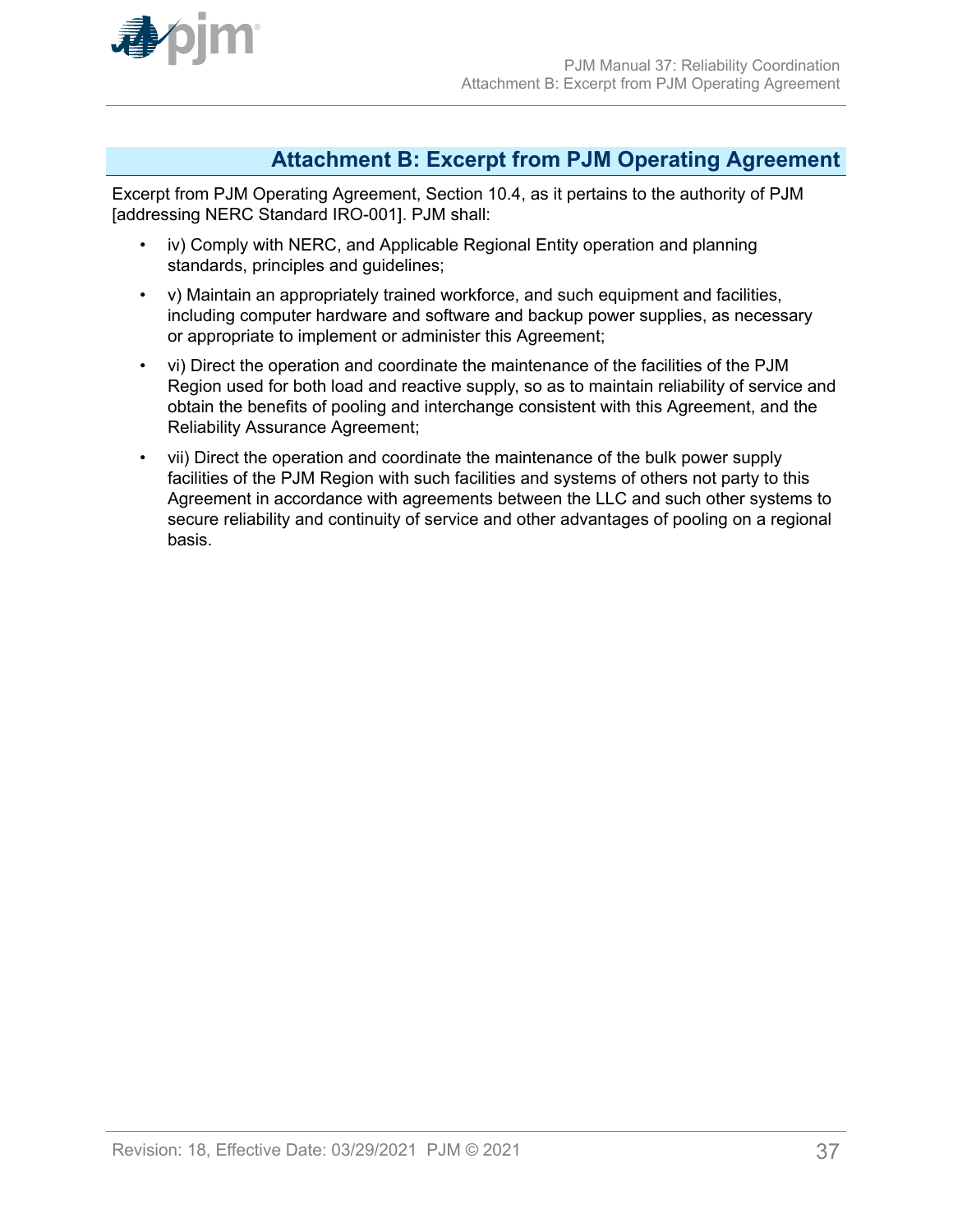<span id="page-37-0"></span>

## **Attachment C: Constraint Prioritization**

## **Thermal Constraint Priority**

| Priority       | Highest                                                                                                                                                                                                                                                                                                                |                                                                                                                                                                                                                                                                                                                                                                  |                                                                                                                                                                                                                                                                                                        |                                                                                                                                                                                                                                                                     | Lowest                                                                                                                                                                                                                                                                                                |                                                                                                   |
|----------------|------------------------------------------------------------------------------------------------------------------------------------------------------------------------------------------------------------------------------------------------------------------------------------------------------------------------|------------------------------------------------------------------------------------------------------------------------------------------------------------------------------------------------------------------------------------------------------------------------------------------------------------------------------------------------------------------|--------------------------------------------------------------------------------------------------------------------------------------------------------------------------------------------------------------------------------------------------------------------------------------------------------|---------------------------------------------------------------------------------------------------------------------------------------------------------------------------------------------------------------------------------------------------------------------|-------------------------------------------------------------------------------------------------------------------------------------------------------------------------------------------------------------------------------------------------------------------------------------------------------|---------------------------------------------------------------------------------------------------|
|                | Non<br>Converged<br>Contingency                                                                                                                                                                                                                                                                                        | <b>IROL Facility</b>                                                                                                                                                                                                                                                                                                                                             | Reactive<br>Interfaces                                                                                                                                                                                                                                                                                 | <b>Actual Violations</b>                                                                                                                                                                                                                                            | Contingency<br>Violations                                                                                                                                                                                                                                                                             | Limit                                                                                             |
| <b>Highest</b> | <b>15 Minutes</b><br><b>Shed load</b><br>only if<br>necessary to<br>avoid post<br><b>College</b><br>contingency<br>cascading.<br>Communicate<br><b>Load Dump</b><br>Plan:<br>(PCLLRW)<br>prior to 30<br>minut es if<br><b>generation</b><br>response is<br>insufficient to<br>control within<br>30 minute<br>timeframe | <b>15 Minutes</b><br><b>Shed load only if</b><br>necessary to avoid<br>post -contingency<br>cascading.<br><b>Communicate Manual</b><br><b>Load Dump Plan prior</b><br>to 30 minutes if<br>generation response is<br>insufficient to con<br>trol<br>within 30 minute<br>timeframe (Tv)<br><b>IROL Violations must</b><br>be controlled within 30<br>minutes (Tv). | <b>15 Minutes</b><br><b>Shed load</b><br>only if<br>necessary to<br>avoid post -<br>contingency<br>cascading.<br>Communicate<br><b>Manual Load</b><br><b>Dump Plan</b><br>prior to 30<br>minutes if<br><b>generation</b><br>response is<br>insufficient to<br>control within<br>30 minute<br>timeframe | <b>5 Minutes</b><br><b>Load All available</b><br>generation. Shed load<br>within 5 minutes to return<br>flows within Emergency<br>Ratings.                                                                                                                          | <b>30 Minutes</b><br><b>Shed load</b><br>only if<br>necessary to<br>avoid post -<br><b>contingency</b><br>cascading.<br>Communicate<br>Load D ump<br><b>Plan</b><br>(PCLLRW)<br>prior to 60<br>minutes if<br>generation<br>response is<br>insufficient to<br>control within<br>60 minute<br>timeframe | Thermal Load<br><b>Dump Rating /</b><br><b>Reactive Last</b><br><b>Convergent</b><br><b>Point</b> |
|                | <b>Not</b><br>Applicable.<br><b>Refer to Note</b><br>1 (below).                                                                                                                                                                                                                                                        | <b>Use all effective</b><br>actions. Communi cate<br><b>Load Dump Action</b><br>within 30 minute<br>timeframe.                                                                                                                                                                                                                                                   | Use all<br>effective<br>actions and<br>emergency<br>procedures<br>except load<br>shed.<br>Communicate<br><b>Manual Load</b><br><b>Dump Plan</b><br>prior to 30<br>minutes if<br>qeneration<br>response is<br>insufficient to<br>control within<br>30 minute<br>timeframe                               | <b>15 Minutes</b><br><b>Load All available</b><br>generation. Shed load<br>within 15 minutes to<br>return flows within<br><b>Emergency Ratings.</b>                                                                                                                 | <b>Use all</b><br>effective<br>actions and<br>emergency<br><b>procedures</b><br>except load<br>shed.<br>Communicate<br><b>Load Dump</b><br>Plan<br><b>IPCLLRWI</b><br>prior to 60<br>minutes if<br><b>generation</b><br>respon se is<br>insufficient to<br>control within<br>60 minute<br>timeframe   | <b>Thermal</b><br><b>Emergency</b><br>Rating /<br>Reactive<br>Recommended<br>Limit                |
| Lowest         | <b>Not</b><br>Applicable.<br><b>Refer to Note</b><br>1 (below).                                                                                                                                                                                                                                                        | $Trend - continue to$<br>monitor. Take non<br>cost actions to prevent<br>contingency from<br>exceeding eme<br>rgency<br>limit.                                                                                                                                                                                                                                   | $Trend -$<br>continue to<br>monitor.<br>Take non -<br>cost actions<br>to prevent<br>contingency<br>from<br>exceeding<br>emergency<br>limit.                                                                                                                                                            | <b>15 Minutes</b><br>Use all effective actions<br>and emergency<br>procedures except load<br>dump. Coordinate load<br>dump plan as overload<br>duration approac<br>hed<br><b>LTE/STE</b> rating definition<br>(i.e. 4 hour, 2 hour, 1 hour<br>or 30 minute rating). | $Trend -$<br>continue to<br>monitor.<br>Take non<br>-cost<br>actions to<br>prevent<br>contingency<br>from<br>exceeding<br>emergency<br>limit.                                                                                                                                                         | <b>Thermal</b><br><b>Normal Rating</b><br>/ Reactive<br><b>Operating</b><br><b>Point Limit</b>    |

### **Note:**

1 – "Non-Converged Contingencies" are considered a 'sliding' priority, i.e. it can move up or down the priority list based on modeling accuracy or voltage level.

2- "Actual Violations" are considered a 'sliding priority', i.e. it can move up or down the priority list based on the specific situation.

### **Constraint Control Actions**

| <b>Priority</b> | <b>Associated Actions</b>                                                      |  |
|-----------------|--------------------------------------------------------------------------------|--|
| <b>GREEN</b>    | Use all non-cost / cost-effective actions:                                     |  |
|                 | Non-cost measures, including approved switching.                               |  |
|                 | Curtailing "Not-willing-to-pay" transactions that adversely impact constraint. |  |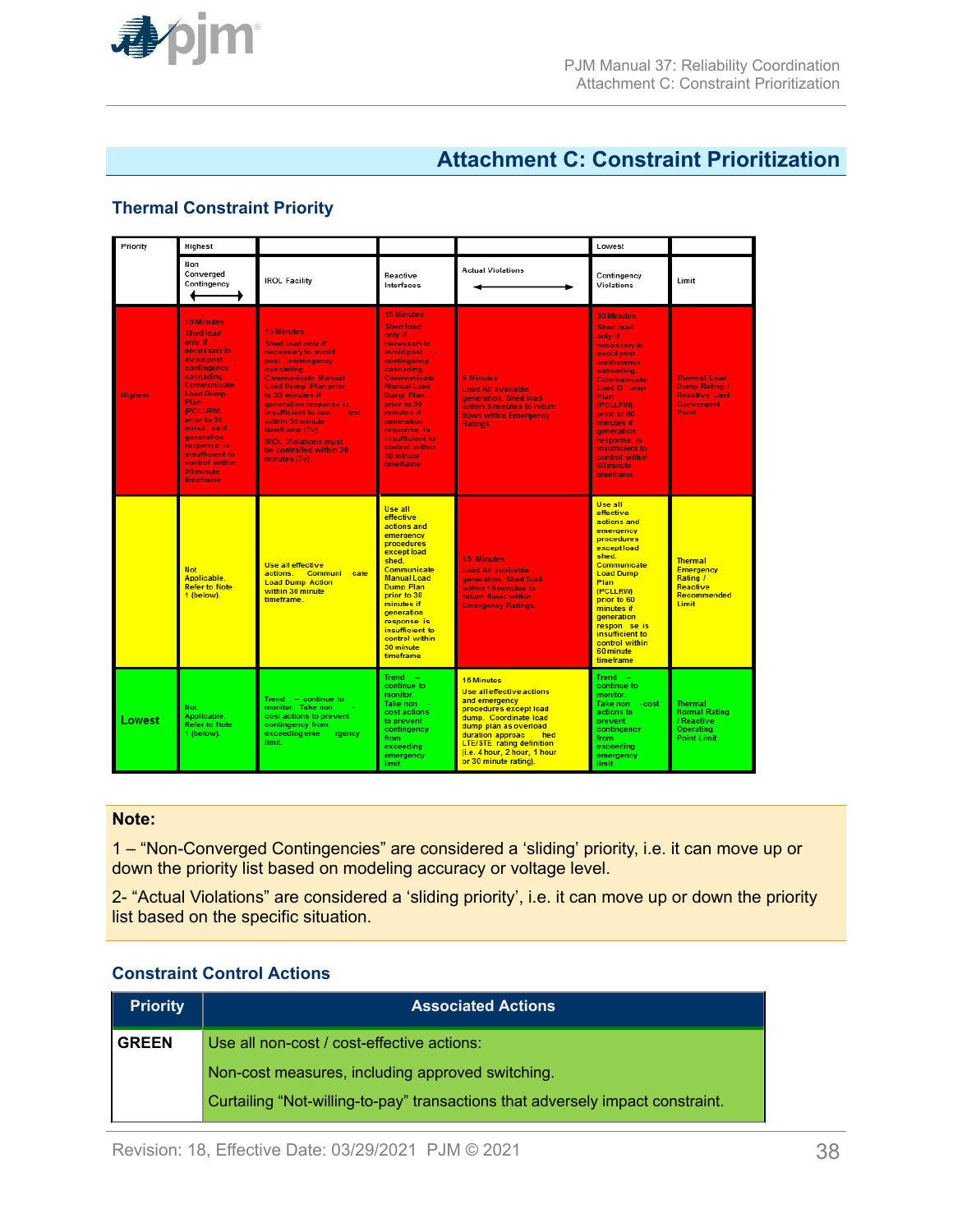

| <b>Priority</b> | <b>Associated Actions</b>                                                                                                                                                                                                                                                                                                                                       |  |  |  |  |  |
|-----------------|-----------------------------------------------------------------------------------------------------------------------------------------------------------------------------------------------------------------------------------------------------------------------------------------------------------------------------------------------------------------|--|--|--|--|--|
|                 | Cost-Effective redispatch                                                                                                                                                                                                                                                                                                                                       |  |  |  |  |  |
|                 | Dispatch sufficient generation to control constraints within the allotted<br>timeframe. This includes manual redispatch, if necessary.                                                                                                                                                                                                                          |  |  |  |  |  |
|                 | Initiate M2M as appropriate                                                                                                                                                                                                                                                                                                                                     |  |  |  |  |  |
|                 | Review regulation assignments and their impact on constrained operations.<br>Localized constraints may require de-committing specific regulating units.                                                                                                                                                                                                         |  |  |  |  |  |
|                 | Direct generation shift via SCED and phone to ensure generation is following<br>set-points.                                                                                                                                                                                                                                                                     |  |  |  |  |  |
|                 | Review initial dispatch orders to ensure cost-effective constraint control.                                                                                                                                                                                                                                                                                     |  |  |  |  |  |
|                 | Monitor generation dispatch and contact units that are not performing.                                                                                                                                                                                                                                                                                          |  |  |  |  |  |
|                 | TLR Level 3(note: TLR for excessive circulation may be declared prior to<br>initiating off-cost). Curtail transactions that source/sink in priority order if there is<br>insufficient time to declare TLR. Adjust internal curtailments per IDC.                                                                                                                |  |  |  |  |  |
| <b>YELLOW</b>   | Use all non-cost / cost-effective (Green) and effective actions and Emergency<br><b>Procedures:</b>                                                                                                                                                                                                                                                             |  |  |  |  |  |
|                 | <b>Emergency Procedures:</b>                                                                                                                                                                                                                                                                                                                                    |  |  |  |  |  |
|                 | <b>Loading of Quickstart Generation (regardless of cost)</b>                                                                                                                                                                                                                                                                                                    |  |  |  |  |  |
|                 | 100% Spinning Reserves (appropriate locations)                                                                                                                                                                                                                                                                                                                  |  |  |  |  |  |
|                 | <b>PJM/MISO Safe Operating Mode, if effective</b>                                                                                                                                                                                                                                                                                                               |  |  |  |  |  |
|                 | TLR 5 (note: TLR for excessive circulation may be declared prior to initiating off-<br>cost). Curtail transactions that source/sink in priority order if there is insufficient<br>time to declare TLR. Adjust internal curtailments per IDC.                                                                                                                    |  |  |  |  |  |
|                 | <b>Loading of Maximum Emergency Generation</b>                                                                                                                                                                                                                                                                                                                  |  |  |  |  |  |
|                 | <b>Post-Contingency Local Load Relief Warning</b>                                                                                                                                                                                                                                                                                                               |  |  |  |  |  |
|                 | If there are insufficient resources available to control constraints within 60<br>minutes, dispatch shall have formulated and communicated a load dump<br>plan to impacted TO/TOPs, issuing a Post-Contingency Local Load Relief<br>Procedure. Include post-contingency switching / generation trip options as part<br>of Emergency Procedures Posting message. |  |  |  |  |  |
| <b>RED</b>      | All of the above plus, shed load if violation still exceeds load dump limit after<br>5 minutes, Emergency Rating for 15 minutes or to avoid post-contingency<br>cascading situation.                                                                                                                                                                            |  |  |  |  |  |
|                 | <b>Emergency Procedures:</b>                                                                                                                                                                                                                                                                                                                                    |  |  |  |  |  |
|                 | <b>Voltage Reduction</b>                                                                                                                                                                                                                                                                                                                                        |  |  |  |  |  |
|                 | <b>Manual Load Dump</b>                                                                                                                                                                                                                                                                                                                                         |  |  |  |  |  |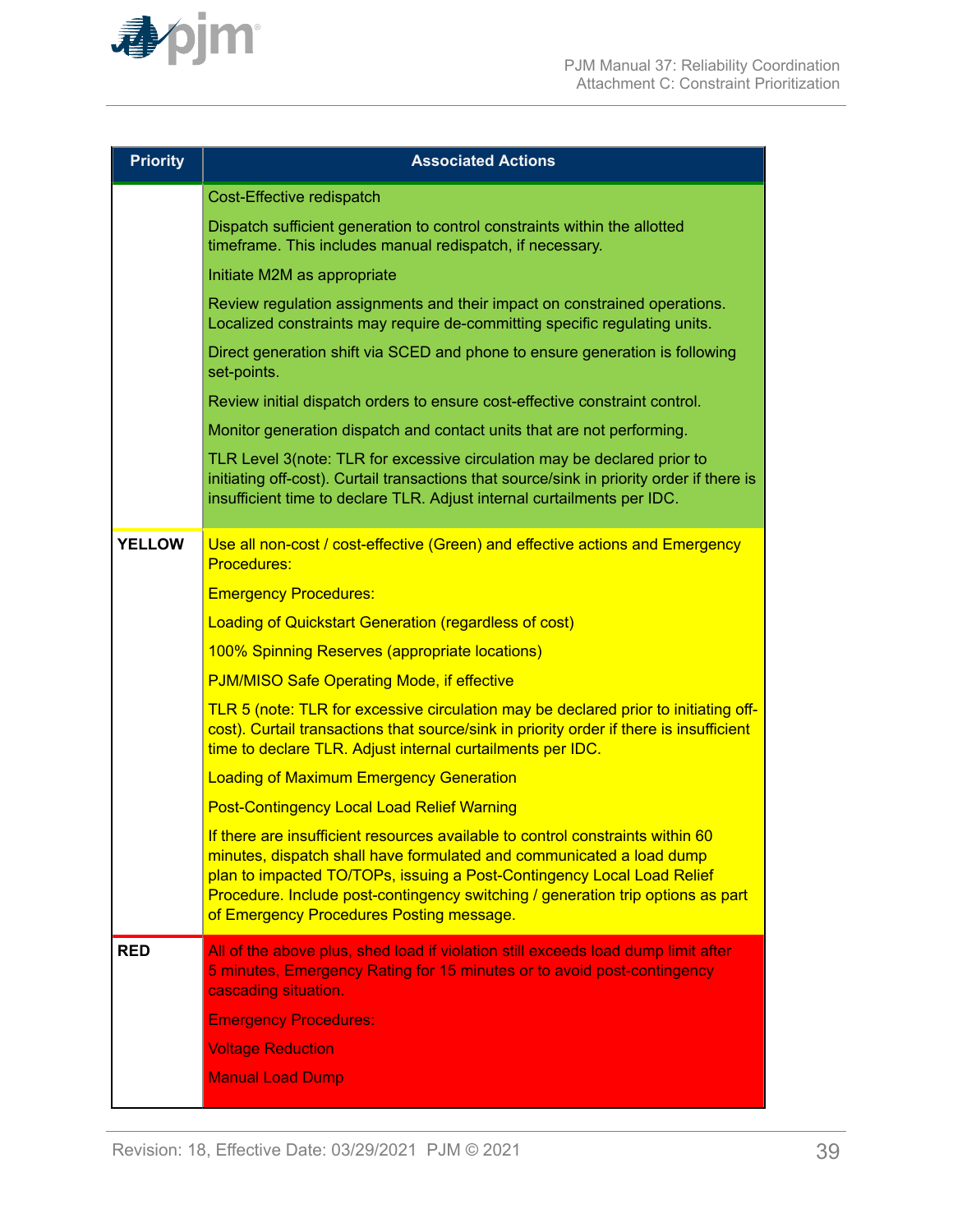

#### **Note:**

In general, procedures shall be implemented in the following order, however, operation conditions or advance lead time may warrant procedures to be implemented in a different order.

## **Voltage/Reactive Priorities**

| <b>Voltage Limit</b>                                | <b>Actual Voltage Limit Exceeded</b>                                                                                                    | <b>Post-Contingency Limit</b><br><b>Exceeded</b>                                                                                                                                                                                                   |
|-----------------------------------------------------|-----------------------------------------------------------------------------------------------------------------------------------------|----------------------------------------------------------------------------------------------------------------------------------------------------------------------------------------------------------------------------------------------------|
| <b>Normal High</b>                                  | 15 minutes                                                                                                                              | 30 minutes                                                                                                                                                                                                                                         |
|                                                     | Use all effective non-cost and off-<br>cost actions.                                                                                    | Use all effective non-cost actions.                                                                                                                                                                                                                |
| <b>Normal Low</b>                                   | 15 minutes, load shed is not used                                                                                                       | Not Applicable                                                                                                                                                                                                                                     |
|                                                     | Use all effective non-cost actions,<br>off-cost actions, and emergency<br>procedures except Load Shed<br><b>Directive</b>               | Use all effective non-cost actions                                                                                                                                                                                                                 |
| <b>Emergency Low</b>                                | 5 minutes                                                                                                                               | 15 minutes                                                                                                                                                                                                                                         |
|                                                     | All of the above including Load<br><b>Shed Directive if voltages are</b><br>decaying.                                                   | Use all effective non-cost actions,<br>off-cost actions, and emergency<br>procedures except Load Shed<br>Directive.                                                                                                                                |
| <b>Load Dump Low</b>                                | Immediate                                                                                                                               | 5 minutes                                                                                                                                                                                                                                          |
|                                                     | All of the above including Load<br><b>Shed Directive if analysis indicates</b><br>potential for voltage collapse.                       | All of the above including Load<br><b>Shed Directive if analysis indicates</b><br>potential for voltage collapse.<br>Load shed, if necessary, will be<br>implemented in 30 minutes to<br>correct post-contingency simulated<br>voltage violations. |
| <b>Pre-Contingency</b>                              | Not Applicable                                                                                                                          | Not Applicable                                                                                                                                                                                                                                     |
| <b>Transfer Limit</b><br><b>Warning Point (95%)</b> | Use all effective non-cost actions.<br>Prepare for off-cost actions.<br>Prepare for emergency procedures<br>except Load Shed Directive. | Use all effective non-cost actions.<br>Prepare for off-cost actions.<br>Prepare for emergency procedures<br>except Load Shed Directive.                                                                                                            |
| <b>Pre-Contingency</b><br><b>Transfer Limit</b>     | 15 minutes or less depending on<br>the severity                                                                                         | 15 minutes or less depending on<br>the severity                                                                                                                                                                                                    |
|                                                     | All of the above including Load<br><b>Shed Directive if analysis indicates</b><br>potential for voltage collapse.                       | All of the above including Load<br><b>Shed Directive if analysis indicates</b><br>potential for voltage collapse.                                                                                                                                  |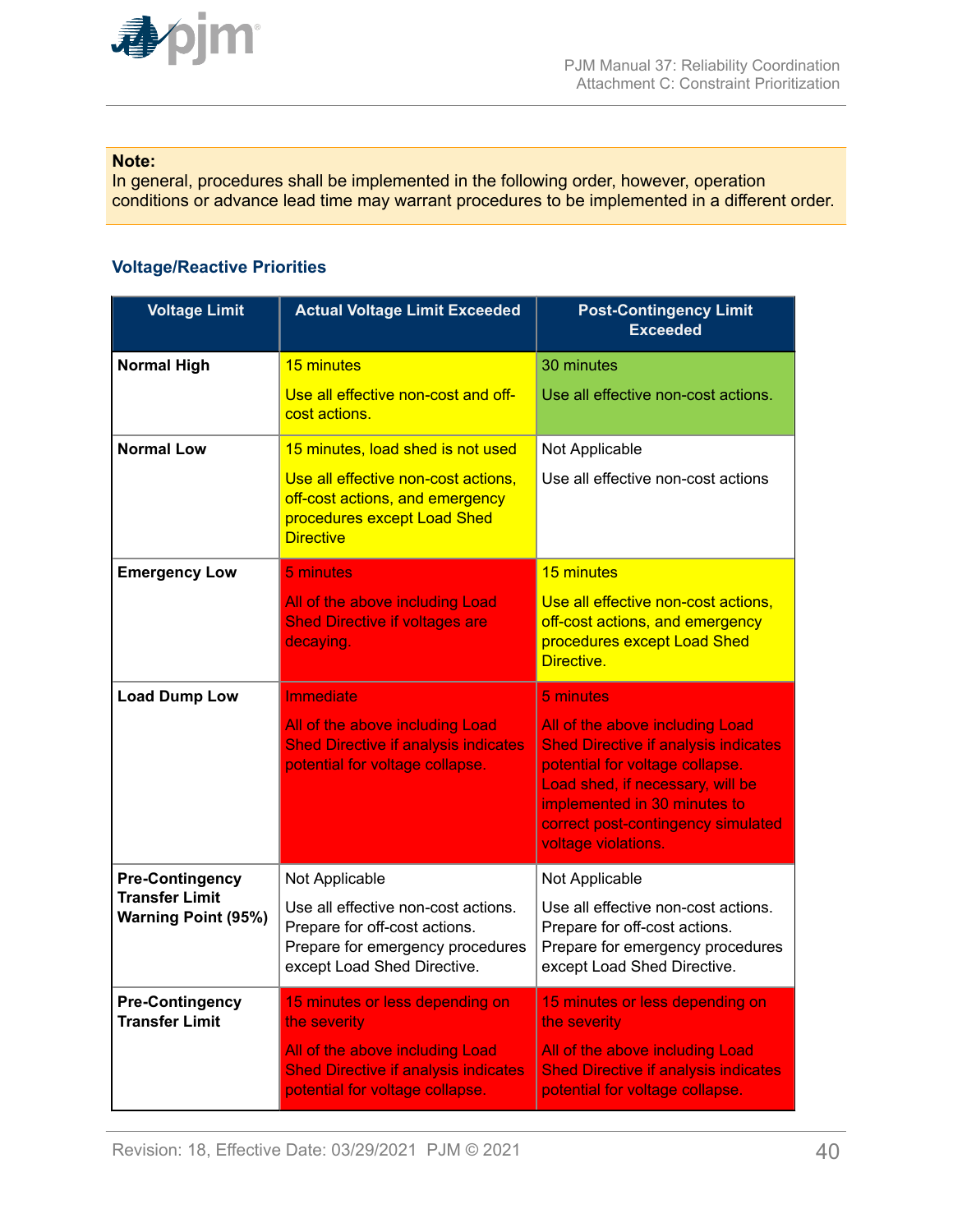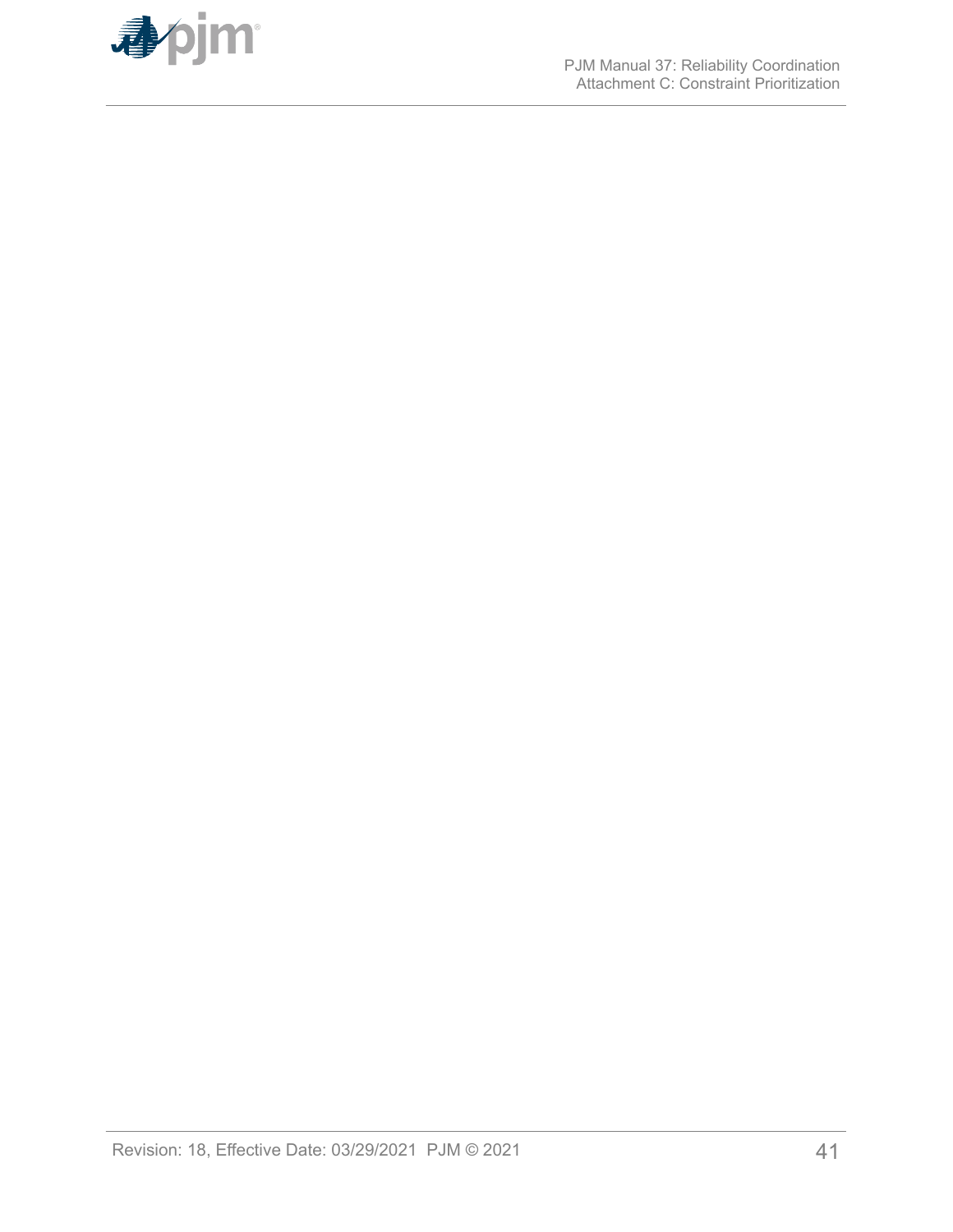<span id="page-41-0"></span>

## **Revision History**

### **Revision 17 (04/01/2020)**

- Periodic cover-to-cover review.
- Throughout: Replaced Regional Reliability Organization (RRO) term with "Regional Entity"
- Section 1.1: Updated links to PJM governing documents
- Section 5.1: Updated titles and names of external agreements and removed reference to Duke Energy Progress JOA
- Section 5.2.2: Changed Solar Magnetic Disturbance term to Geo-Magnetic Disturbance
- Attachment A: In Appendix A, updated links to PJM governing documents.
- Attachment A: In Appendix B, updated titles and names to external agreements and removed old reference to MISO-PJM-TVA JOA.
- Attachment A: In Appendix D, updated PJM TOs and TOPs to include Transource WV as TO, and updated Linden VFT registration.
- Attachment C: Updated language in Voltage/Reactive Priorities table to be consistent with M-03 section 3.2.

### **Revision 16 (04/01/2019)**

- Periodic cover-to-cover review
- Minor grammatical / formatting changes throughout
- Attachment A "PJM Reliability Plan": Updated Appendix D: PJM TOs and TOPs to include AMP Transmission, LLC as TO

## **Revision 15 (4/1/2018):**

- Throughout: Minor grammatical / syntax updates, NERC Standard references shorted to master document
- Section 2.4.1, "the Model Management Department in System Operations" changed to "PJM Operations Engineering Support", "the Operations Support Division" changed to "PJM Operations Planning"
- Section 2.4.2, "(PJM document ID Cera534023)" removed in reference to "The Enterprise Change Management Standard"
- Section 3.2, "issuing a Post-Contingency Local Load Relief Procedure (for facilities 230 kV and below) or Manual Load Dump Warning (for facilities 230 kV and above)" changed to "issuing a Post-Contingency Local Load Relief Procedure or Manual Load Dump Warning consistent with PJM Manual M-13: Emergency Operations - Section 5: Transmission Security Emergencies"
- Section 4.1, "with MISO" removed to not implicitly exclude NYISO from market-to-market (M2M) re-dispatch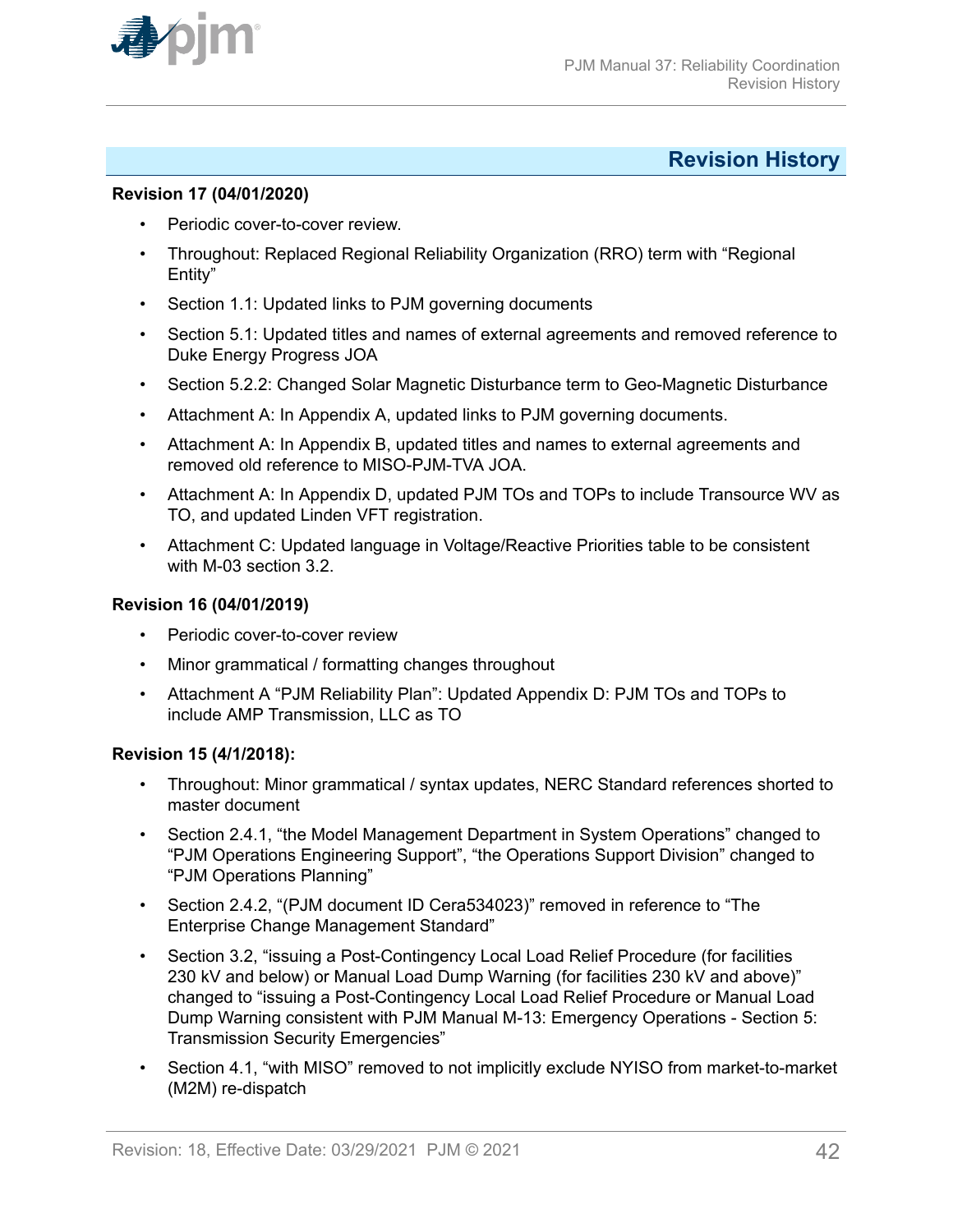

- Section 4.2, "Native Load curtailment changed to "Native Network Load (NNL) curtailment"
- Section 5.2.2, "provide a notification as in 2 above that the situation has been concluded and that no further action is required" changed to "a notification should be provided to the impacted Reliability Coordinators in the same method as the original notification"
- Section 5.3, "PJM Engineering Support" changed to "PJM Operations Engineering Support"
- Attachment A, Updated table of contents format
- Attachment A, Section A, "insuring" changed to "ensuring"
- Attachment A, Section E, "Special Protection Systems (SPS)" changed to "Remedial Action Schemes (RAS)"
- Attachment A, Appendix D, Ohio Valley Electric Corporation added with NERC Registration Number and TO registration and U.S. Department of Energy added with NERC Registration Number and TO/TOP registration

## **Revision 14 (4/1/2017):**

- Section 2.2, updated Data Requirements section noting that PJM's data specifications for external Reliability Coordinators can be found in M-01, Attachment A and existing JOAs.
- Section 2.4.2, added clarification to the Change Management Process indicating authority of the PJM Shift Supervisor for Planned maintenance involving PJM telecommunication, monitoring and analysis tools.
- Updated NERC Standard/Requirement references in Sections 2.3, 4.1, 5.1 and within Attachment A: PJM Reliability Plan.
- Section 3.1, spelled out MMWG and OATF acronyms.
- Section 5.1, corrected MISO's name.
- Attachment A, PJM Reliability Plan:
- Deleted reference to ITC Integration.
- Added Attachment D.
- Section A: changes reference for PJM Directives to PJM Operating Instructions.
- Section C: noted that PJM Day-Ahead Reliability Analysis reports are posted to the secure PJM site.
- Section D: updated timing of SDX download to every 15 minutes.
- Section E:
- Updated to note PJM controls to the BAAL Standard (removed field trial reference
- Updated SPS reference to RAS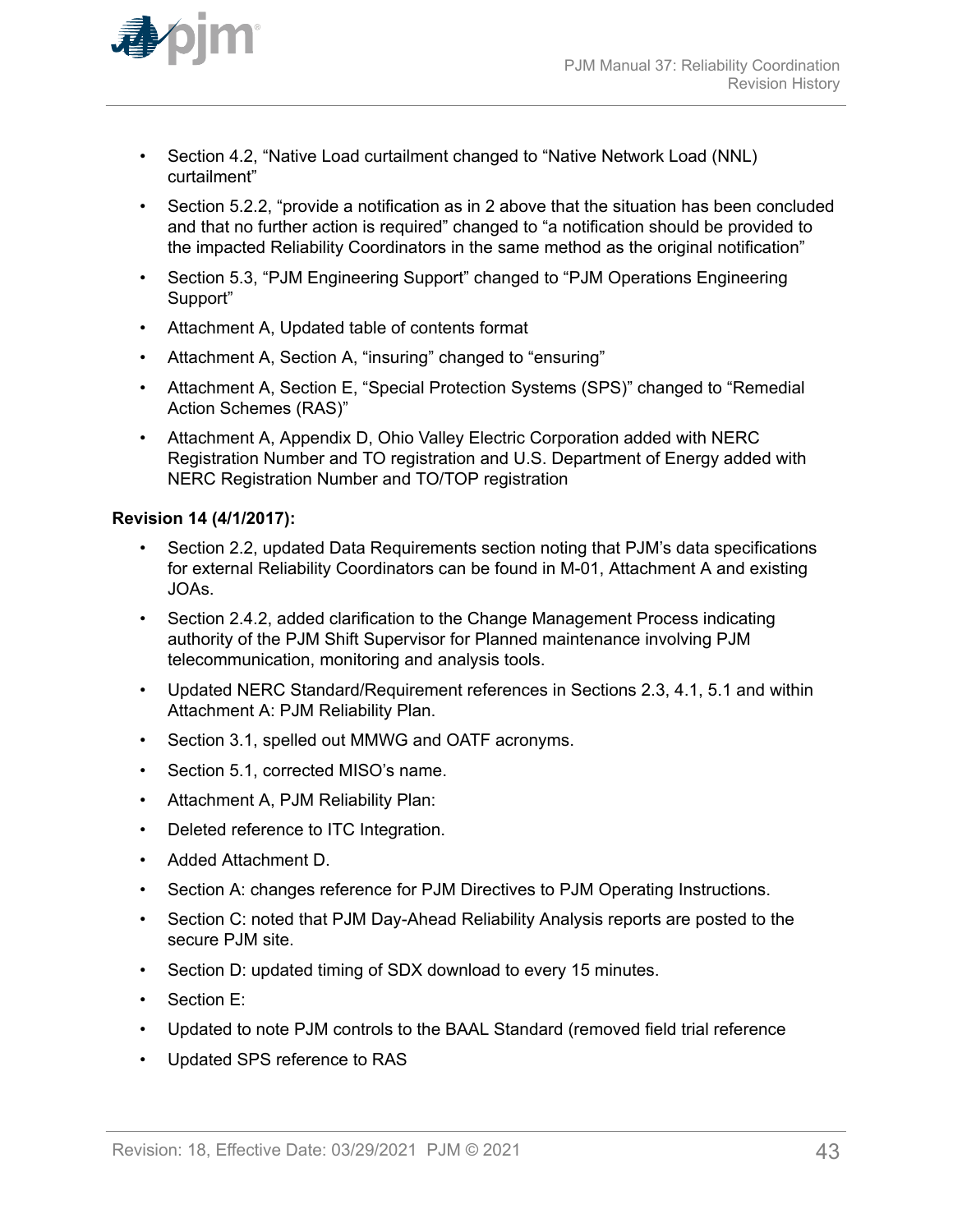

- Added clarification to the automated eDART process for unplanned transmission outages
- Section H: updates ISN reference to EIDSN
- Section I: added to PJM System Operators tools list to include DIMA and IEP
- Section J: updated PJM control room staffing requirements
- Cover to Cover Periodic Review

### **Revision 13 (09/01/2016):**

- Section 3.1, Renamed ComEd Reactive Transfer Interface to CE East Reactive Transfer Interface
- Section 3.1, added clarification noting specific M-03 sections used to support PJM's SOL methodology
- Section 3.2, added controlling actions to the list of actions implemented by PJM for congestion control
- Attachment A: PJM Reliability Plan updated to note ITC as a new PJM TOP effective June 1, 2016
- Cover to Cover Periodic Review

### **Revision 12 (09/01/2015):**

- Section 2.4.2, replaced Change Control Review Board with more detail around PJM's Enterprise Change Management Standard which encompasses the CCRB.
- Section 3.1, Removed effective date footnote with respect to COMED IROL.
- Section 3.1, Updated SOL definition to note that PJM controls to the most conservative limits and that IROLs are an elevated SOL rather than being distinct from SOLs.
- Section 3.1, Removed empty row in IROL table found on page 9.
- Section 3.2, Added clarification to SOL and IROLs monitored by PJM.
- Section 3.2, Added clarification to SOL limit violation reporting.
- Section 5.1, Updated hyperlink for PJM / Duke Energy Progress Joint Operating Agreement (JOA). Updated company name from Progress Energy Carolinas to Duke Energy Progress.
- Administrative Change Updated references from edata to Data Viewer
- Periodic Review Complete

### **Revision 11(08/04/2014):**

- Updated references for EES to the new ExSchedules application.
- Removed diversified load reference for the OATF studies in Section 3.1. Also updated contingencies modelled in seasonal OATF studies.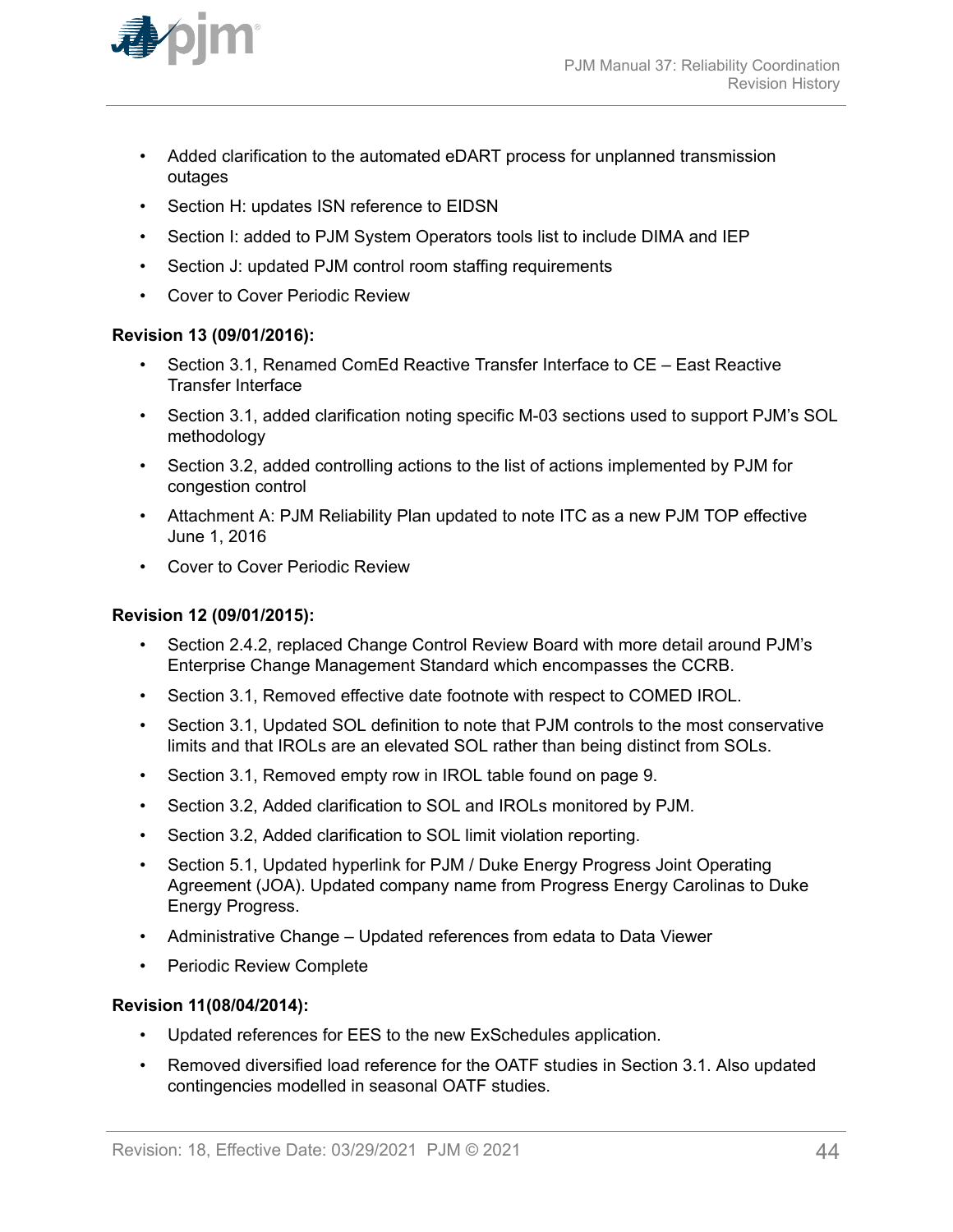

- Removed Kammer 765/500Kv transformer and Belmont 765/500Kv transformer IROLs from the IROL table in Section 3.1.
- Updated SOL definition in Section 3.1 to align with the NERC Standard.
- Updated SOL violation to align with the NERC Standard.
- Changed Attachment D reference to Attachment C at the end of Section 3.2 on page 12.

### **Revision 10 (04/01/2013):**

- Updated the PJM Reliability Plan in Attachment A for EKPC integration effective 6/1/2013.
- Removed Attachment C: Change Control Review Board description. This was an old procedure and was out of date. This PJM Change Management procedure is maintained internally in PJM DOCs #596201.
- Added the ComEd Reactive Transfer Interface within table in Section 3.1 SOL and IROL Limit Determination.
- Relabeled Attachment D to Attachment C.

### **Revision 09 (02/01/2013):**

- Revised several department names in Section 2.4.1 based on changes from a company realignment
- Updated the seasonal assessment study names in Section 3.1
- Based upon the FERC Performance Audit Recommendation #23, added a clarifying note to Section 3.1 regarding the time to control thermal IROL exceedances.

### **Revision 08 (09/01/2012):**

- Annual Review
- Adjusted IROL Load Dump plan to indicate Manual Load Dump, not PCLLRW
- Replaced all UDS references with SCED
- Revised the SOL definition to include all 100kV and select sub-100kV equipment.
- Deleted CWIN reference.

### **Revision 07 (06/01/2011):**

- Annual Review
- Removed OVEC from PJM RC footprint.
- Added the CLVLND Reactive Transfer Interface within table in *Section 3.1 SOL and IROL Limit Determination*.
- Updated Attachment A: PJM RTO Reliability Plan.
- Updated the IROL definition in section 3.1 to match the *NERC Glossary of Terms*
- July 11, 2011 Updated hyperlink for PJM VACAR South Reliability Agreement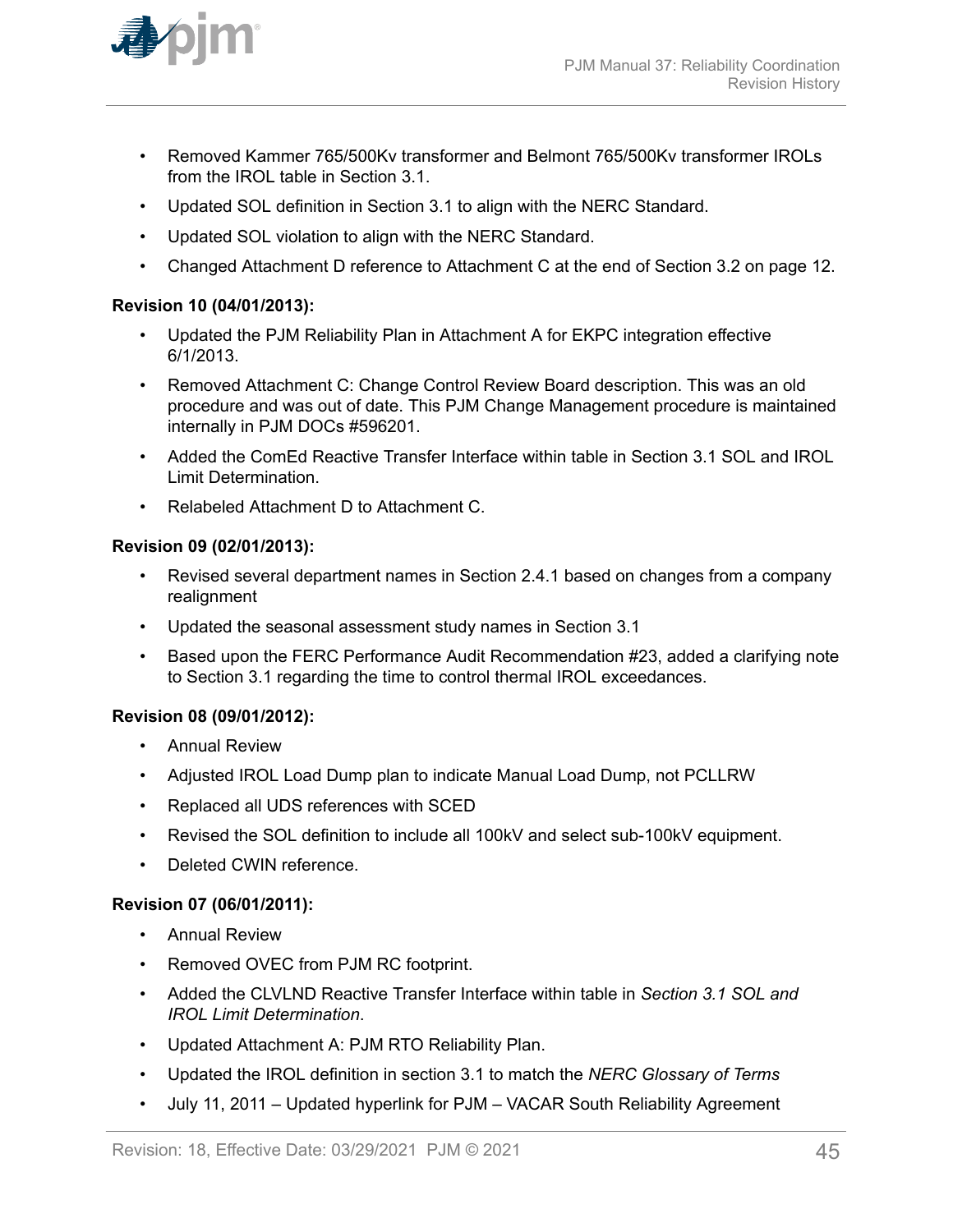

## **Revision 06 (01/01/2010):**

- Updated SOL definition to include all facilities 230kV and above, removing reference to MP-1.
- Added reference to NAESB Business Practice WEQ-008 and other editorial changes in Section 4

### **Revision 05 (10/01/2009):**

- Updated SOL definition and violation criteria.
- Updated links to Joint Operating Agreements.
- Updated Attachment C: Change Control Review Board

### **Revision 04 (06/26/2009):**

- Annual Review
- Reformatted to assist in compliance tracking.

### **Revision 03 (02/01/2009):**

- Added TV indicator to 30 minute response timeframe to IROL facilities, as appropriate, consistent with NERC standards.
- Introduction: added annual review and manual distribution requirement.
- Section 3: Added requirement to respond to external systems comments on SOL/IROL methodology within 45 calendar days.
- Attachment D: Modified Attachment to change 15 minute threshold to 30 minutes. Changed PCLLRW issuance from 30 minute to 60 minutes. Timing changes based on controlling non-IROL constraints to 100% LTE.

### **Revision 02 (06/01/2008):**

• Section 3: Made additional updates to IROL facilities specifically the Kammer 765/500 kV transformer and the Belmont #5 765/500kV transformer Thermal Ratings.

### **Revision 01 (06/01/2008):**

- Updated all sections to include Bulk Electric System (BES)
- Section 3: Updated IROL facilities
- Section 5: Updated Links to Joint Operating Agreements with neighboring Reliability Coordinators.
- Attachment A: Updated PJM RTO Reliability Plan
- Attachment B: Updated Excerpt from PJM Operating Agreement (bullet vi)
- Attachment C: Updated Change Control Review Board to latest version of document

### **Revision 0 (05/15/2007):**